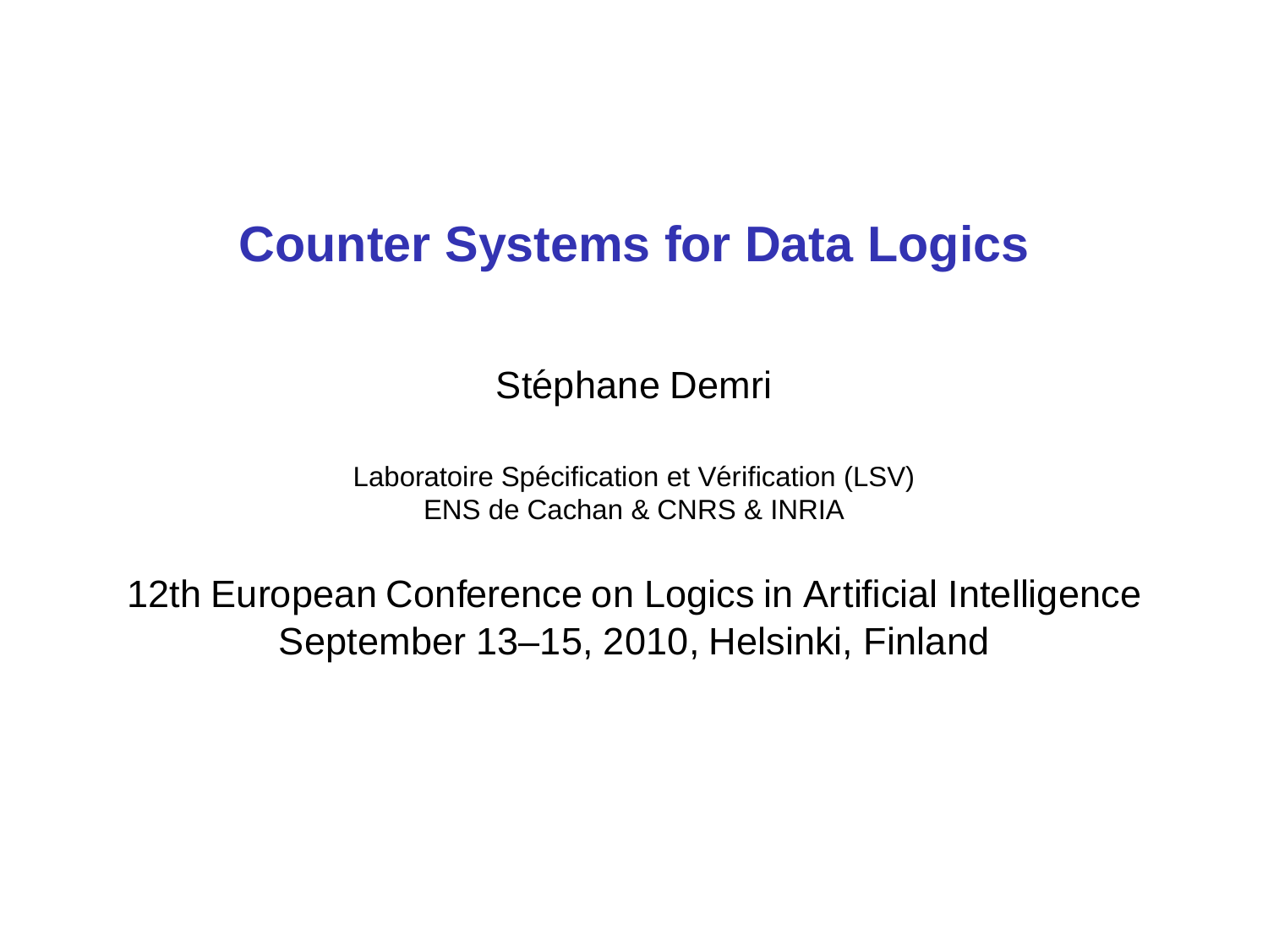# <span id="page-1-0"></span>**Models with Data**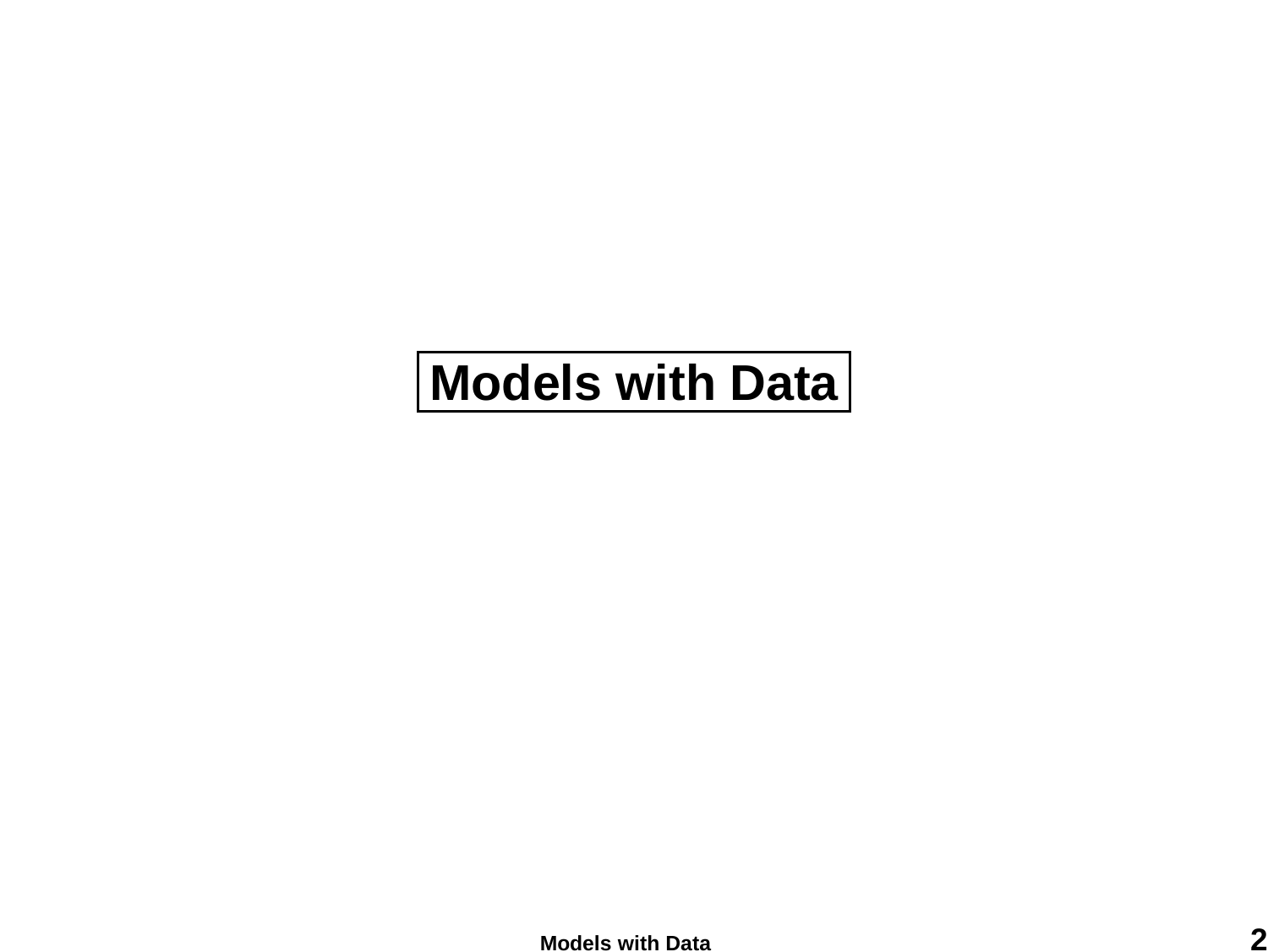# **Ubiquity of data words [Bouyer, IPL 02]**

### • Data word

 $a_1$   $a_2$   $a_3$   $\cdots$  $d_1$   $d_2$   $d_3$   $\dots$ 

- Each  $a_i$  belongs to a finite alphabet Σ.
- Each  $d_i$  belongs to an infinite domain  $D$ .
- 

• Timed word **[Alur & Dill, TCS 94]** 

a b c a a b 0 0.3 1 2.3 3.5 3.51

• Runs from counter systems

 $q_0$   $q_2$   $q_3$   $q_2$   $q_3$   $q_2$ 0 0 1 2 3 4

• Integer arrays [Habermehl & losif & Vojnar, FOSSACS'08]

 $t[0]$   $t[1]$   $t[2]$   $t[3]$   $t[4]$   $t[5]$ ...

**[Models with Data](#page-1-0) 3**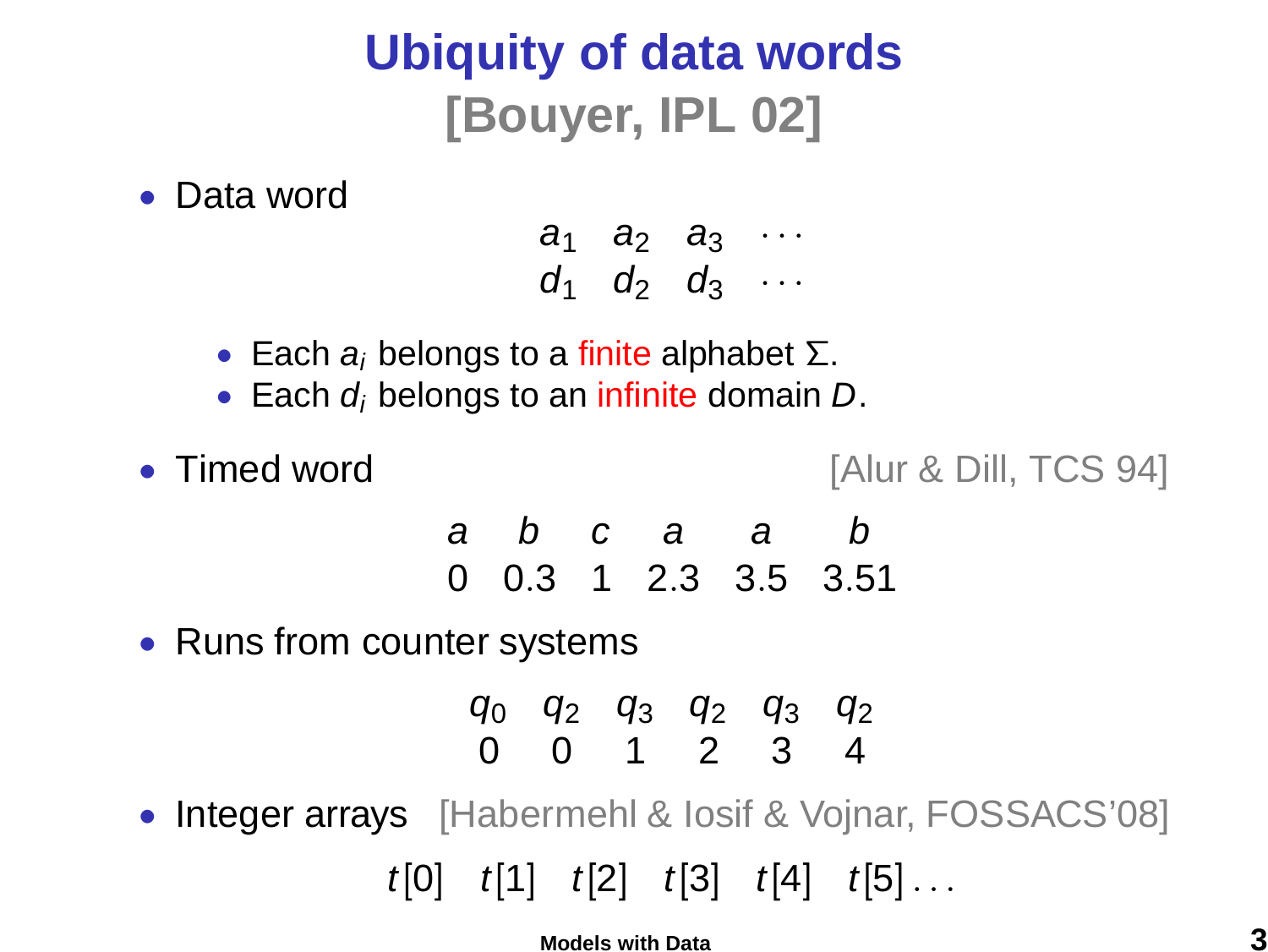## **Finite alphabet and infinite domain**

a a b d a b  $URL<sub>1</sub>$  URL<sub>2</sub> URL<sub>1</sub> URL<sub>2</sub> URL<sub>3</sub> URL<sub>3</sub> a a b d a b 3 2.5 3 2.5 4 4 a a b d a b  $\mathbf{1}$   $\mathbf{1}$   $\mathbf{1}$   $\mathbf{1}$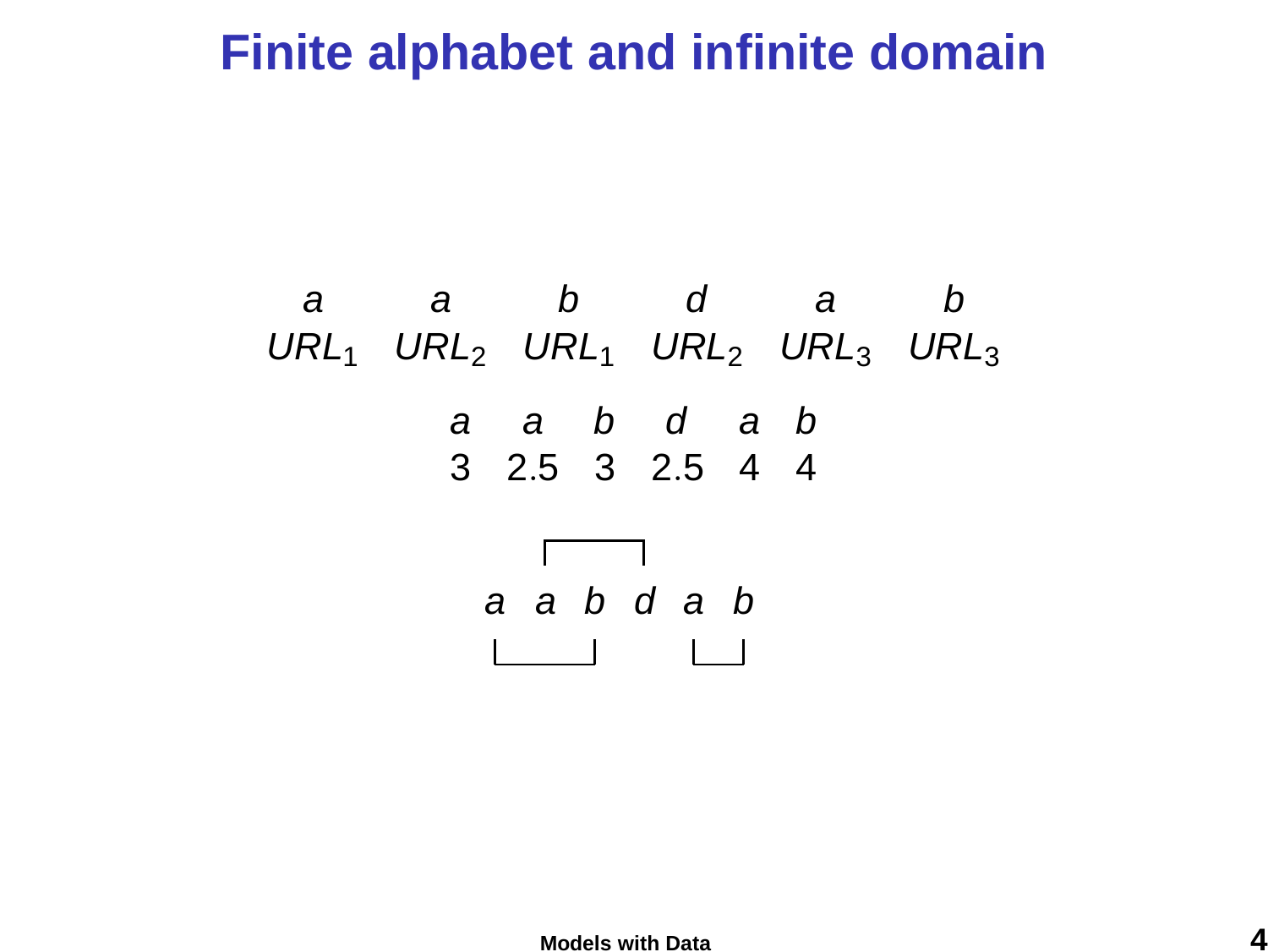## **Data trees**

Extension to data trees (XML documents with values).

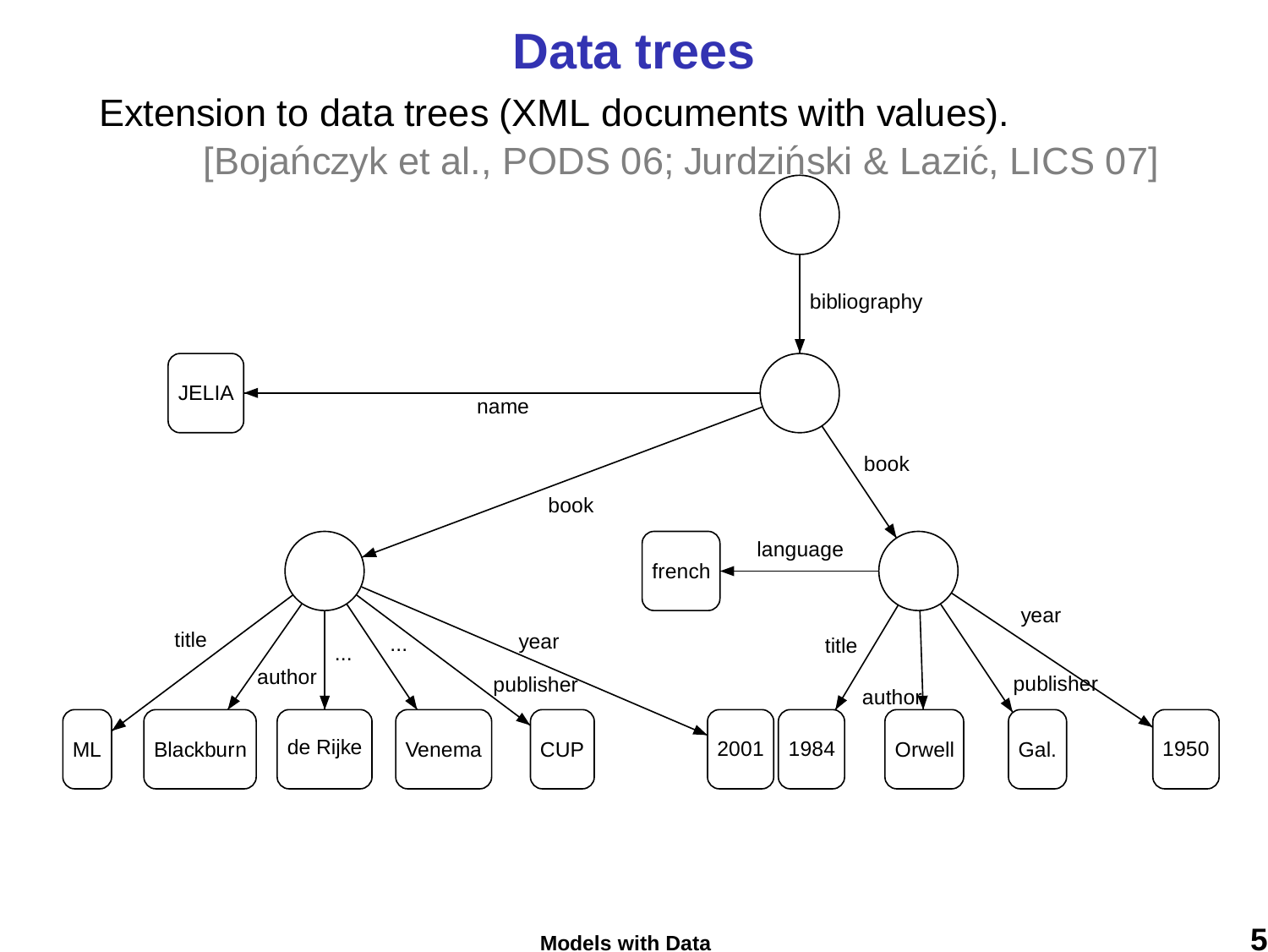# <span id="page-5-0"></span>**Formalisms for Data Words – Temporal Logics**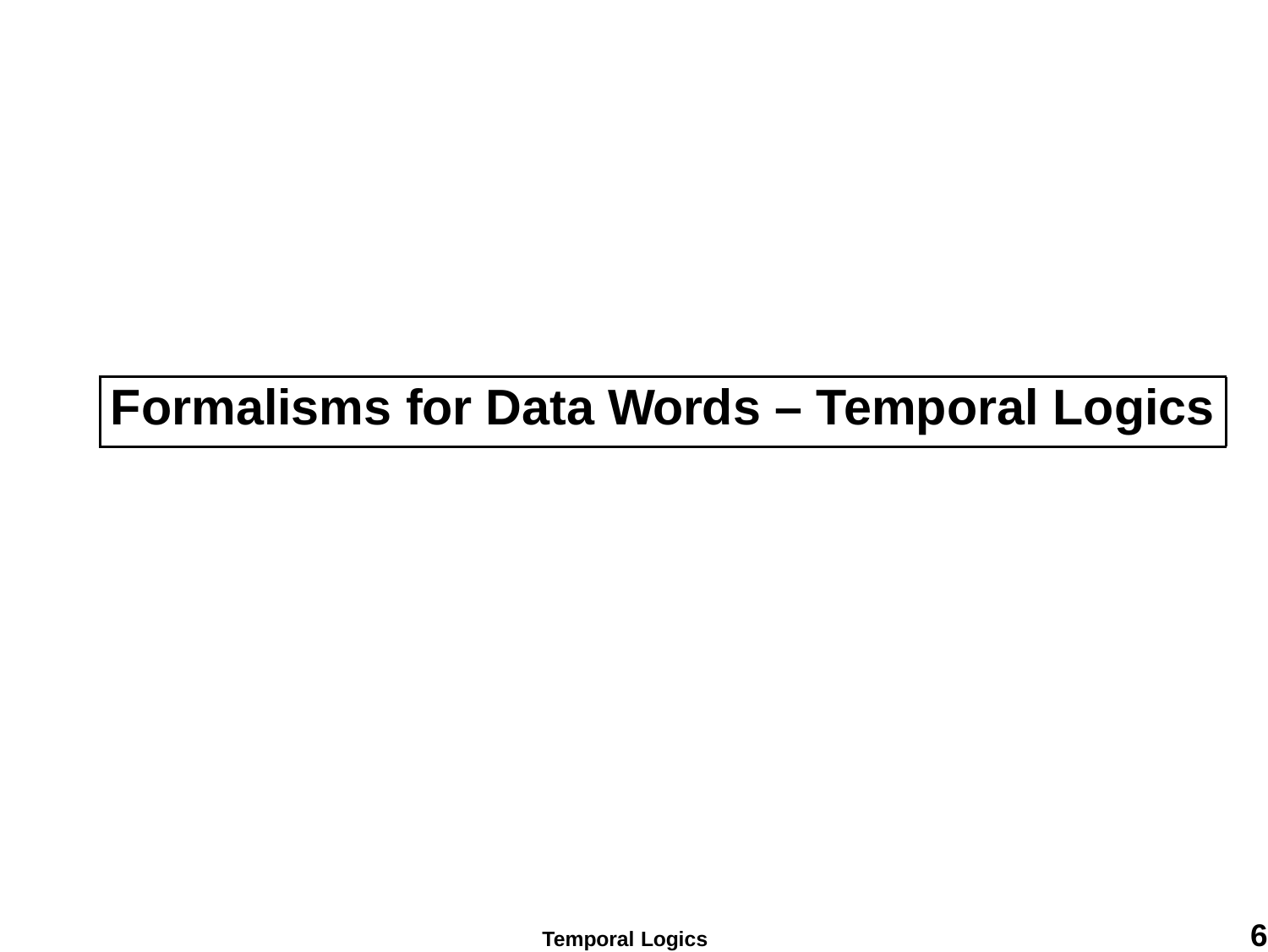## **Linear-time temporal operators**

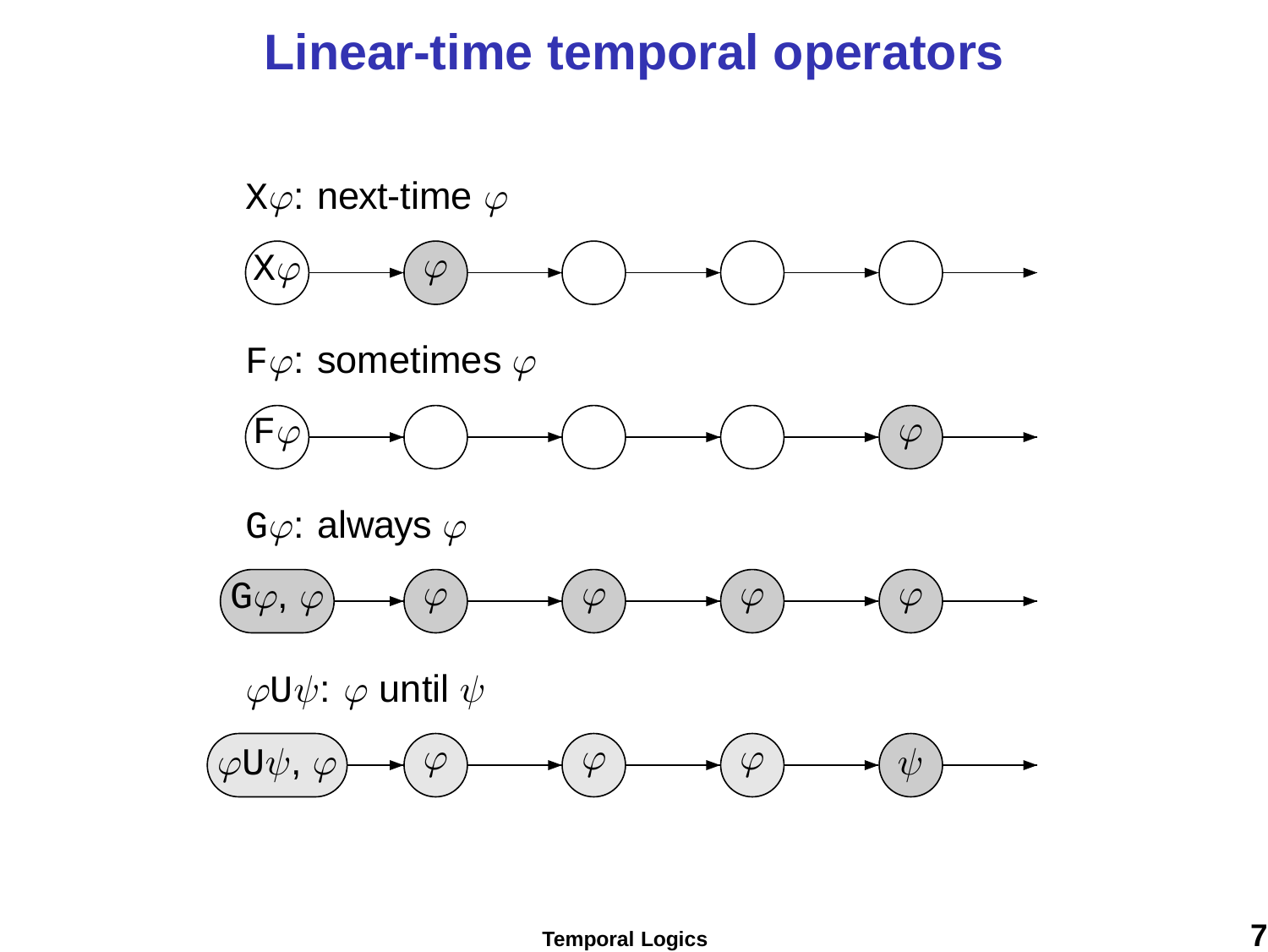# **A mechanism for handling data**

- Case analyses in formulae are not sufficient with infinite domains.
- A register can store a data value and equality tests are performed between registers and current data values.
- Storing a value in a register:

$$
\downarrow_r \varphi \stackrel{\text{def}}{=} \exists y_r (y_r = x) \wedge \varphi
$$

- Equality test between a register and a value:  $\int_{r} \frac{d\epsilon}{r} dy = x$ . (in this talk, restriction to the simple equality tests)
- All data values at distinct positions are distinct:

$$
G(\downarrow_r XG \neg \uparrow_r)
$$

• Generalization with memory logics, e.g. memory bags have operations "register", "forget" and "erase".

> [Mera, PhD thesis 09] **[Temporal Logics](#page-5-0) 8**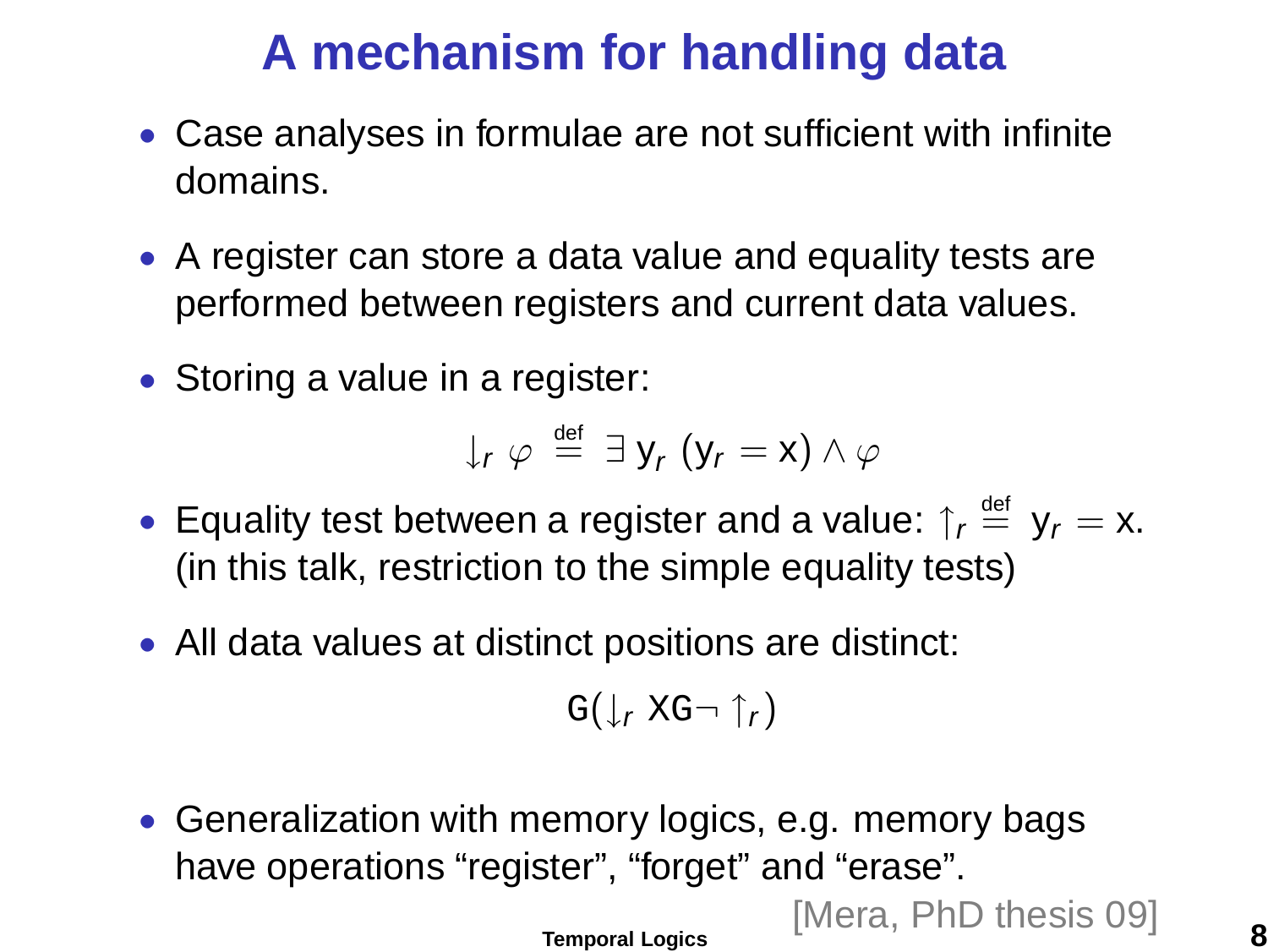## **Freeze operator**

• Freeze quantifier in hybrid logics.

[Goranko 94; Blackburn & Seligman, JOLLI 95]

• Temporal semantics of imperative programs.

[Manna & Pnueli, 1992]

Program variable x never decreases below its initial value:

$$
\exists y\ (x=y)\ \wedge\ G(x\geq y)
$$

• Freeze quantifier in real-time logics.

[Alur & Henzinger, JACM 94]

 $y \cdot \varphi(y)$  binds the variable y to the current time t.

- Predicate  $\lambda$ -abstraction [Fitting, JLC 02].  $\langle y \cdot F P(y) \rangle (c)$ : current value of constant c satisfies the predicate P.
- See also description logics over concrete domains. [Baader & Hanschke, IJCAI'91; Lutz, TOCL 04] **[Temporal Logics](#page-5-0) 9**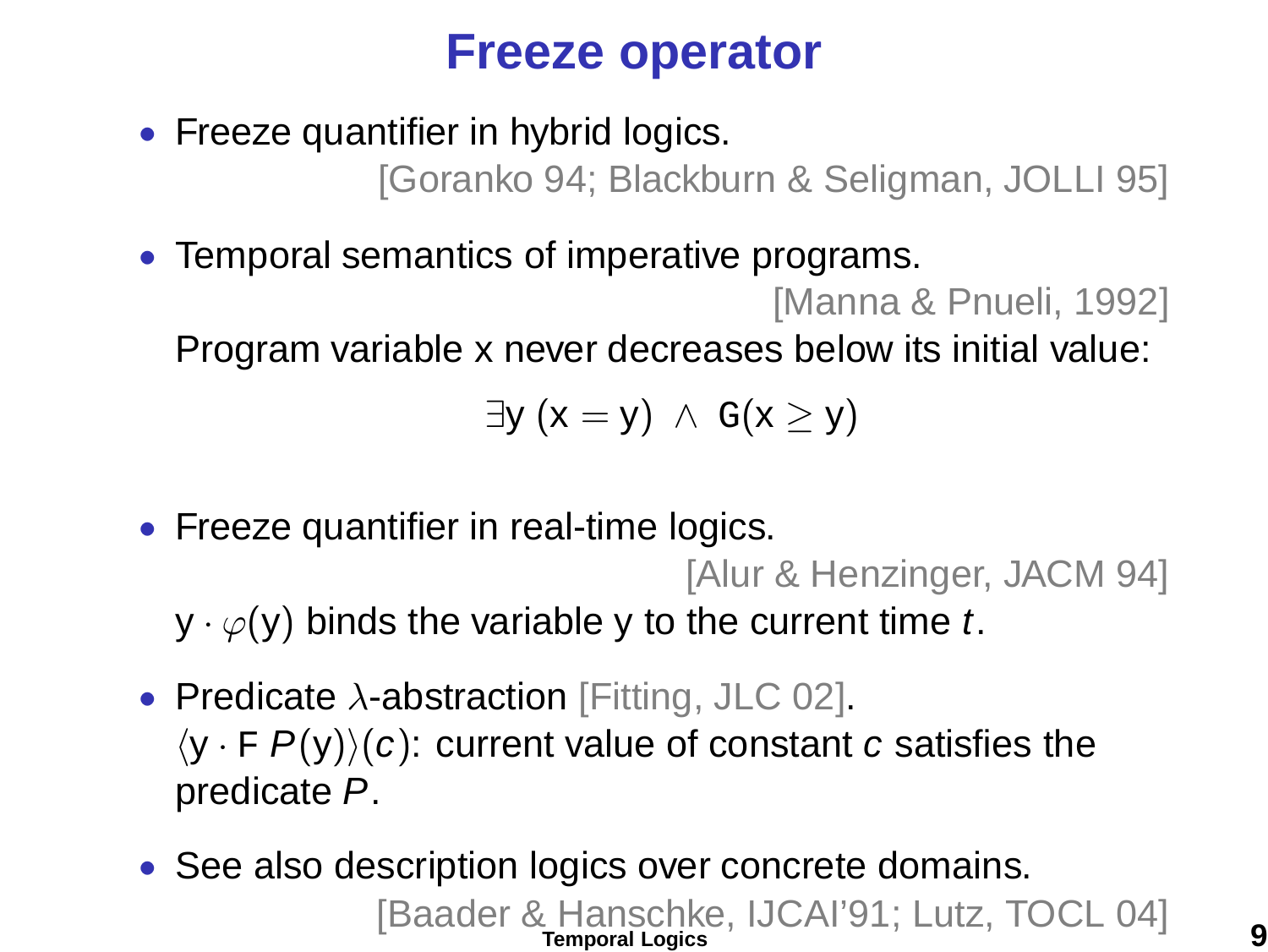# **Hybrid logics as data logics**

- Most standard models for modal logics are graphs in which nodes are labelled by propositional valuations.
- For a given formula, the set of propositional valuations is a finite alphabet.
- $\downarrow_V \varphi$ :  $\varphi$  holds true in the variant model where proposition y is true only at the current state.

[Goranko 94; Blackburn & Seligman, JOLLI 95].

- Models are enriched with node adresses.
- "Every reachable state can be visited infinitely often":

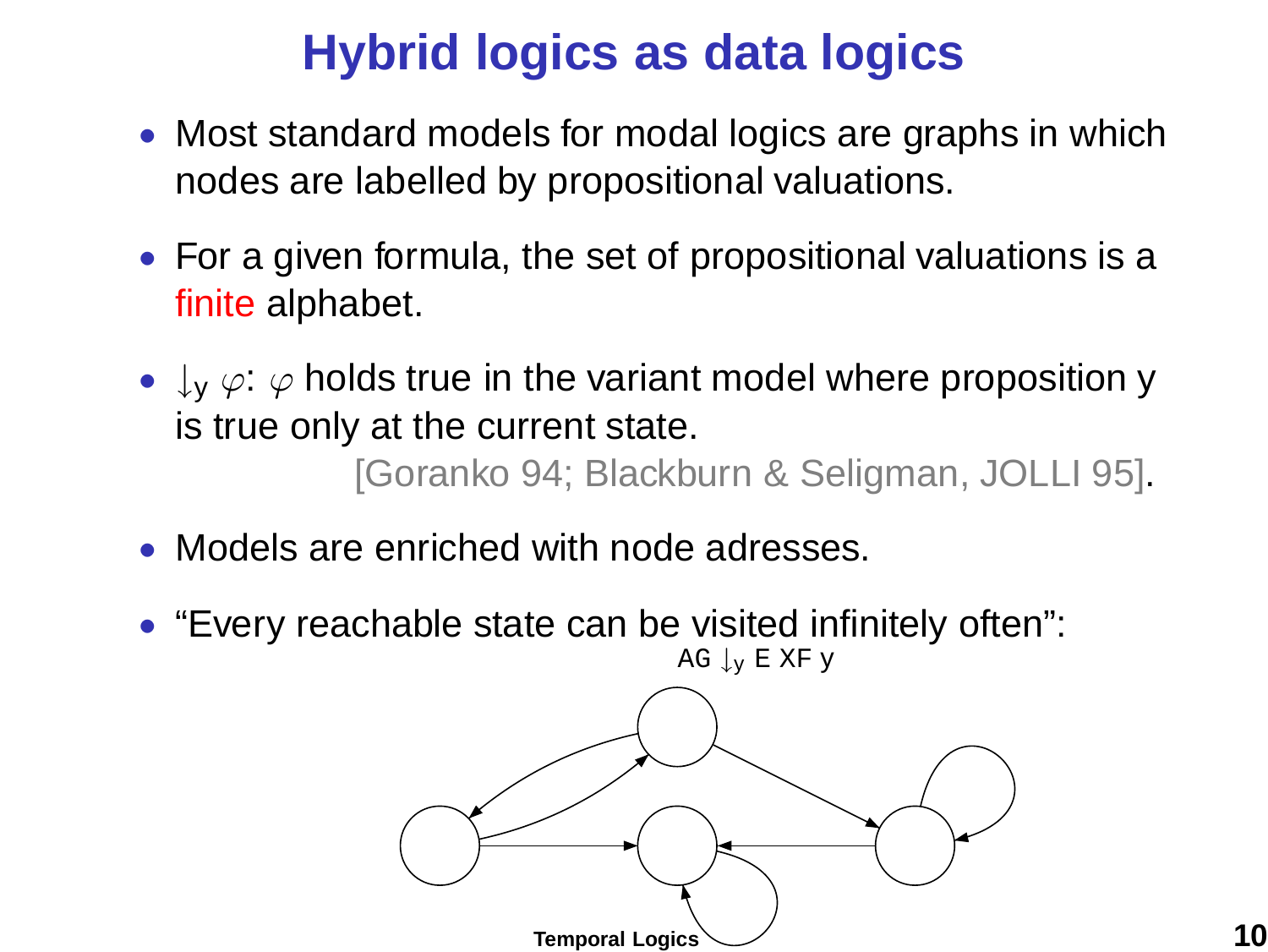# **LTL with registers:** LTL<sup>↓</sup>

• LTL<sup>↓</sup> formulae:

 $\varphi$  := a  $|\uparrow_{\mathsf{r}}|$   $\neg \varphi$   $|$   $\varphi \wedge \varphi$   $|$   $\varphi \vee \varphi$   $|$   $\varphi$ U $\varphi$   $|$  X $\varphi$   $|$   $\downarrow_{\mathsf{r}}$   $\varphi$ where  $a \in \Sigma$  and  $r \in \mathbb{N}^+$ .

- Register valuation f: finite partial map from  $\mathbb{N}^+$  to  $\mathbb{N}$  (= D).
- Models: finite or infinite data words over the alphabet  $\Sigma$ .
- Satisfaction relation:

$$
\sigma, i \models_f \uparrow_r \quad \stackrel{\text{def}}{\Leftrightarrow} \quad r \in \text{dom}(f) \text{ and } f(r) = d_i
$$
\n
$$
\sigma, i \models_f \downarrow_r \varphi \quad \stackrel{\text{def}}{\Leftrightarrow} \quad \sigma, i \models_{f[r \mapsto d_i]} \varphi
$$

 $(d_i:$  data value at position i)

• Unlike standard LTL, LTL<sup>↓</sup> can store a data value and perform equality tests.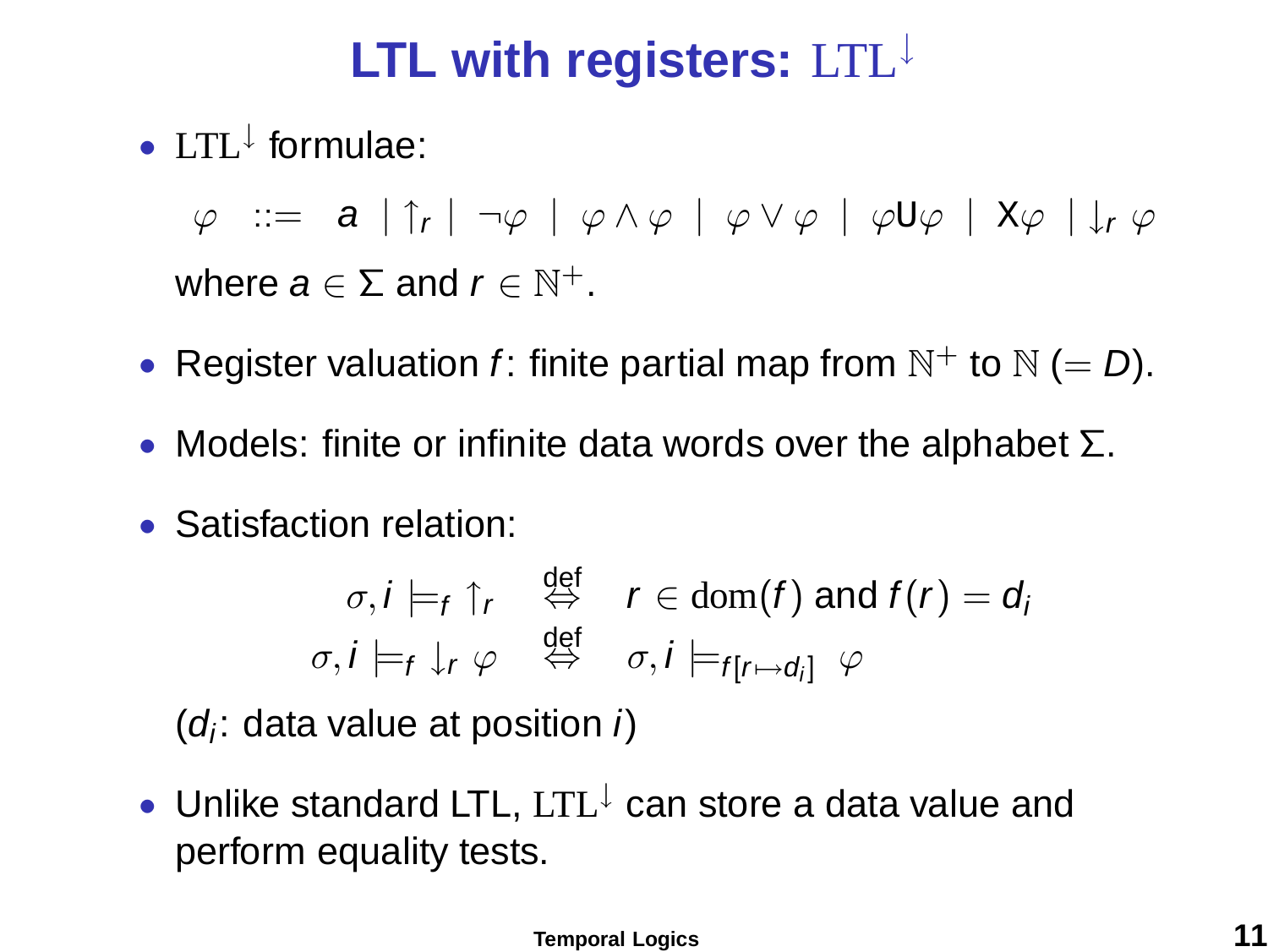## **Examples**

• Nonce property:  $G(\downarrow_1 XG \cap \uparrow_1)$ .

$$
\downarrow_1 \mathbf{X} \mathbin{\uparrow}_1 \approx \mathbf{x} = \textbf{X} \mathbf{x}
$$

$$
\begin{array}{c}\n a \quad a \quad b \quad d \quad a \quad b \quad , 0 \not\models F(a \wedge \downarrow_1 \, \text{XF}(a \wedge \uparrow_1)) \\
\hline\n \end{array}
$$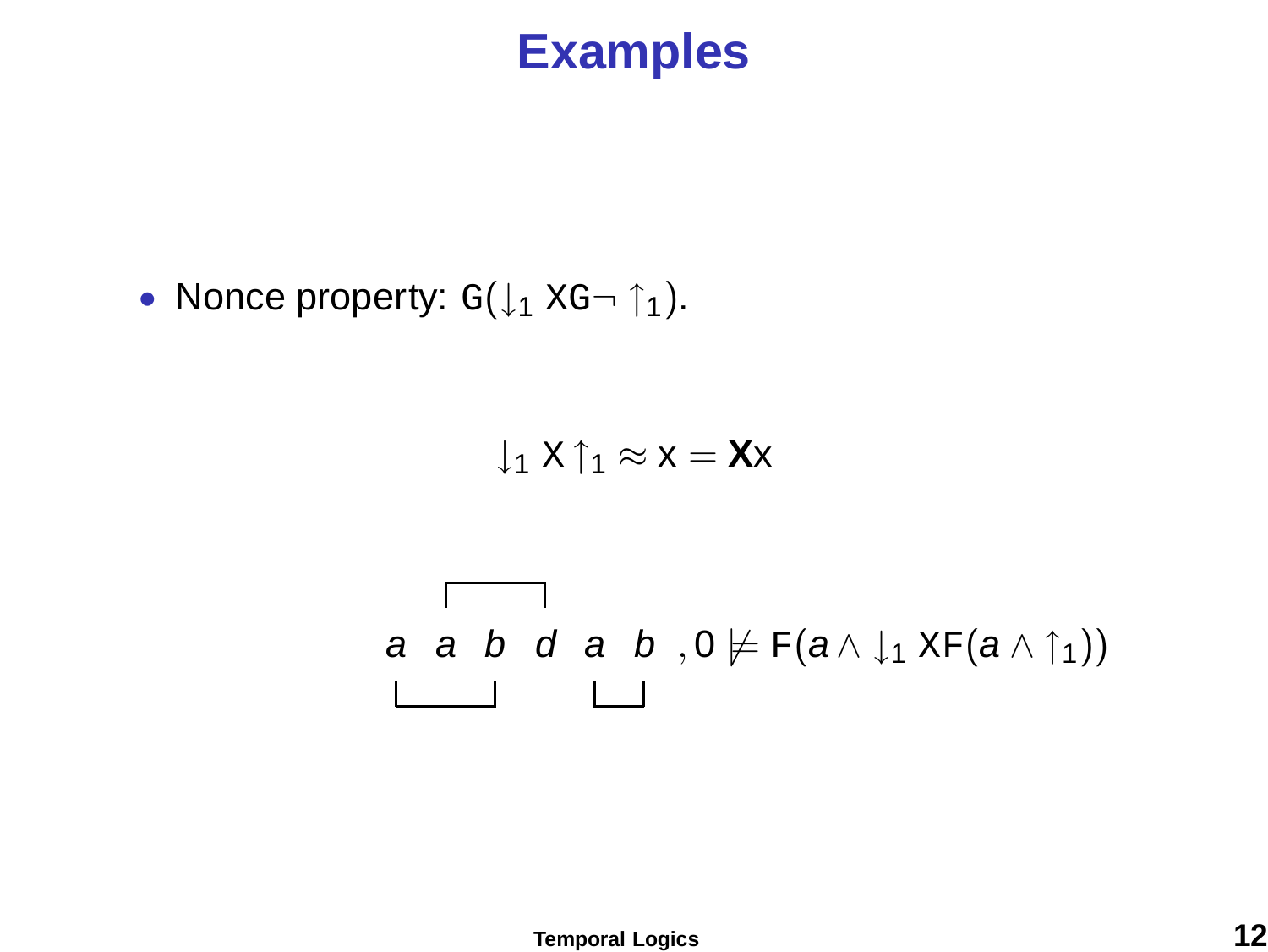# **An another view on** LTL<sup>↓</sup>

- Standard LTL models are of the form  $\mathbb{N} \to \mathcal{P}(\text{PROP})$  for some countably infinite set PROP of atomic propositions.
- An LTL formula  $\varphi$  built over  $\{p_1,\ldots,p_k\}$  constrains the models only for  $\{p_1, \ldots, p_k\}$
- No LTL formula characterizes the class of models for which any two distinct positions have distinct valuations.
- LTL<sup> $\downarrow$ </sup> = extension of LTL (with standard models) where the registers store valuations in  $\mathcal{P}(PROP \setminus PROP_k)$  and the alphabet is  $\mathcal{P}(PROP_k)$  with  $PROP_k = \{p_1, \ldots, p_k\}.$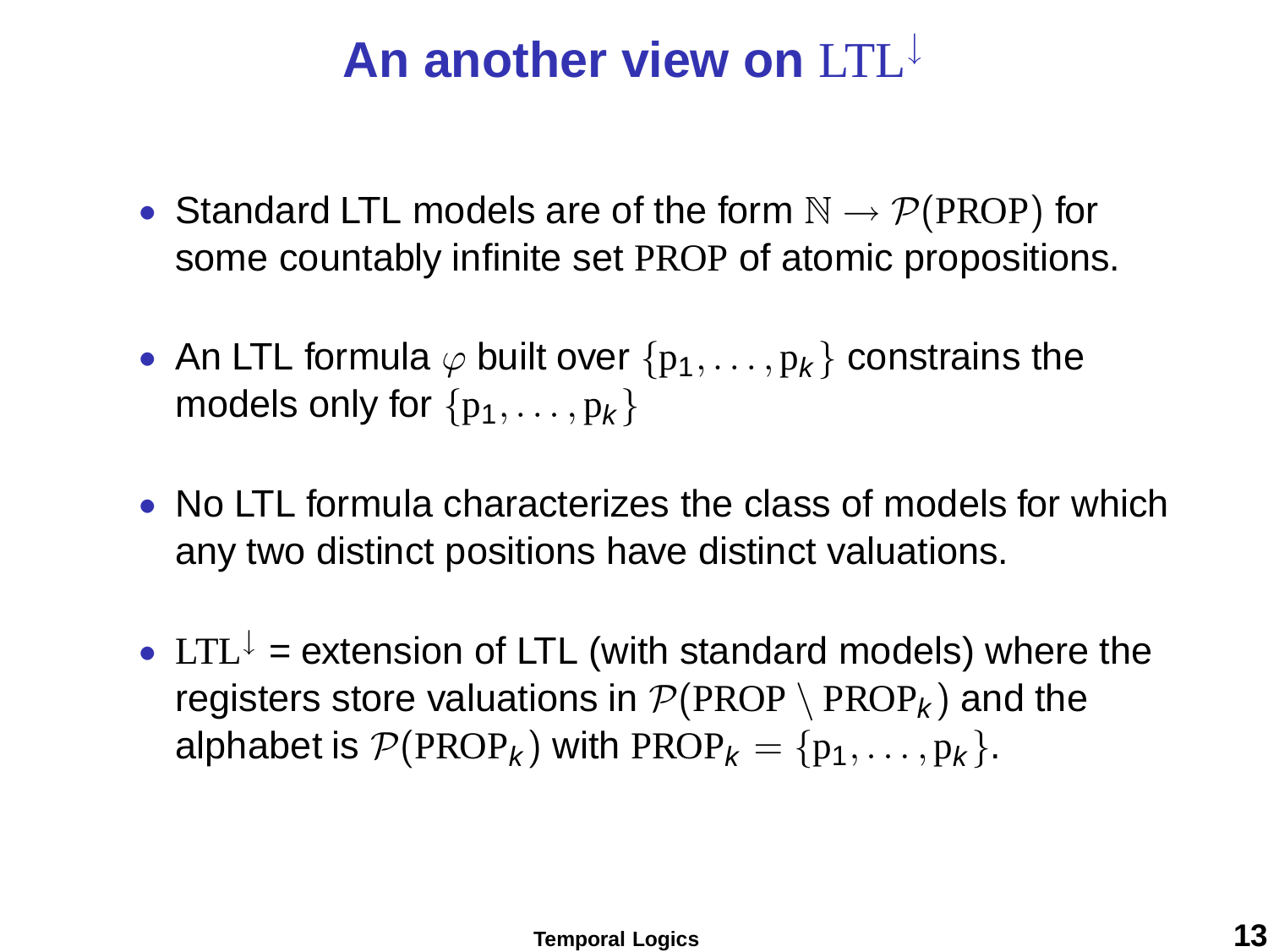# **Complexity of satisfiability problems**

- Finitary and infinitary satisfiability problem for LTL are **PSPACE-complete.** [Sistla & Clarke, JACM 85]
- What about  $LTL^{\downarrow}$  with one register, with all registers etc.?
- Infinitary satisfiability problem for  $LTL^{\downarrow}$  restricted to x and F and to a single register is undecidable.
- Finitary satisfiability problem for LTL<sup>↓</sup> restricted to a single register is decidable but nonprimitive recursive.

[Demri & Lazić, TOCL 09]

- Finitary satisfiability problem for LTL↓ restricted to F and
	- to a single register is nonprimitive recursive too.
	- to two registers is undecidable.

[Figueira & Segoufin, MFCS'09]

• Nonprimitive recursiveness uses [Schnoebelen, IPL 02].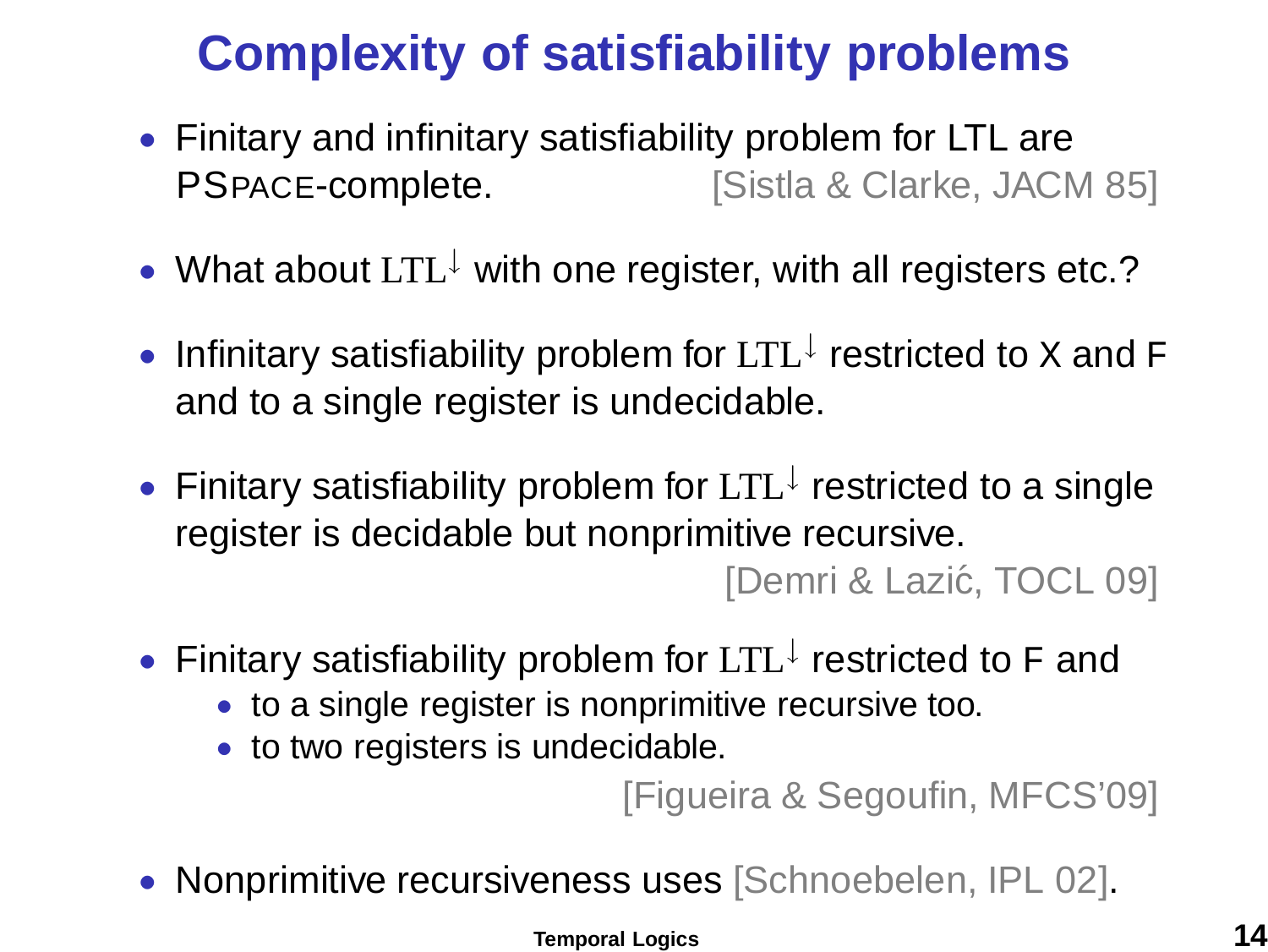# <span id="page-14-0"></span>**How Counter Systems Enter into the Play**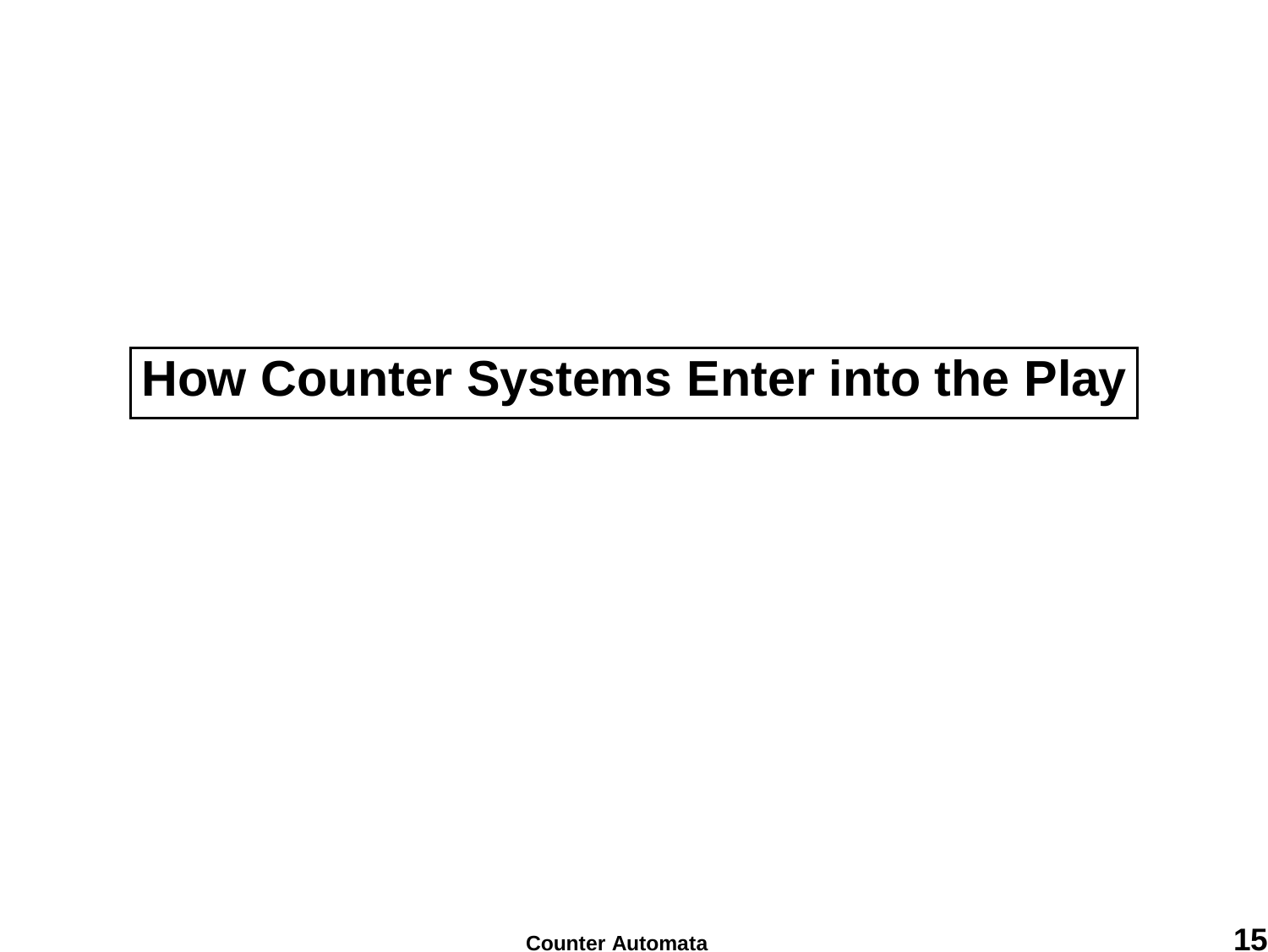# **Counter automata (CA)**

- Counter system = finite-state automaton + counters.
- Counter: program variable interpreted by a non-negative integer.



- Counter automaton  $S = (Q, n, \delta)$ 
	- Finite set of control states Q.
	- Transitions in  $\delta \subset \mathsf{Q} \times \{ \text{zero}(i), \text{inc}(i), \text{dec}(i) : i \in [1, n] \} \times \mathsf{Q}$ .
	- Dimension  $n$  (number of counters).
- Runs of the form

$$
\rho = \begin{array}{ccc} q_0 & \to & q_1 \ (\in \mathsf{Q}) \\ \vec{x}_0 & \to & \vec{x}_1 \ (\in \mathbb{N}^n) \end{array} \rightarrow \begin{array}{ccc} q_2 & \to & \ldots \end{array}
$$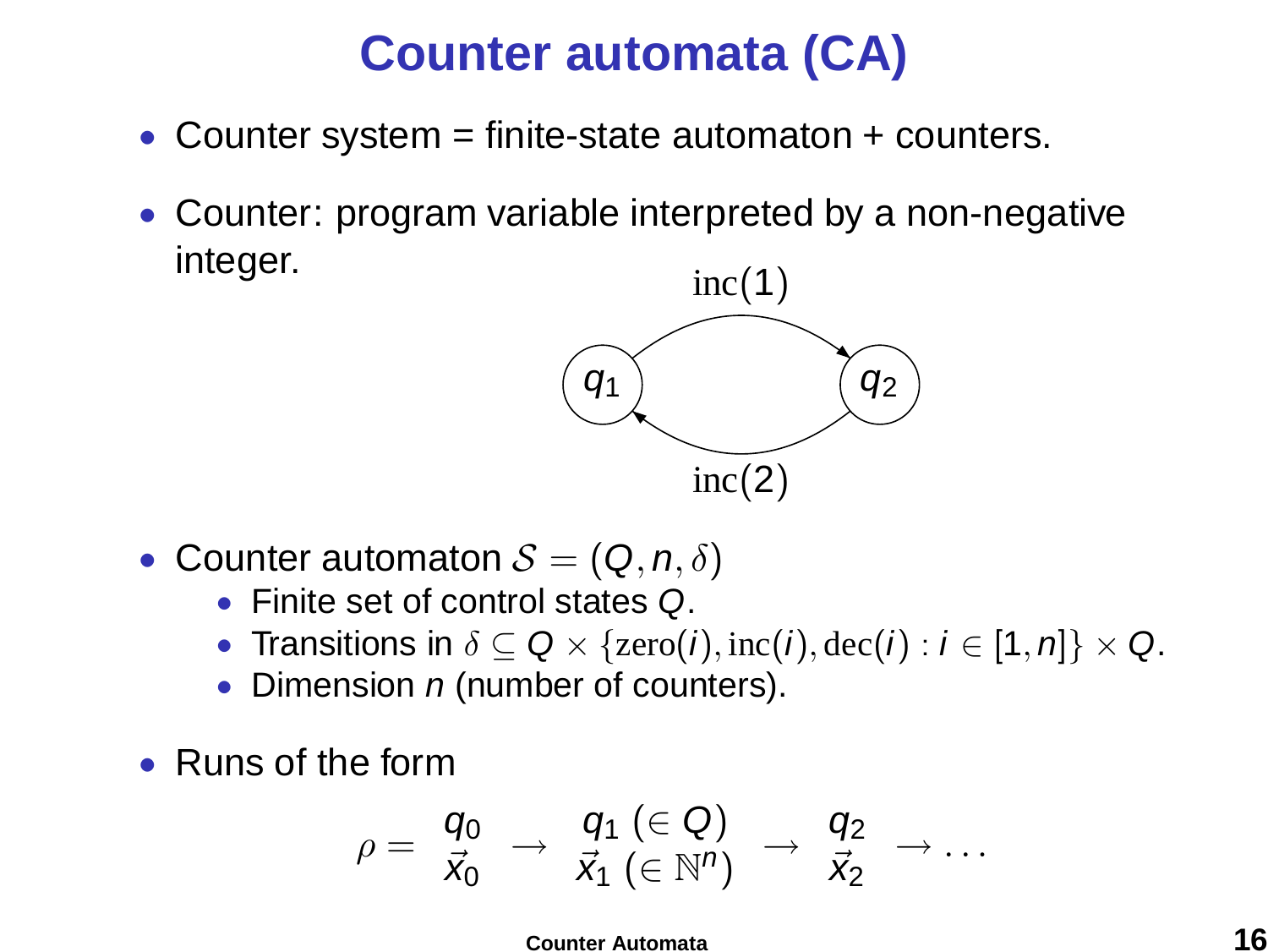# **Reachability problems**

• Reachability problem:

**Input:** counter automaton  $\mathcal{S},$   $(q, \vec{0})$  and  $(q', \vec{0})$ . **Question:** is  $(q, \vec{0}) \stackrel{*}{\rightarrow} (q', \vec{0})$  ?

## • Control state reachability problem: **Input:** counter automaton  $S$ ,  $(q, \vec{0})$  and  $q'$ . Question: is  $(q, \vec{0}) \stackrel{*}{\rightarrow} (q', \vec{x'})$  for some  $\vec{x'}$  ?

- Control state repeated reachability problem: **Input:** counter automaton  $S$ ,  $(q, \vec{0})$  and  $q_f$ . **Question:** is there an infinite run from  $(q, \vec{x})$  such that  $q_f$ is repeated infinitely often?
- Covering problem (extending control state reachability): **Input:** counter automaton S,  $(q, \vec{0})$  and  $(q', \vec{x}')$ . **Question:** is  $(q, \vec{0}) \stackrel{*}{\rightharpoonup} (q', \vec{x''})$  with  $\vec{x'} \preceq \vec{x''}$ ?  $(<$  is defined pointwise)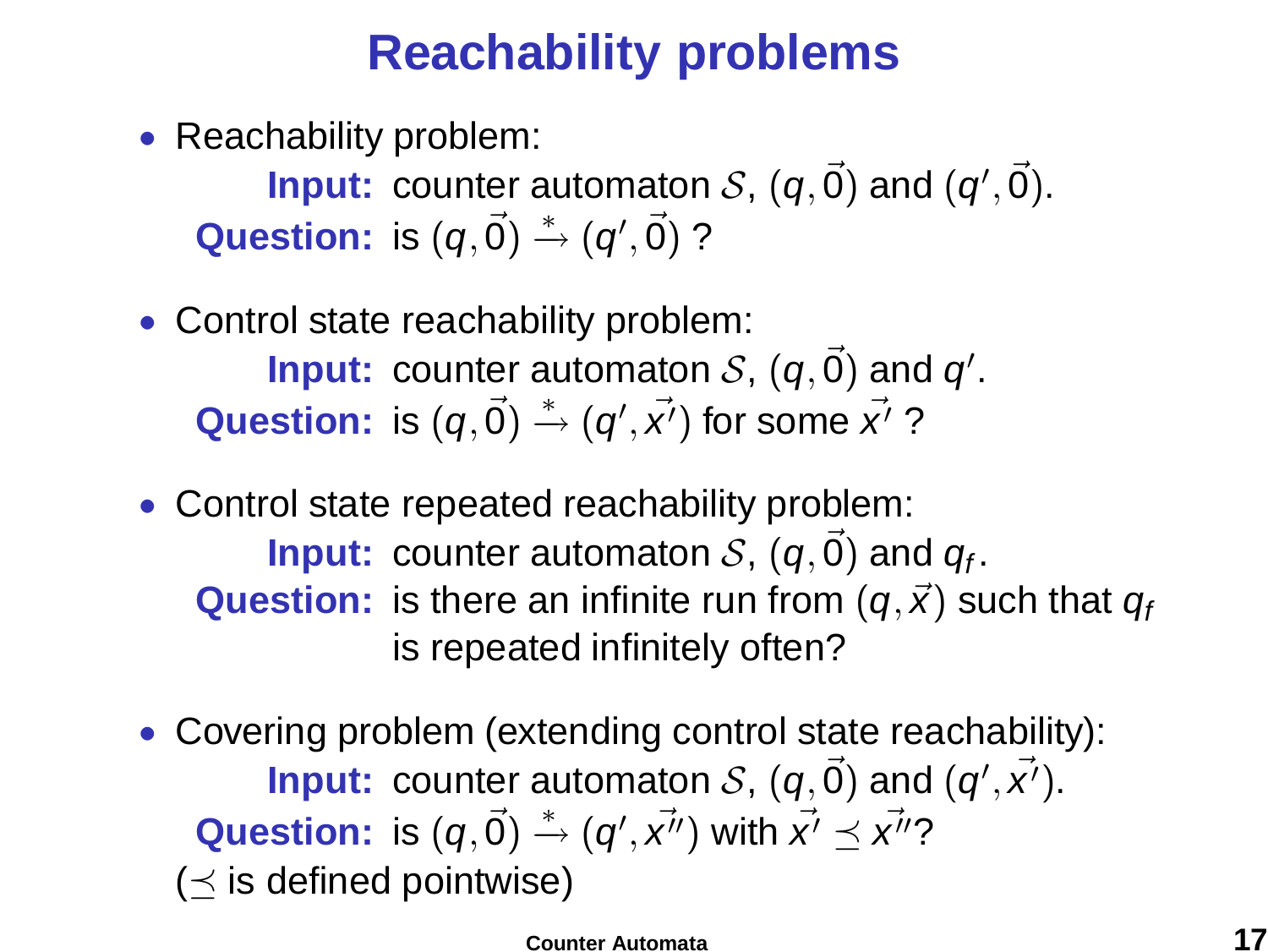## **Counter automata generate data words**

- A counter automaton and an initial configuration generate a set of runs viewed as data words with multiple data values.
- The finite alphabet is Q.
- Extension of freeze operators to  $\downarrow^j_r$  and  $\uparrow^j_r$  with  $j \in [1, n]$ .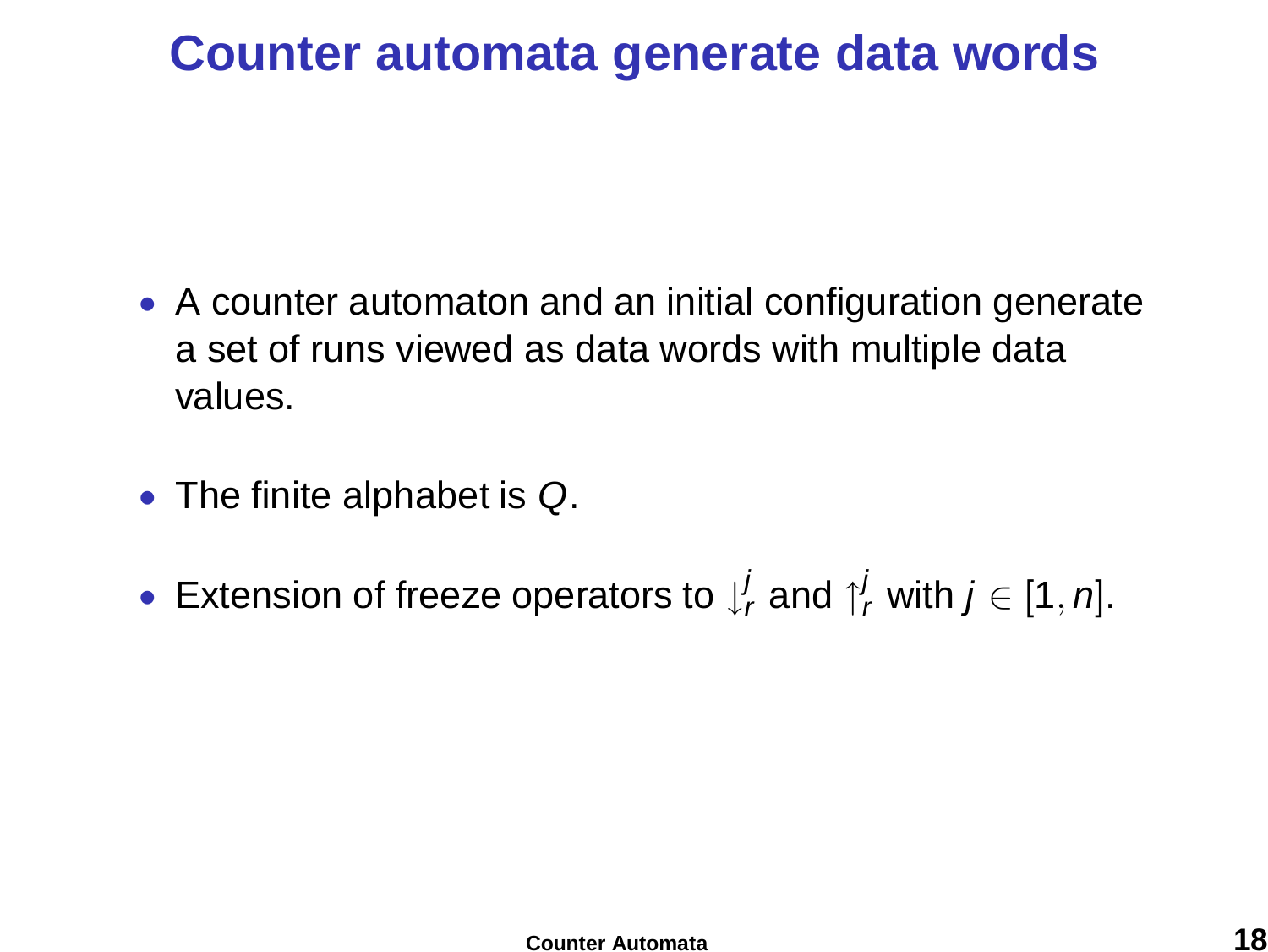# **Turing-completeness of Minsky machines**

- A counter stores a single natural number.
- A Minsky machine can be viewed as a deterministic finite-state automaton with two counters.
- Operations on counters:
	- Check whether the counter is zero.
	- Increment the counter by one.
	- Decrement the counter by one if nonzero.
- Halting problem ( $\approx$  control state reachability problem): **input:** a Minsky machine M; **question:** is the unique computation halts?
- The halting problem is undecidable and Minsky machines are Turing-complete. **Example 18 [Minsky, 67]**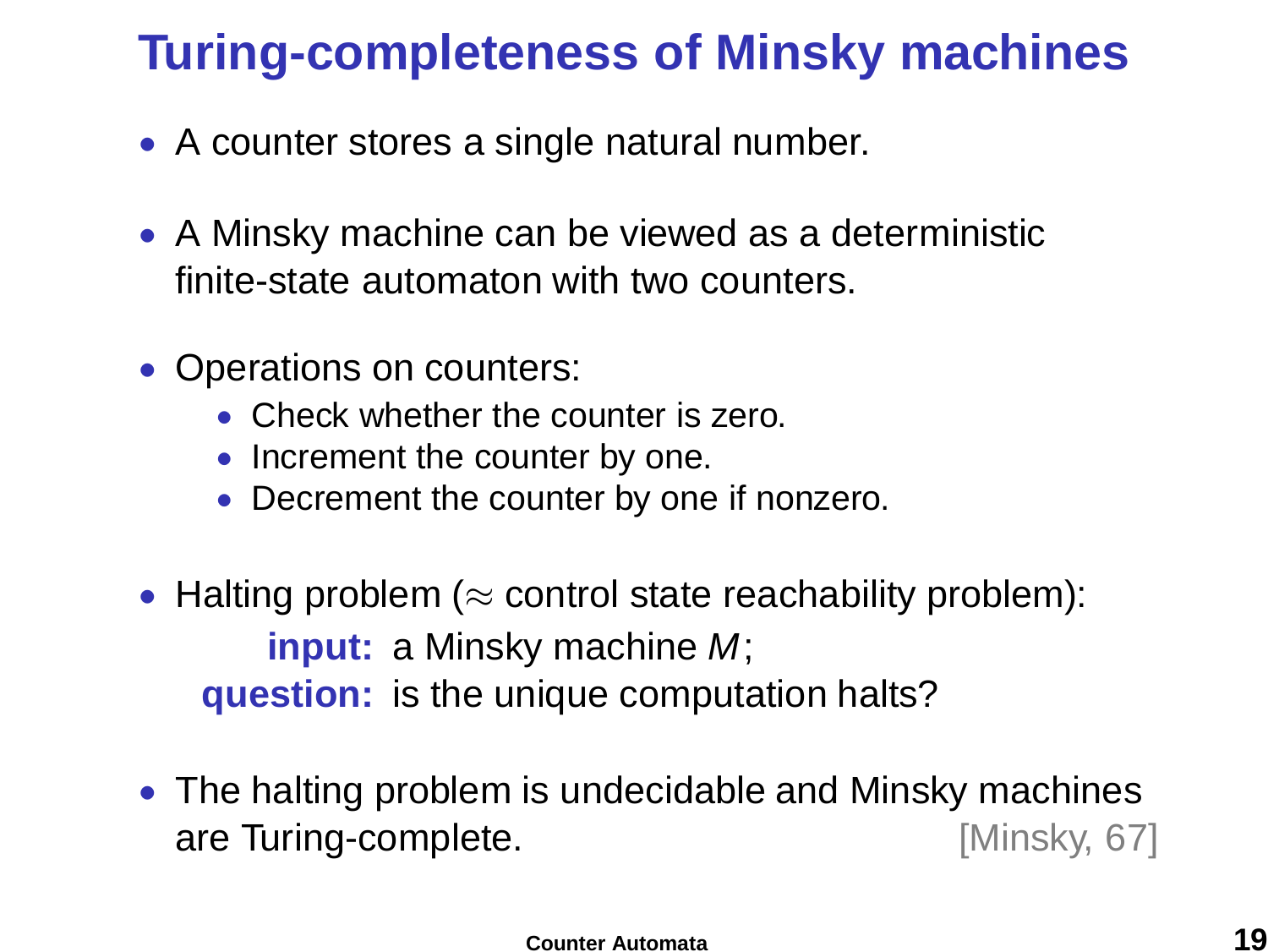# **Reachability Problems for Gainy CA**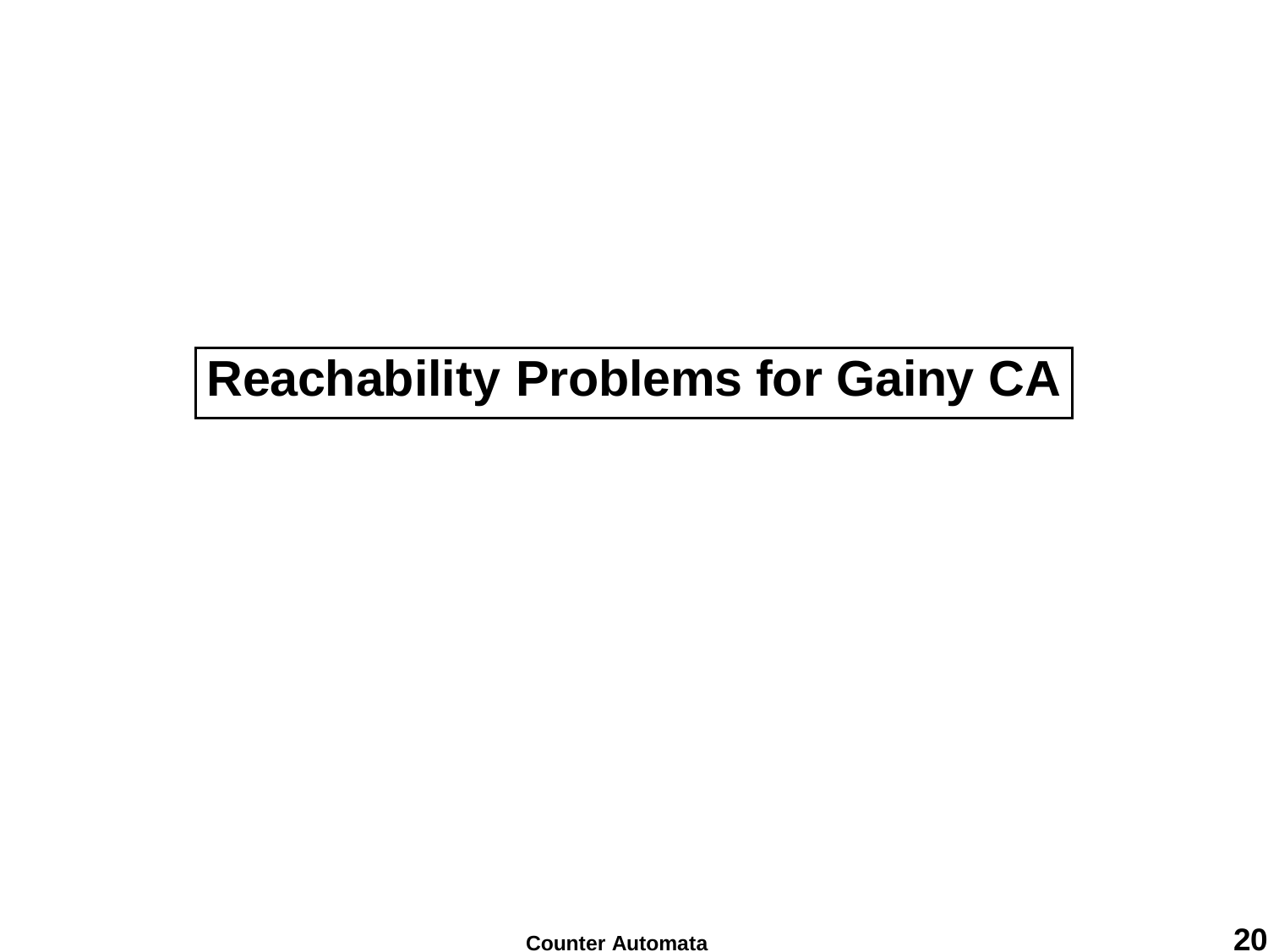# **Gainy counter automata**

• Faulty systems perform errors such as losses or gains, e.g., see works on lossy channel systems.

[Abdulla & Jonsson, IC 96]

- Three ways to model gainy counter automata:
	- **1** Standard CA  $(Q, n, \delta)$  such that for  $q \in Q$  and  $i \in [1, n]$ ,  $q \stackrel{\mathrm{inc}(i)}{\longrightarrow} q \in \delta.$
	- **2** Alternative one-step relation:  $(q, \vec{x}) \stackrel{t}{\rightarrow} _g (q', \vec{x'})$  iff there are  $\vec{y}, \vec{y'}$  in  $\mathbb{N}^n$  such that

$$
\vec{x} \preceq \vec{y}
$$
 and  $(q, \vec{y}) \stackrel{t}{\rightarrow} (q', \vec{y'})$  (exact step) and  $\vec{y'} \preceq \vec{x'}$ 



**3** Gains occur in a lazy way: decrement on zero has no effect.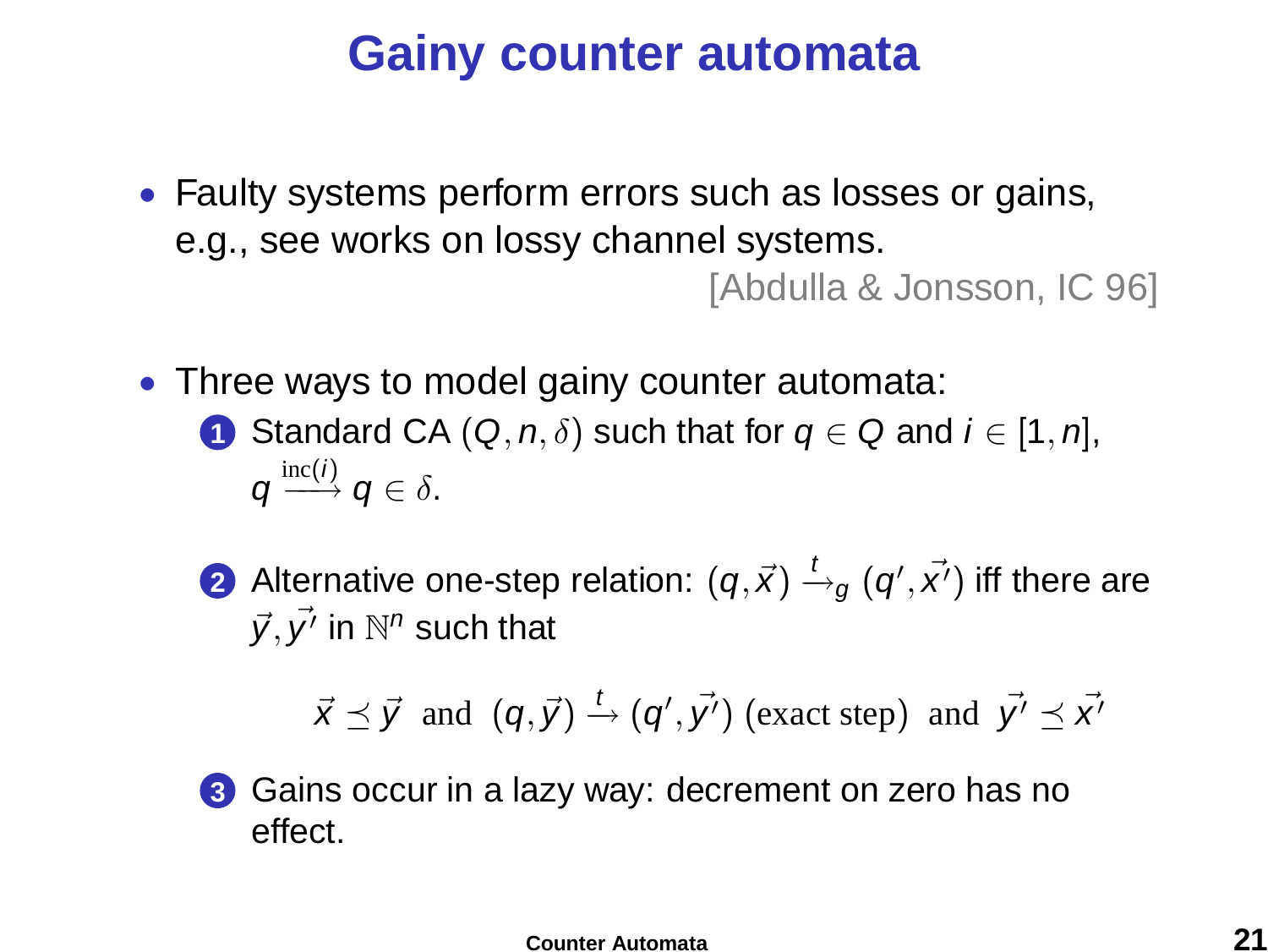# **Benefits from Gainy CA**

- Features:
	- Increment, decrement and zero-test.
	- Incrementation errors.
- Control state reachability problem is decidable but with a nonprimitive recursive complexity. See e.g., [Urquhart, JSL 99; Schnoebelen, IPL 02]
- Control state repeated reachability problem is undecidable. [Demri & Lazić, TOCL 09] (adapt a proof from [Ouaknine & Worrell, FOSSACS'06])
- These problems reduce to corresponding satisfiability problems for  $\mathrm{LTL}^{\downarrow}$  restricted to  $\mathrm{x}$  and  $\mathrm{F}$  and to a single register.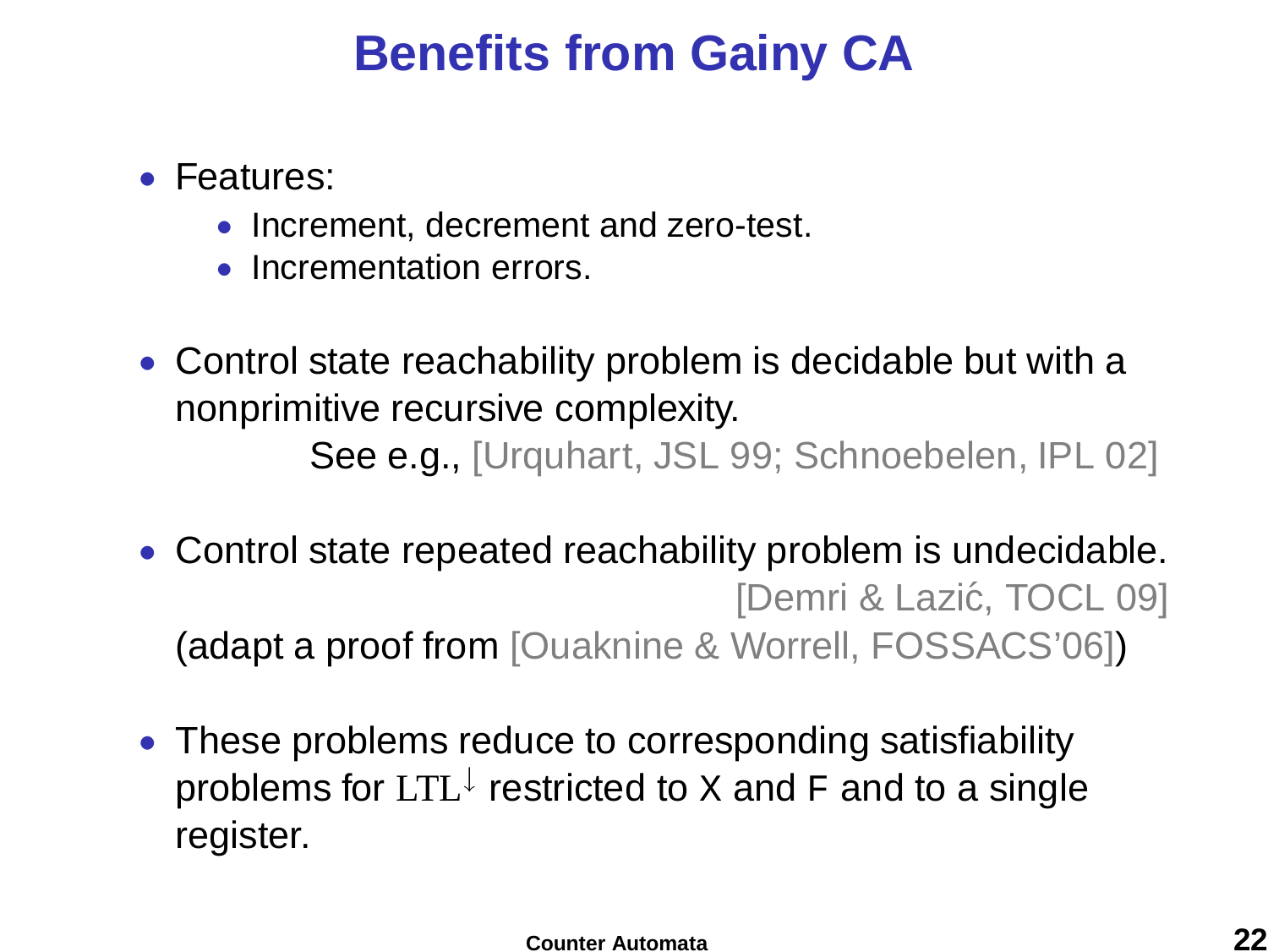# **Simulating Gainy CA**

- Gainy CA  $S$  with initial configuration  $(q_0, \vec{0})$ .
- For  $t \in \delta$ ,  $\Sigma(t)$  denotes the instruction labelling it in  $\Sigma = \{inc(i), dec(i), zero(i) : i \in [1, n]\}.$
- Let us build  $\varphi$  in LTL<sup> $\downarrow$ </sup> s.t.  $\varphi$  is satisfiable iff  $(\mathcal{S}, (q_0, \vec{0}))$  has an infinite run with  $q_f$  occurring infinitely often.
- $\varphi$  is satisfiable only in models in which each position is labelled by a transition and by a value in  $\mathbb N$ .
- Infinite models of  $\varphi$  are of the form  $(t_0, y_0), (t_1, y_1), (t_2, y_2), \cdots$  with  $t_i \in \delta$  and  $y_i \in \mathbb{N}$ .

• For 
$$
I, J \in \mathbb{N}
$$
,  $I \sim J \stackrel{\text{def}}{\Leftrightarrow} y_I = y_J$ .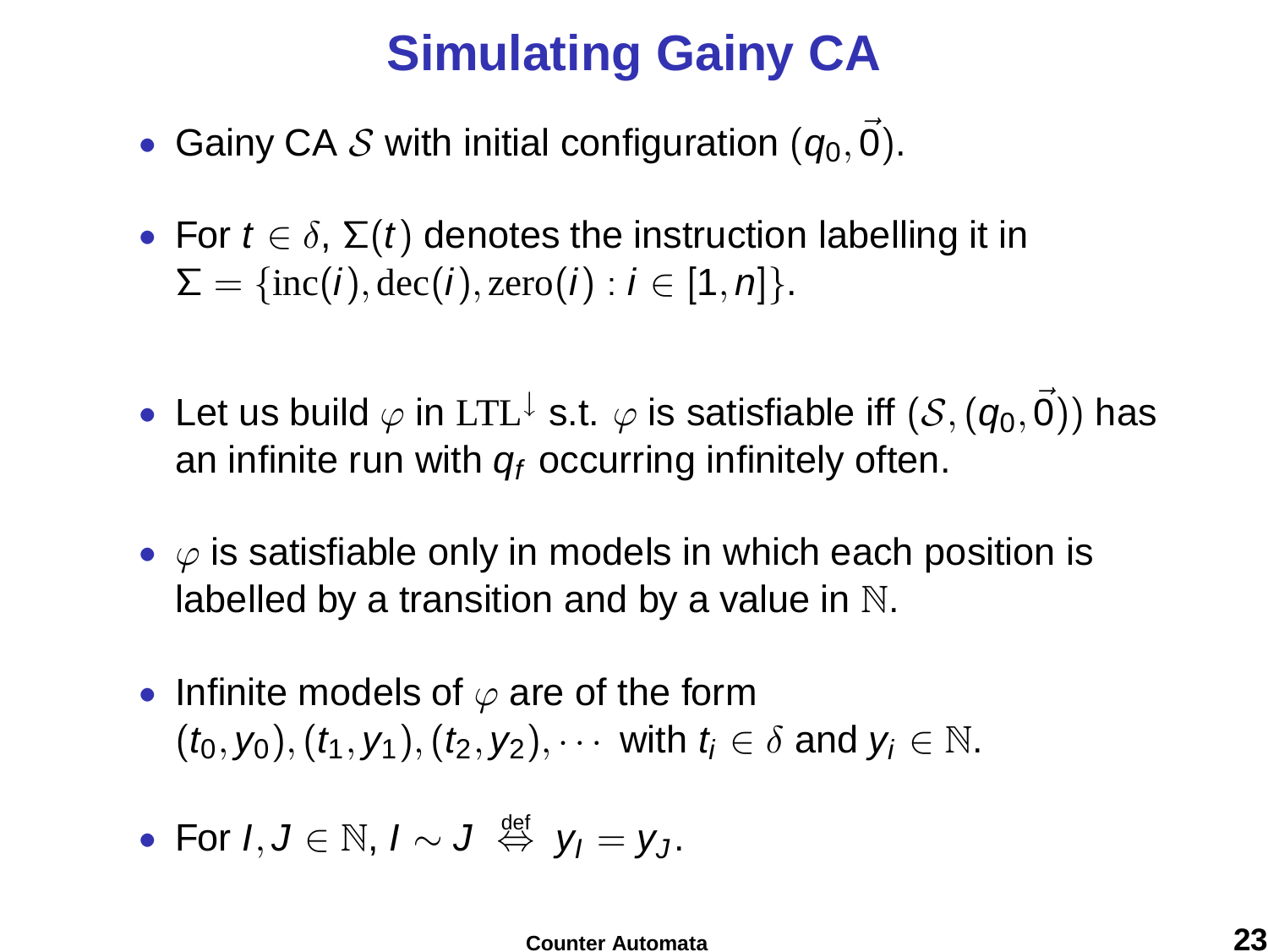# **Simulating gainy CA (II)**

• Let us explain how the run from  $(q_0, \vec{0})$  below is encoded.

$$
(q_0,\vec{x_0}) \stackrel{a_0}{\rightarrow} (q_1,\vec{x_1}) \stackrel{a_1}{\rightarrow} \cdots \stackrel{a_{K-1}}{\longrightarrow} (q_K,\vec{x_K}) \cdots
$$

• Projection of the model over  $\delta$  is

$$
t_0 t_1 t_2 \cdots = q_0 \stackrel{a_0}{\rightarrow} q_1, q_1 \stackrel{a_1}{\rightarrow} q_2, \cdots
$$

and  $q_f$  is repeated inifinitely often.

• Initial state is  $q_0$ :

$$
\bigvee_{t=q_0\stackrel{a}{\longrightarrow}q} t
$$

• The sequence of transitions respects  $\delta$ :

$$
G(\bigwedge_{t=q\stackrel{a}{\rightarrow}q'\in\delta}(t\Rightarrow \text{X}\bigvee_{t'=q'\stackrel{a}{\rightarrow}q''}t'))
$$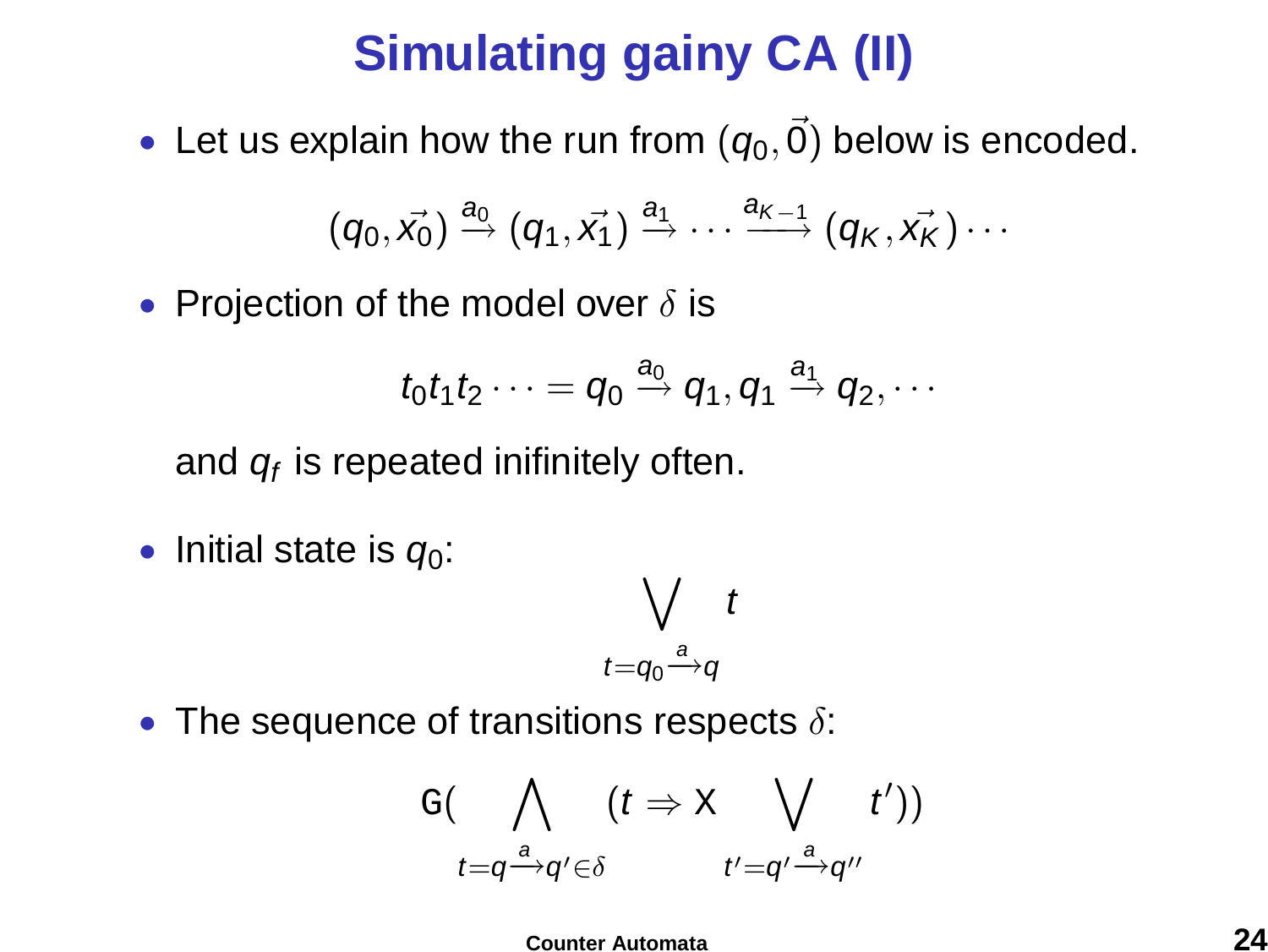# **Simulating Gainy CA (III)**

- $\bullet$  Control state  $q_{\mathit{f}}$  is visited infinitely often: GF  $\bigvee_{t=q\stackrel{a}{\longrightarrow}q_{\mathit{f}}}t$
- Each increment or decrement is associated to a unique value.

$$
rac{1}{\ln(c(1)) \cdot \ln(c(1))} \cdot \frac{1}{\ln(c(1)) \cdot \ln(c(1))} \cdot \frac{1}{\ln(c(1))} \cdot \frac{1}{\ln(c(1))} \cdot \frac{1}{\ln(c(1))} \cdot \frac{1}{\ln(c(1))} \cdot \frac{1}{\ln(c(1))} \cdot \frac{1}{\ln(c(1))} \cdot \frac{1}{\ln(c(1))} \cdot \frac{1}{\ln(c(1))} \cdot \frac{1}{\ln(c(1))} \cdot \frac{1}{\ln(c(1))} \cdot \frac{1}{\ln(c(1))} \cdot \frac{1}{\ln(c(1))} \cdot \frac{1}{\ln(c(1))} \cdot \frac{1}{\ln(c(1))} \cdot \frac{1}{\ln(c(1))} \cdot \frac{1}{\ln(c(1))} \cdot \frac{1}{\ln(c(1))} \cdot \frac{1}{\ln(c(1))} \cdot \frac{1}{\ln(c(1))} \cdot \frac{1}{\ln(c(1))} \cdot \frac{1}{\ln(c(1))} \cdot \frac{1}{\ln(c(1))} \cdot \frac{1}{\ln(c(1))} \cdot \frac{1}{\ln(c(1))} \cdot \frac{1}{\ln(c(1))} \cdot \frac{1}{\ln(c(1))} \cdot \frac{1}{\ln(c(1))} \cdot \frac{1}{\ln(c(1))} \cdot \frac{1}{\ln(c(1))} \cdot \frac{1}{\ln(c(1))} \cdot \frac{1}{\ln(c(1))} \cdot \frac{1}{\ln(c(1))} \cdot \frac{1}{\ln(c(1))} \cdot \frac{1}{\ln(c(1))} \cdot \frac{1}{\ln(c(1))} \cdot \frac{1}{\ln(c(1))} \cdot \frac{1}{\ln(c(1))} \cdot \frac{1}{\ln(c(1))} \cdot \frac{1}{\ln(c(1))} \cdot \frac{1}{\ln(c(1))} \cdot \frac{1}{\ln(c(1))} \cdot \frac{1}{\ln(c(1))} \cdot \frac{1}{\ln(c(1))} \cdot \frac{1}{\ln(c(1))} \cdot \frac{1}{\ln(c(1))} \cdot \frac{1}{\ln(c(1))} \cdot \frac{1}{\ln(c(1))} \cdot \frac{1}{\ln(c(1))} \cdot \frac{1}{\ln(c(1))} \cdot \frac{1}{\ln(c(1))} \cdot \frac{1}{\ln(c(1))} \cdot
$$

• For  $i, j \in [1, n]$ , there are no two positions for increments [resp. decrements] having the same value:

 $G(\text{inc}(i) \Rightarrow \neg(\downarrow_1 \text{XF}(\uparrow_1 \land \text{inc}(j)))) \quad G(\text{dec}(i) \Rightarrow \neg(\downarrow_1 \text{XF}(\uparrow_1 \land \text{dec}(j))))$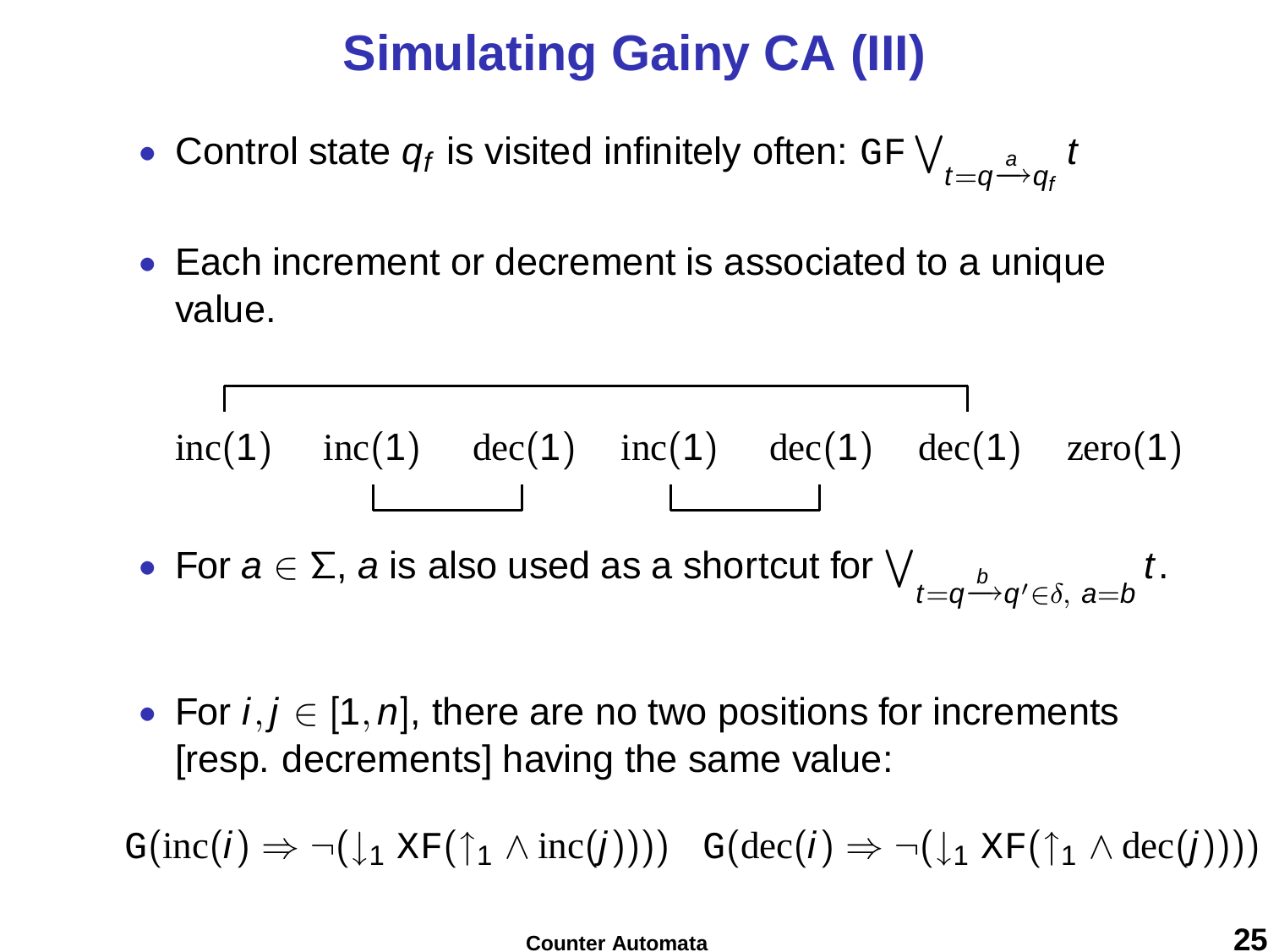# **Simulating Gainy CA (IV)**

- The two next conditions are formulated in such a way to avoid using the until operator U.
- For  $i \in [1, n]$  and  $J > I$ , if  $\Sigma(t_i) = \text{inc}(i)$  and  $\Sigma(t_i) = \text{zero}(i)$ , then there is no  $K > J$  such that  $\Sigma(t_K) = \text{dec}(i)$  and  $I \sim K$ :

$$
\mathbb{G}(\mathrm{inc}(i) \Rightarrow \downarrow_1 \neg(\mathbb{F}(zero(i) \land (\mathbb{F}(\uparrow_1 \land dec(i))))))
$$

• For  $i \in [1, n]$ , if there are  $J > l$  such that  $\Sigma(t_l) = \text{inc}(i)$  and  $\Sigma(t_j) = \text{zero}(i)$ , then there is  $K > l$  such that  $\Sigma(t_K) = \text{dec}(i)$ and  $I \sim K$ .

$$
\mathbb{G}((\mathrm{inc}(i) \wedge \mathrm{F}\ \mathrm{zero}(i)) \Rightarrow \downarrow_1 (\mathrm{F}(\mathrm{dec}(i) \wedge \uparrow_1)))
$$

 $\bullet \;\varphi$  is satisfiable iff  $(\mathcal{S}, (q_0, \vec{0}))$  has an infinite run such that  $q_i$ occurs infinitely often.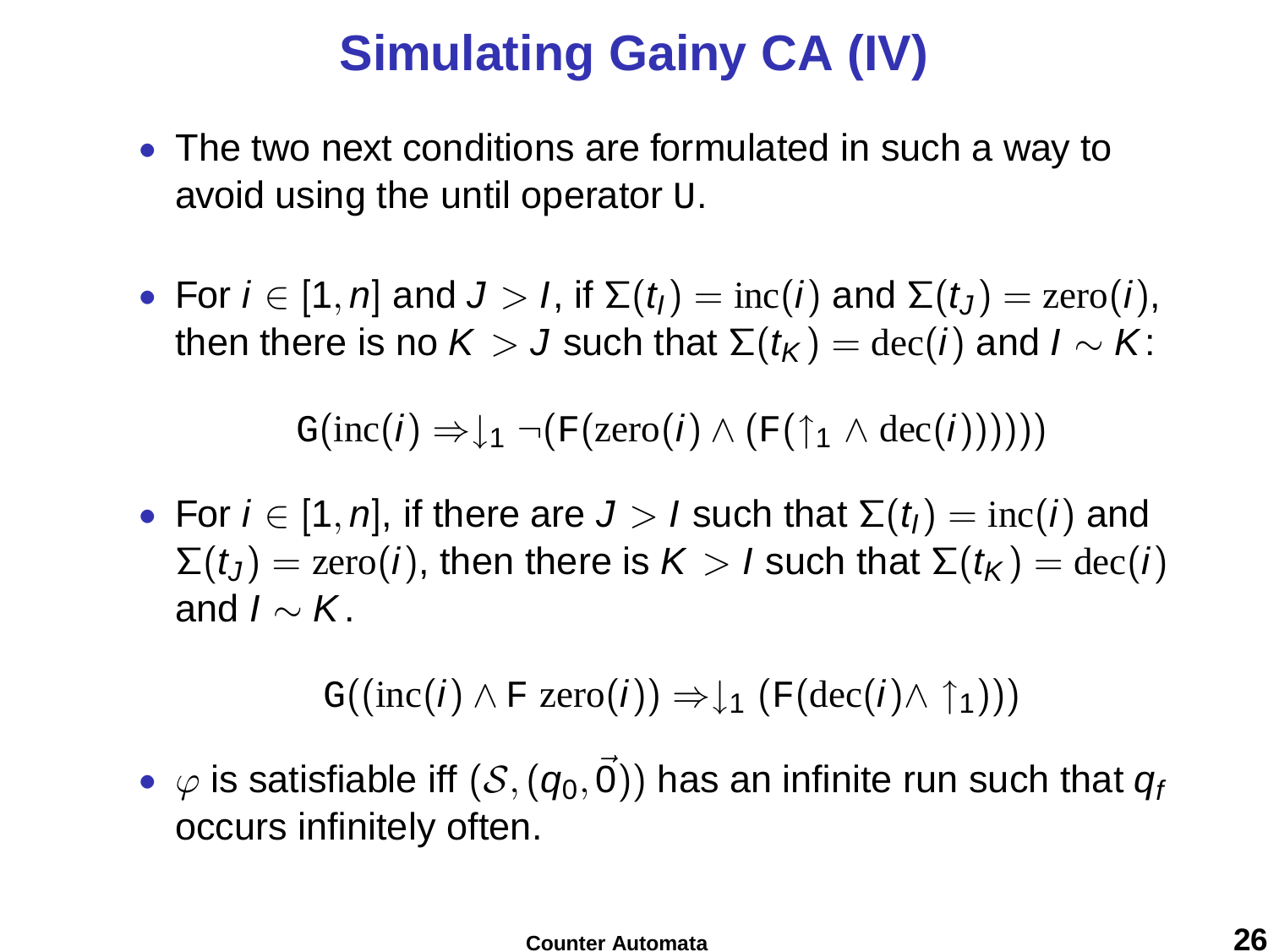# **Gainy CA for** LTL<sup>↓</sup> **with one register !**

- Control state repeated reachability problem for Gainy CA can be reduced to infinitary satisfiability for  $LTL^{\downarrow}$  restricted to one register.  $\rightarrow$  undecidability
- Control state reachability problem for Gainy CA can be reduced to finitary satisfiability for LTL↓ restricted to one register.  $\rightarrow$  nonprimitive recursiveness
- In the finitary case, there is a converse reduction.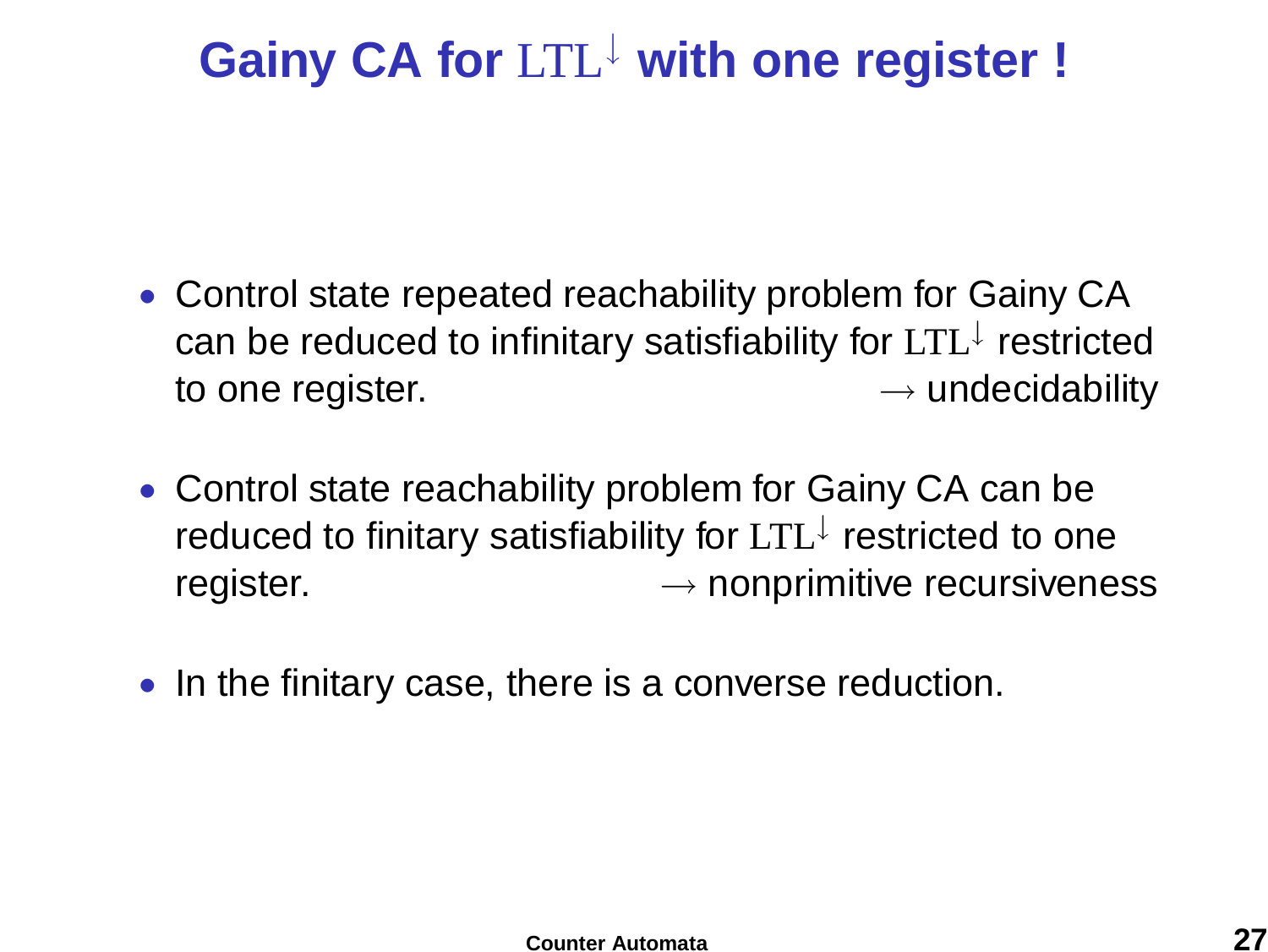# **About nonprimitive recursiveness**

- Control state reachability problem for gainy CA is nonprimitive recursive. See e.g., [Urquhart, JSL 99; Schnoebelen, MFCS'10]
- Ackermann function is nonprimitive recursive. (grows faster than any primitive recursive function)
- Decidable nonclassical logics with nonprimitive recursive complexity:
	- Products of modal logics with expanding domains by reduction from the reachability problem for lossy channel systems. **Example 20 I** Gabelaia et al., APAL 06]
	- Relevance logic  $LR+$  (and fragments) by introducing a branching extension of CA. [Urquhart, JSL 99]
	- Finitary Metric Temporal Logic MTL.

[Ouaknine & Worrell, LICS'05]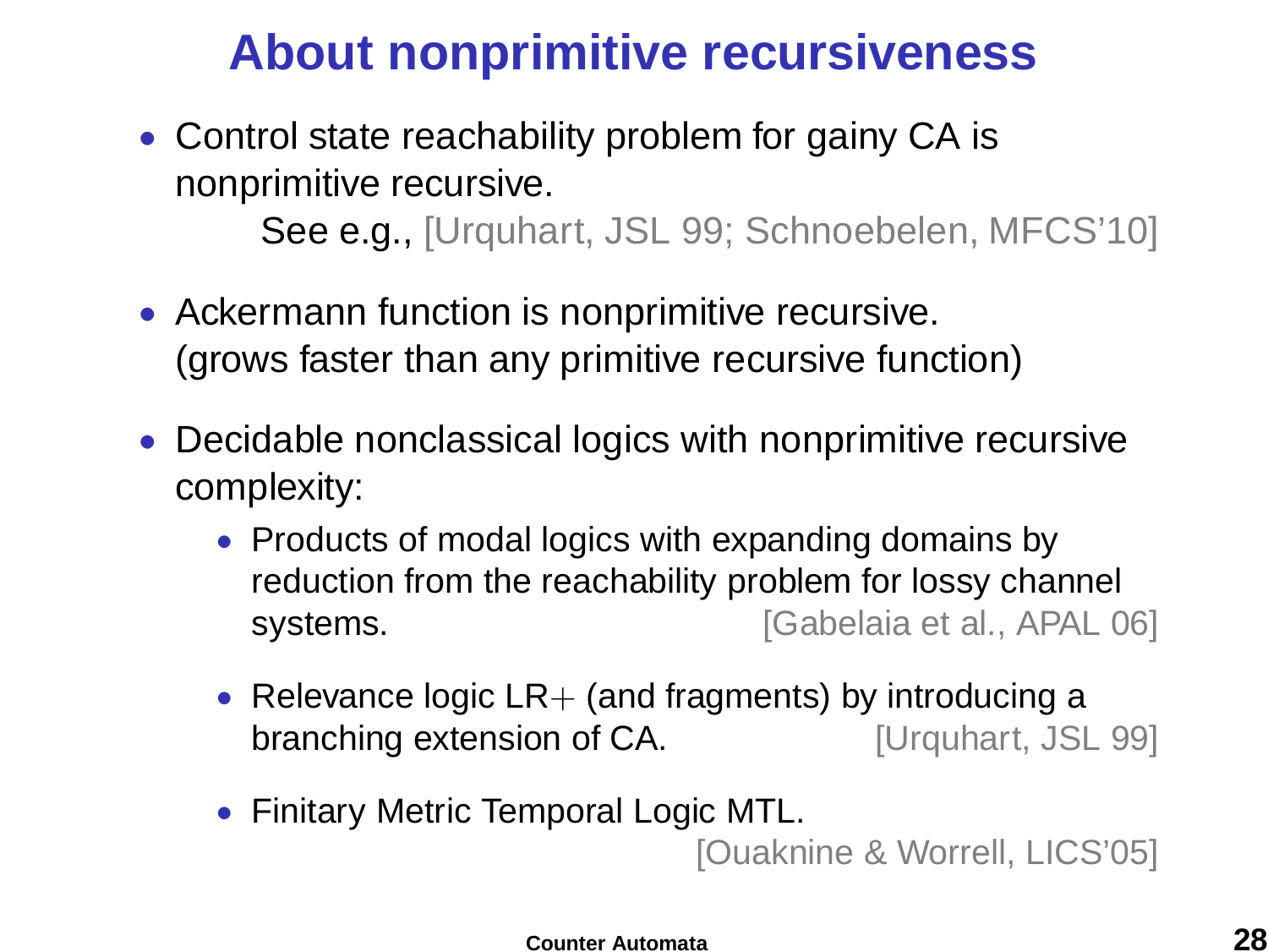# <span id="page-28-0"></span>**Model-Checking Counter Automata**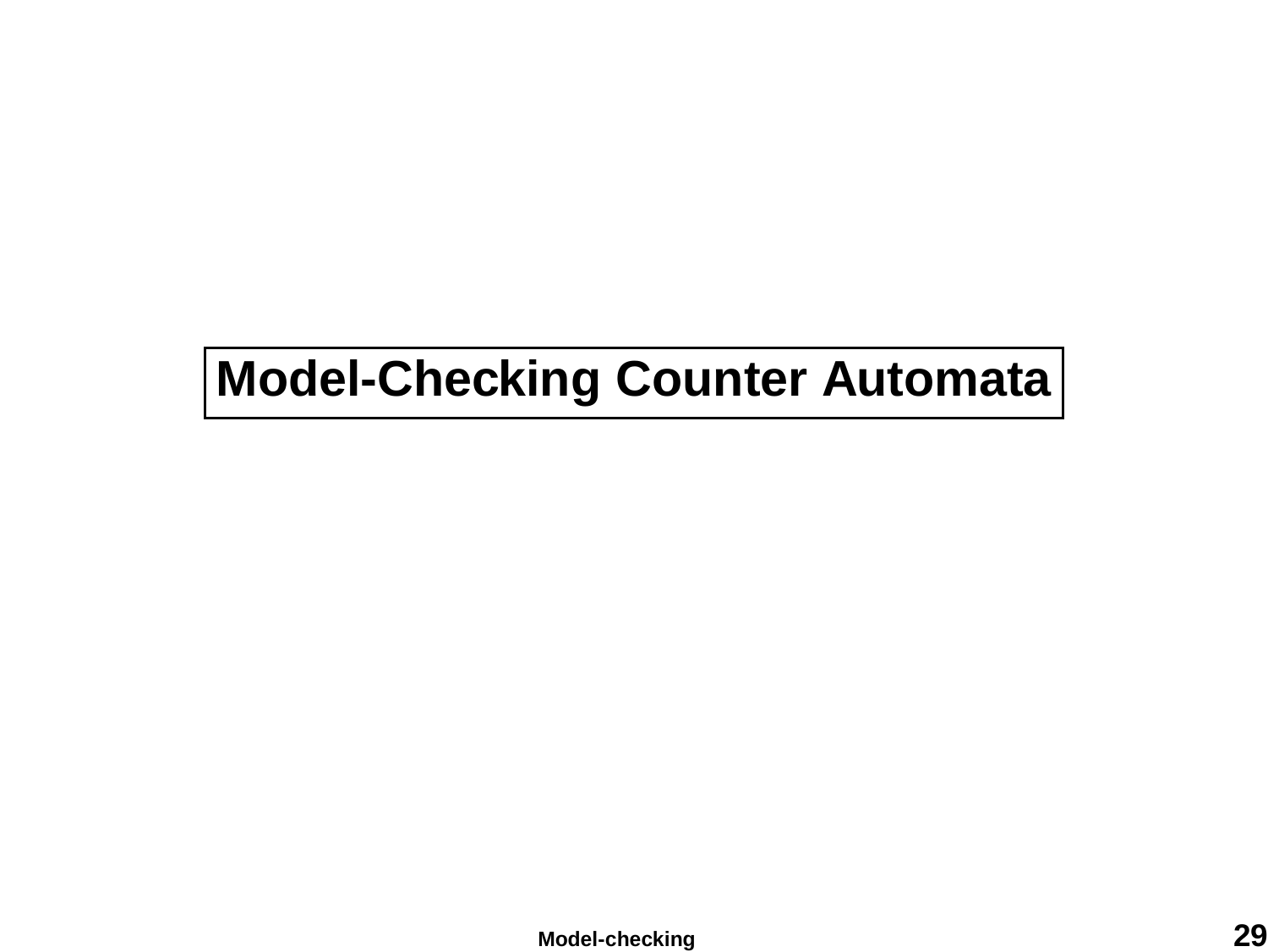# **Motivations**

- Model-checking with focus on data values
	- **1** To analyze runs of operational models with focus on data values (beyong control state reachability). E.g., "there is a value of counter 1 such that infinitely often counter 2 takes that value iff infinitely often counter 3 takes that value":

 $F \downarrow_1^1$  (GF  $\uparrow_1^2 \Leftrightarrow$  GF  $\uparrow_1^3$ )

**2** Model-checking rather than satisfiability.

- Current instance:
	- Operational models: classes of counter automata for which the reachability problem is decidable.
	- Most often, the reachability sets are definable in Presburger arithmetic (decidable first-order theory of  $(N, +)$ ).
	- Specification language: LTL with registers. **[Model-checking](#page-28-0) 30**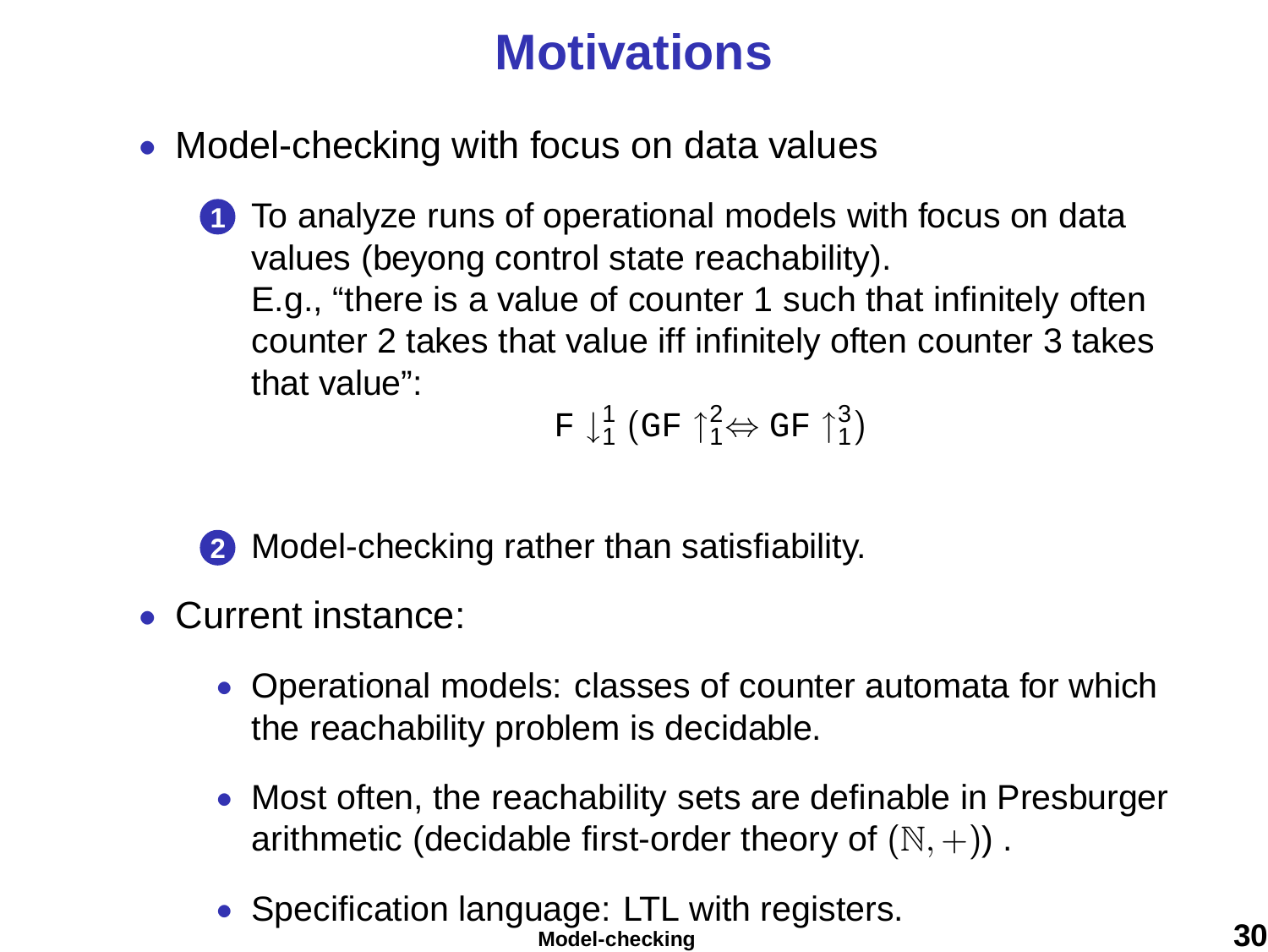## **Model-checking counter automata**

- Infinitary model-checking problem  $MC^{\omega}(LTL^{\downarrow})$ : **Input:** CA  $S = (Q, n, \delta)$ , configuration  $(\boldsymbol{q},\vec{\boldsymbol{\mathsf{x}}})\in\mathsf{Q}\times\mathbb{N}^n$ , and a sentence  $\varphi\in\mathrm{LTL}^{\downarrow}$ over alphabet Q; **Question:** Is there an infinite run  $\rho$  such that  $\rho, 0 \models \varphi$ ?
- Undecidability for nondeterministic one-counter automata:
	- $MC^{<\omega}(\mathrm{LTL}_1^{\downarrow}(\mathbf{X}, \mathbf{F}))$  is  $\Sigma_1^0$ -complete.
	- MC<sup> $\omega$ </sup>(LTL<sup>1</sup><sub>1</sub>(x, F)) is  $\Sigma_1^1$ -complete.
- Reachability sets are semilinear but universal problem for one-counter automata with alphabet is undecidable. [Ibarra, MST 79]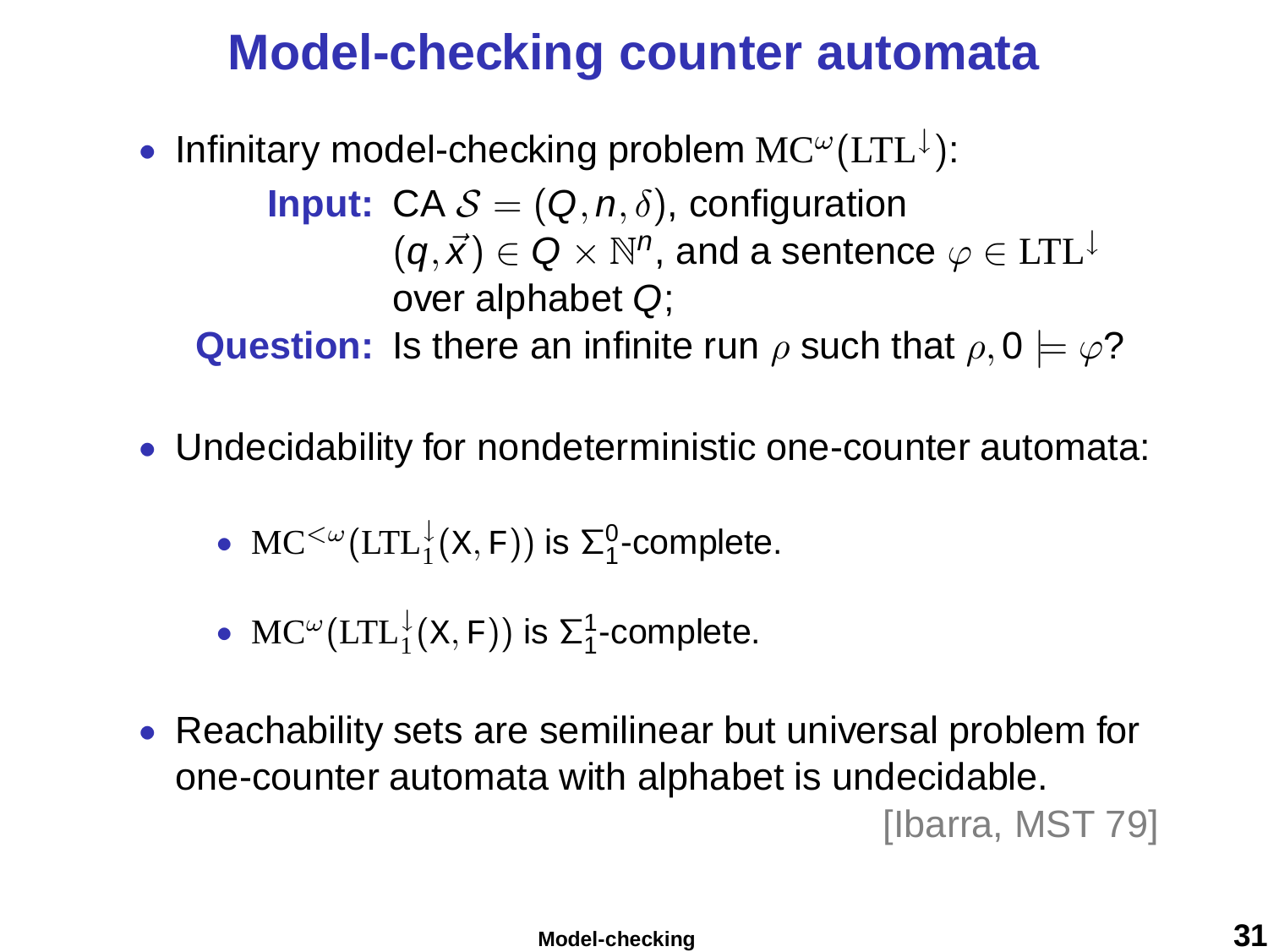## **Reversal-bounded counter automata**

- Reversal: Alternation from nonincreasing mode to nondecreasing mode and vice-versa.
- Sequence with 3 reversals:

### 001122333444433322233344445555554

- Reversal-bounded counter automata: each run has a bounded number of reversals. **Illearna**, JACM 781
- Reachability sets are effectively Presburger-definable. [Ibarra, JACM 78]
- Control state repeated reachability problem is decidable. [Dang & Ibarra & San Pietro, FST&TCS'01]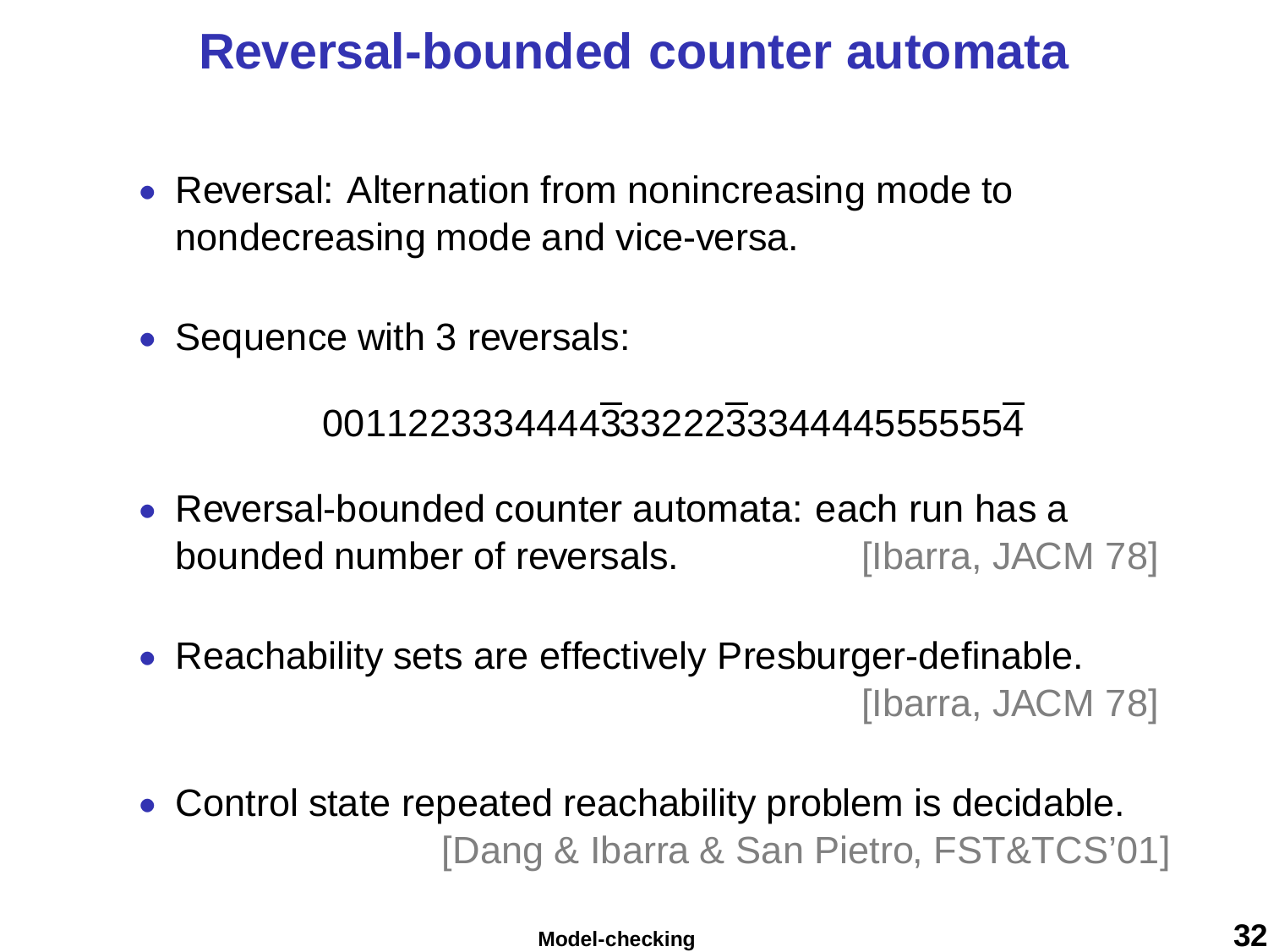# **Vector addition systems with states (VASS)**



- Succinct CA without zero-tests.
- Transitions of the form  $q \stackrel{\vec{b}}{\rightarrow} q'$  with  $\vec{b} \in \mathbb{Z}^n$ , which is a shortcut for  $\bigwedge_{i\in\llbracket 1,n\rrbracket}\mathsf{x}'_i=\mathsf{x}_i+\vec{b}(i).$
- $\approx$  Petri nets (models of greater practical appeal).
- The reachability problem is decidable.

[Kosaraju, STOC'82; Mayr, SIAM 84]

**[Model-checking](#page-28-0) 33**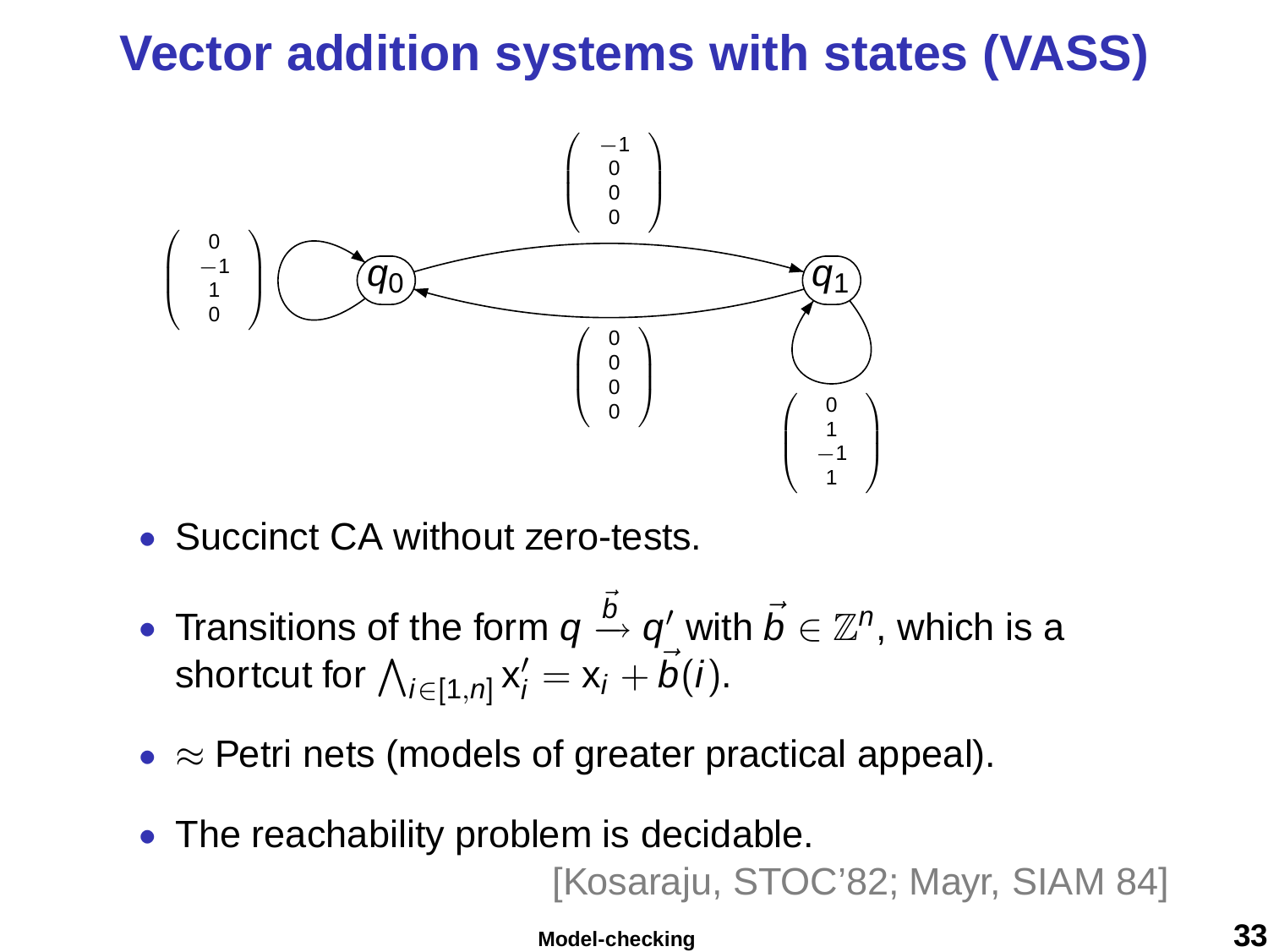## **Towards flatness**

- $MC^{\omega}(LTL^{\downarrow})$  restricted to reversal-bounded CA and to formulae with at most one register is undecidable.
- Flat formulae: positive occurrence of  $\varphi_1 \cup \varphi_2$  implies  $\downarrow$  does not occur in  $\varphi_1$ .
- $\bullet \ \neg (q \mathrel{\cup} \downarrow^1_1 \varphi)$  is not a flat formula.
- Flatness is a standard means to regain decidability for memoryful linear-time temporal logics.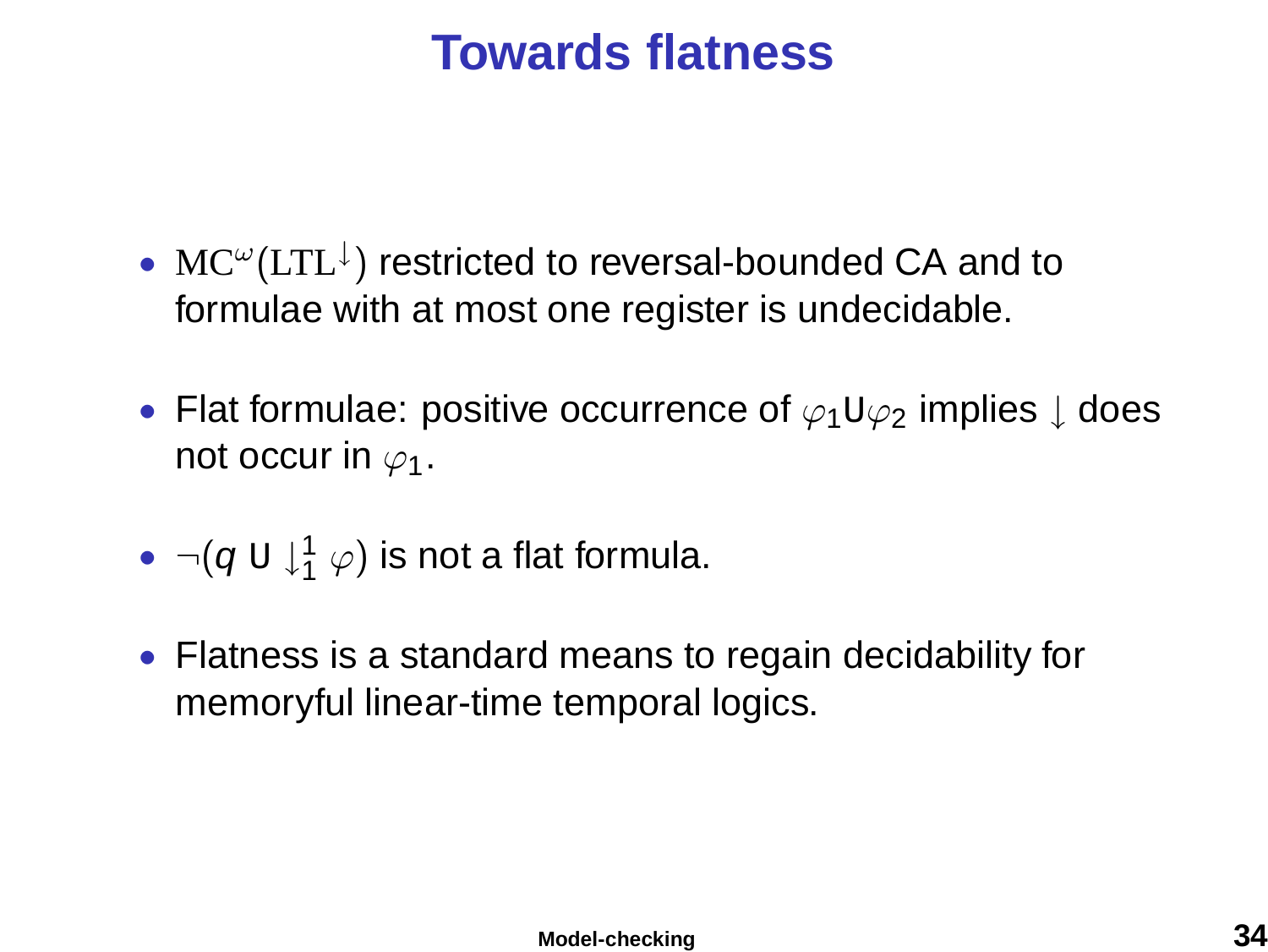# **Introducing parameters**

- $MC^{\omega}(LTL^{\downarrow})$  restricted to reversal-bounded CA and to flat formulae is decidable. [Demri & Sangnier, FOSSACS'10]
- Decidability proof uses that the control state repeated reachability problem for parameterized reversal-bounded CA is decidable. **CA** is decidable.
- Transitions of the form  $add(z)$  with parameter z.
- Reachability questions are relative to parameter values.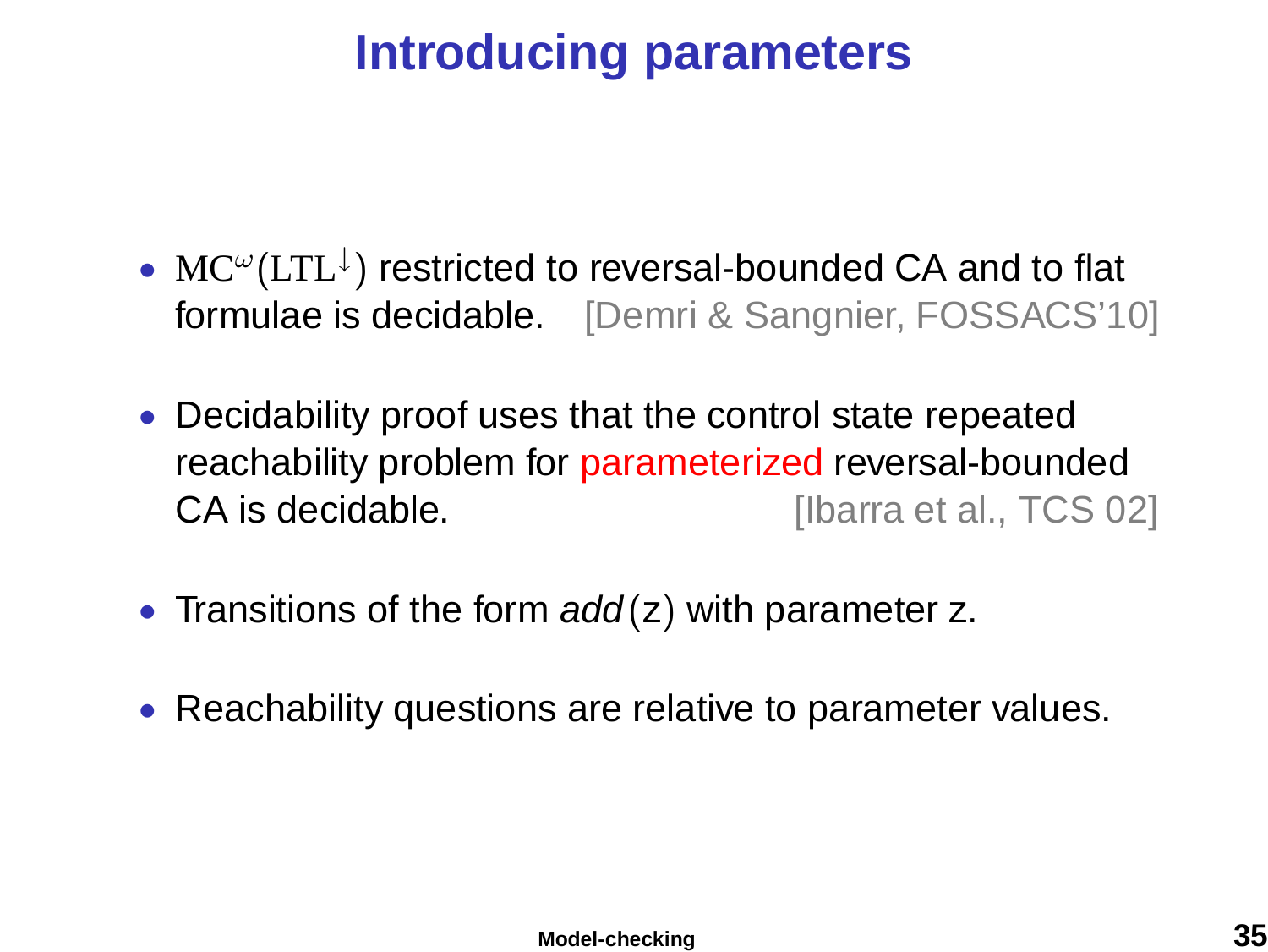# <span id="page-35-0"></span>**Formalisms for Data Words – First-Order Logics**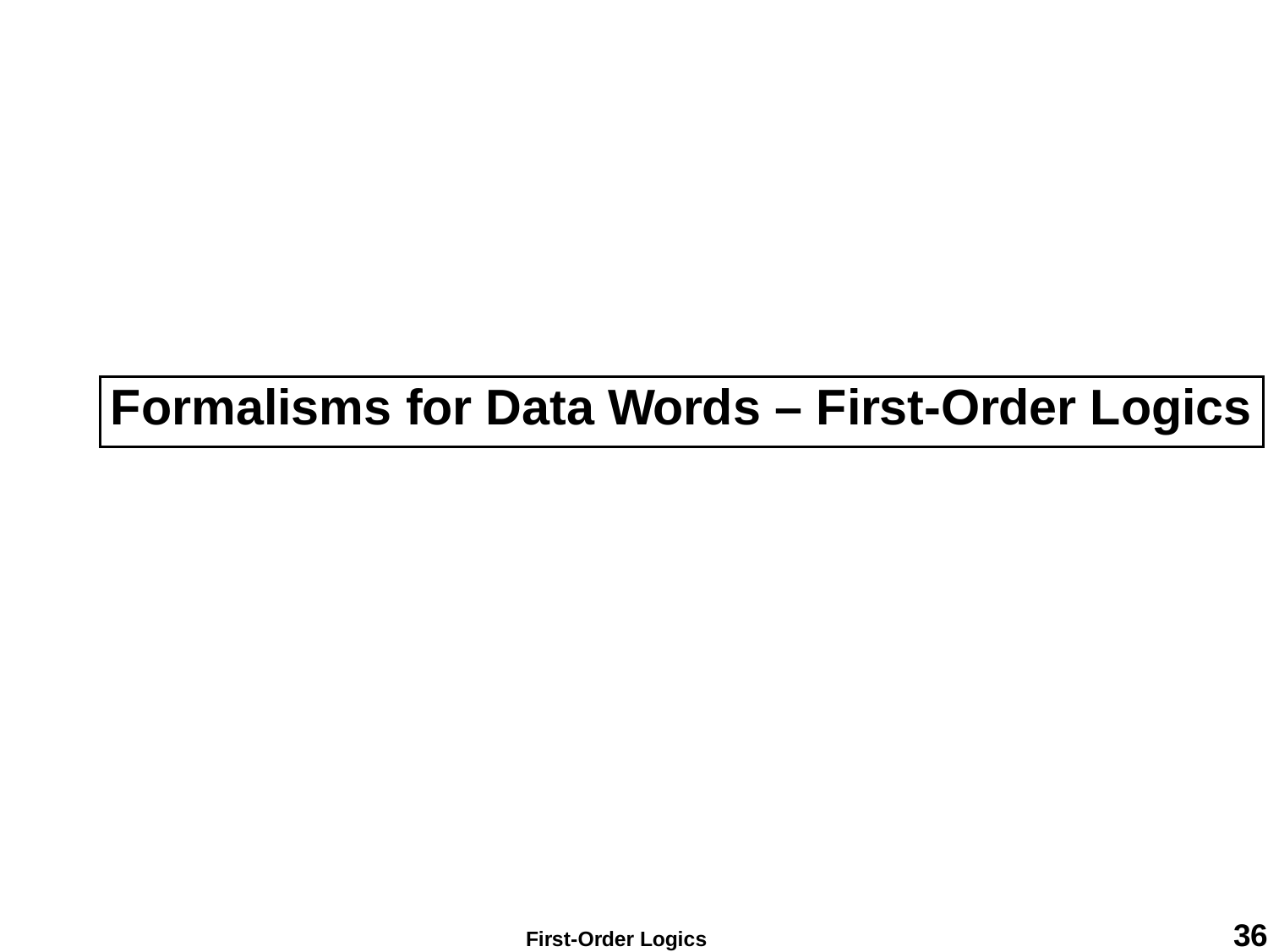## **First-order logic on data words**

- Data word: nonempty finite sequence of pairs from  $\Sigma \times \mathbb{N}$ .
- Variable valuation v for a model  $\sigma$ : map from VAR to the positions of  $\sigma$ .
- Variables are interpreted as positions.
- Formulae of the logic  $FO^{\Sigma}(\sim, <, +1)$  ( $\Sigma$  is a finite alphabet)

 $\varphi ::= a(x) | x \sim y | x < y | x = y+1 | \neg \varphi | \varphi \wedge \varphi | \exists x \varphi$ 

• Last position is labelled by the letter  $a \in \Sigma$ :

$$
\exists x\ (\neg \exists y\ x < y) \land a(x)
$$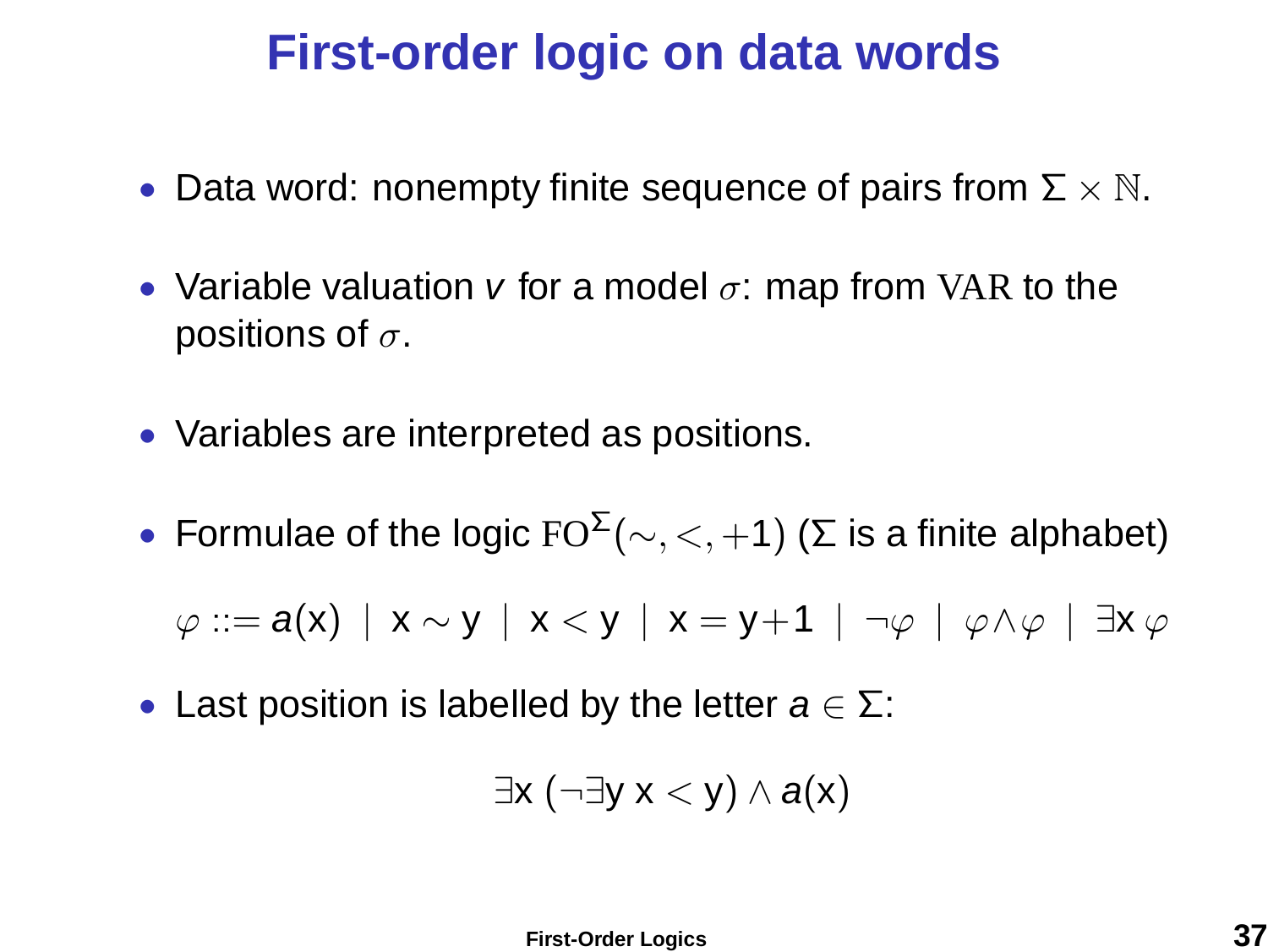## **Data words as first-order structures**

- Alphabet  $\Sigma = \{a_1, \ldots, a_N\}$  and infinite domain  $\mathbb N$ .
- $\bullet\,$  Data word  $\sigma=(a_{i_1},d_1)\cdots(a_{i_K},d_K)$  is equivalent to

$$
(\{1,\ldots,K\},<,\sim,+1,P_1,\ldots,P_N)
$$

• For 
$$
j, j' \in \{1, \ldots, K\}
$$
,  $j \sim j'$  iff  $d_j = d_{j'}$ .

• For 
$$
l \in \{1, ..., N\}
$$
,  $P_l \stackrel{\text{def}}{=} \{j \in \{1, ..., K\} : a_{l_j} = a_l\}$ .

• First-order logic can be naturally interpreted over such structures.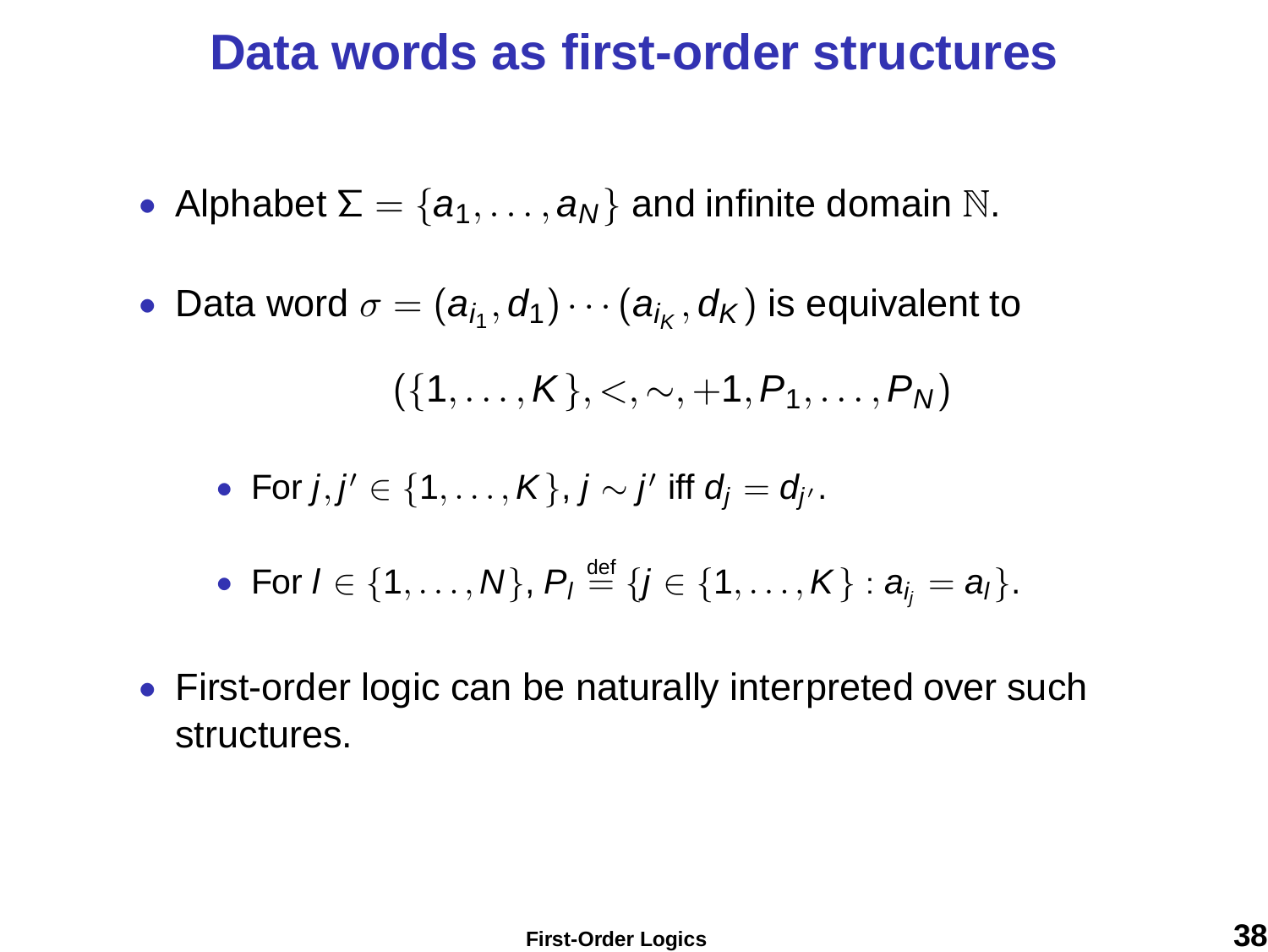# **Semantics**

$$
\sigma \models_{v} a(x) \quad \stackrel{\text{def}}{\Leftrightarrow} \quad \Sigma(x) = a \qquad \text{(letter at position x)}
$$
\n
$$
\sigma \models_{v} x \sim y \quad \stackrel{\text{def}}{\Leftrightarrow} \quad \mathbb{N}(x) = \mathbb{N}(y) \quad \text{(data at positions)}
$$
\n
$$
\sigma \models_{v} x < y \quad \stackrel{\text{def}}{\Leftrightarrow} \quad v(x) < v(y)
$$
\n
$$
\sigma \models_{v} x = y + 1 \quad \stackrel{\text{def}}{\Leftrightarrow} \quad v(x) = v(y) + 1
$$
\n
$$
\sigma \models_{v} \exists x \; \varphi \quad \stackrel{\text{def}}{\Leftrightarrow} \quad \text{there is position } i \text{ s.t. } \sigma \models_{v[x \mapsto i]} \varphi.
$$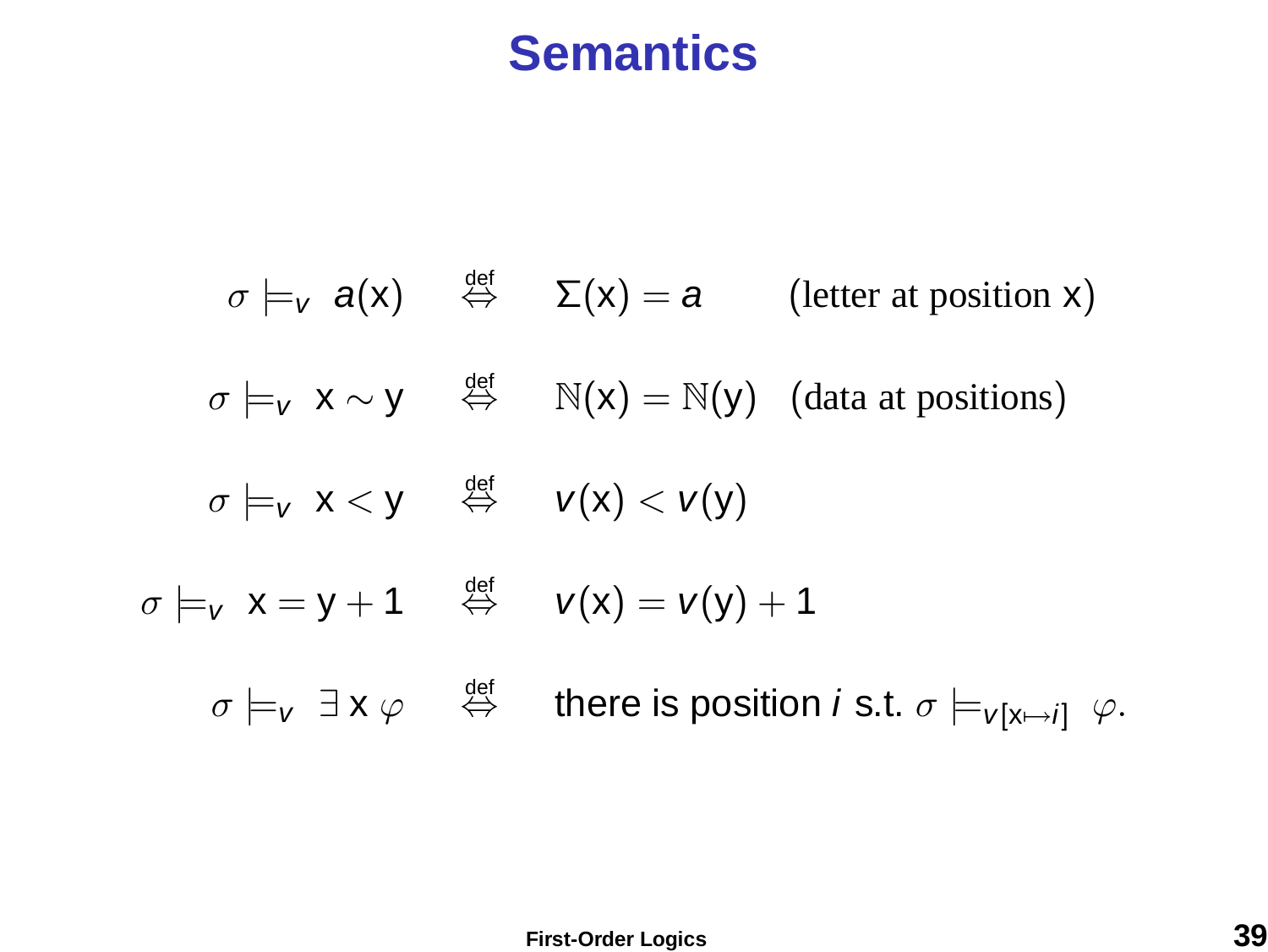# **FO2 and VASS**

- Theorem: Satisfiability problem for  $FO2(\sim, <, +1)$  is decidable. **[Bojanczyk et al., LICS 06] decidable.**
- Proof in two steps:
	- Satisfiability is first reduced to nonemptiness for data automata (undefined herein).
	- Nonemptiness for data automata is then reduced to the reachability problem for VASS.
- Theorem: There is a reduction from the reachability problem for VASS to finitary satisfiability for  $FO2(\sim, <, +1)$ .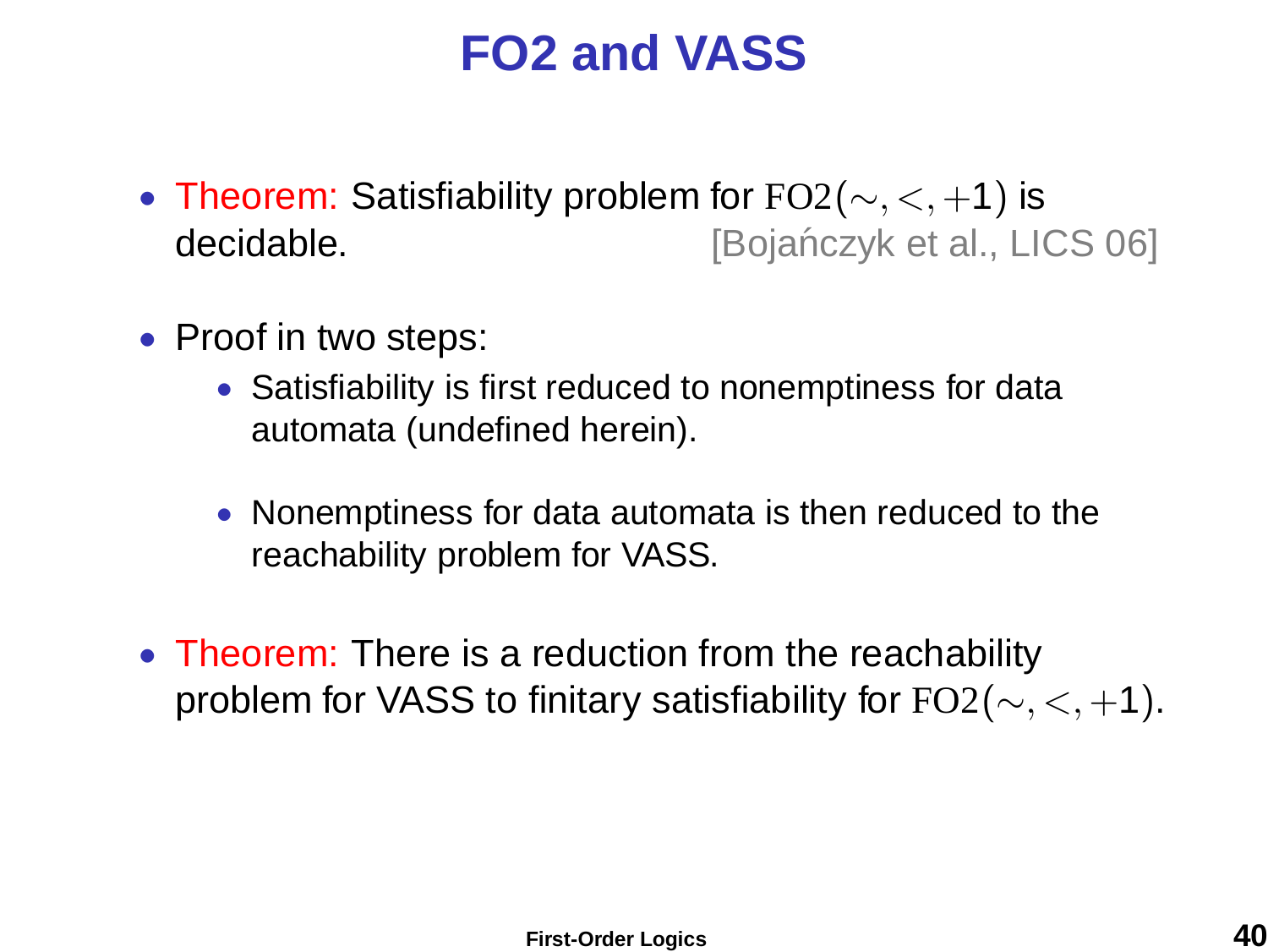## **Fixing a few more things (proof)**

- Instance:  $\mathcal{S} = (\mathsf{Q}, n, \delta), (q_i, \vec{0}), (q_f, \vec{0}).$
- $\Sigma = Q \oplus \{ \text{inc}(i), \text{dec}(i) : i \in [1, n] \}.$ (below  $a \in \{inc(i), dec(i) : i \in [1, n]\}$ )
- $\bullet\,$  The run  $(q_0,\vec{x_0})\stackrel{a_0}{\rightarrow}(q_1,\vec{x_1})\stackrel{a_1}{\rightarrow}\cdots\stackrel{a_{K-1}}{\longrightarrow}(q_K,\vec{x_K})$  encoded by a data word with projection  $q_0q_0q_1q_1 \cdots q_{K-1}q_K$ .
- Run

$$
\begin{array}{cccccc}\boldsymbol{q_0} & \boldsymbol{q_1} & \boldsymbol{q_2} & \boldsymbol{q_3} & \boldsymbol{q_4} & \boldsymbol{q_5} & \boldsymbol{q_6} \\ \left(\begin{array}{c} 0 \\ 0 \end{array}\right) & \left(\begin{array}{c} 1 \\ 0 \end{array}\right) & \left(\begin{array}{c} 2 \\ 0 \end{array}\right) & \left(\begin{array}{c} 2 \\ 1 \end{array}\right) & \left(\begin{array}{c} 1 \\ 1 \end{array}\right) & \left(\begin{array}{c} 1 \\ 1 \end{array}\right) & \left(\begin{array}{c} 0 \\ 1 \end{array}\right) & \left(\begin{array}{c} 0 \\ 0 \end{array}\right)\end{array}
$$

corresponds to data word

$$
q_0
$$
 inc(1)  $q_1$  inc(1)  $q_2$  inc(2)  $q_3$  dec(1)  $q_4$  dec(1)  $q_5$  dec(2)  $q_6$   
\n $\star$   $k_1$   $\star$   $k_2$   $\star$   $k_3$   $\star$   $k_1$   $\star$   $k_2$   $\star$   $k_3$   $\star$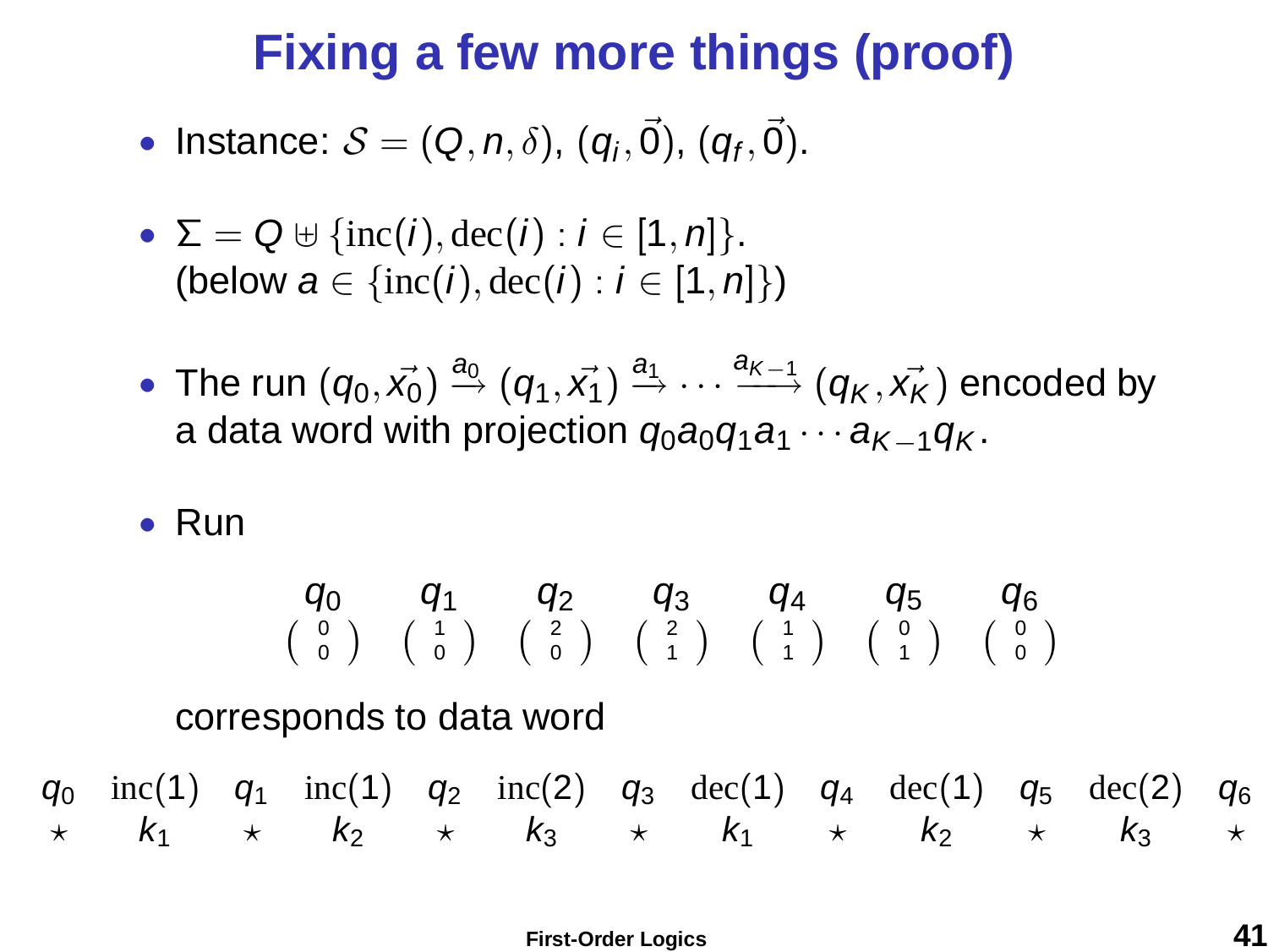# **Enforcing the projection**

- $\varphi_{nmi}$ : conjunction of the formulae below.
	- The first letter is  $q_i$ :

$$
\exists x (\neg \exists y \ y < x) \land q_i(x)
$$

• The last letter is  $q_f$ :

$$
\exists x\ (\neg \exists y\ x < y) \land q_f(x)
$$

• Sequence of locations/actions respects graph of  $S$ :

$$
\forall x (\bigvee_{q \in Q} q(x)) \Rightarrow ((\neg \exists y \ x < y) \vee
$$
\n
$$
\bigvee_{q \in Q} (q(x) \land (\exists y \ y = x + 1 \land a(y)) \land
$$
\n
$$
\bigvee_{q \stackrel{a}{\rightarrow} q' \in \delta} (\exists y \ y = x + 1 \land (\exists x \ x = y + 1 \land q'(x))))
$$

• Observe the nice (and standard) recycling of variables.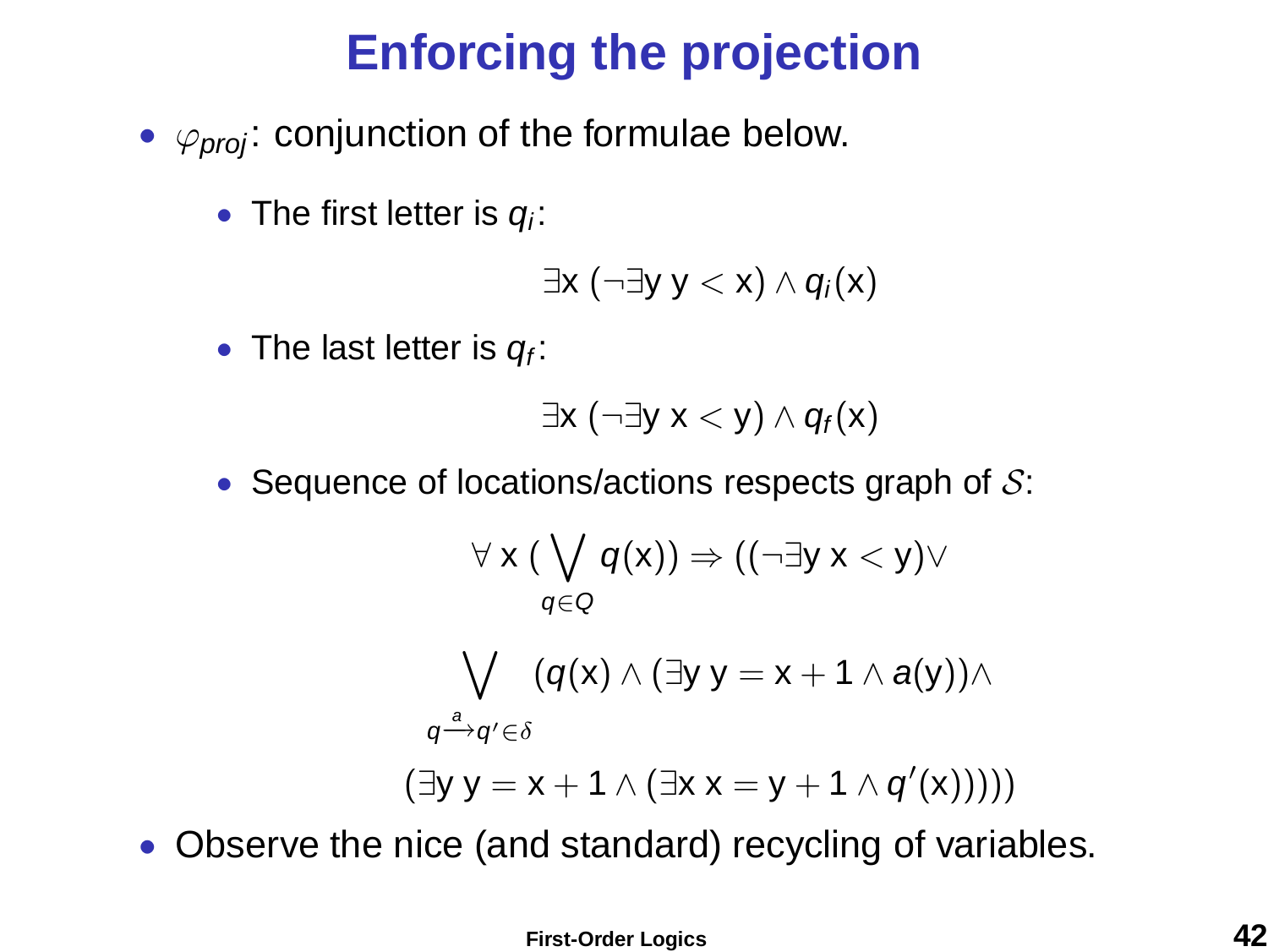# **Constraints on data values**

- To encode counter values, each increment or decrement is attached to a datum.
- A desirable data word:

 $q_0$  inc(1)  $q_1$  inc(1)  $q_2$  inc(2)  $q_3$  dec(1)  $q_4$  dec(1)  $q_5$  dec(2)  $q_6$  $\star$  k<sub>1</sub>  $\star$  k<sub>2</sub>  $\star$  k<sub>3</sub>  $\star$  k<sub>1</sub>  $\star$  k<sub>2</sub>  $\star$  k<sub>3</sub>  $\star$ 

- $\varphi$ : conjunction of  $\varphi_{\text{proj}}$  and formulae below.
	- For  $i, j \in [1, n]$ , there are no two positions labelled by  $inc(i)$ and  $inc(i)$  having the same datum:

 $\forall x \vee (x < y \wedge inc(i)(x) \wedge inc(j)(y)) \Rightarrow \neg(x \sim y).$ 

(remember  $inc(i)$  and  $dec(i)$  are also letters in  $\Sigma$ )

• Same with  $dec(i)$  and  $dec(i)$ :

 $\forall x \vee (x \leq y \land \text{dec}(i)(x) \land \text{dec}(i)(y)) \Rightarrow \neg(x \sim y).$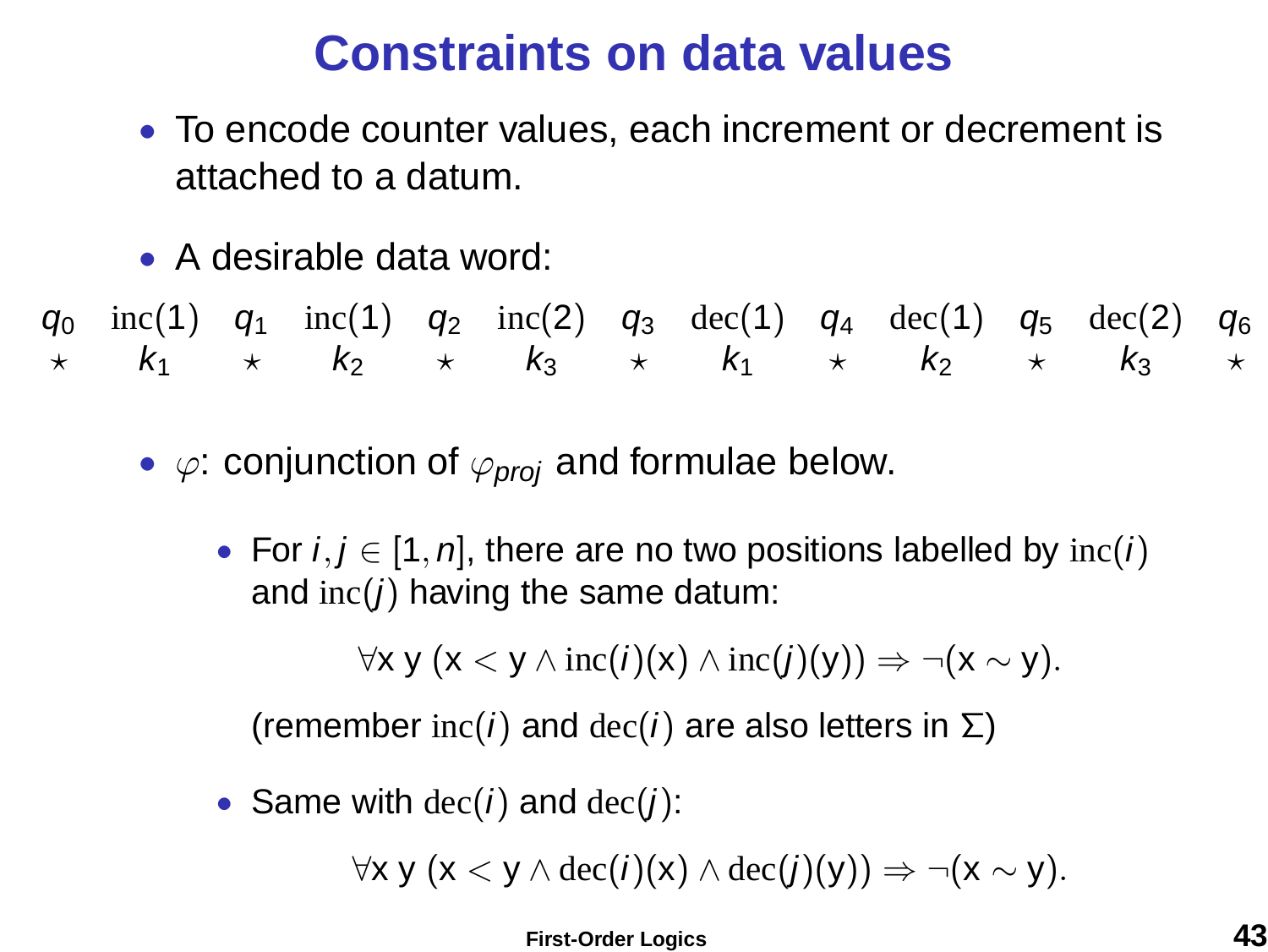## **Constraints on data values (II)**

• For  $i \in [1, n]$ , for every position labelled by  $dec(i)$ , there is a past position labelled by  $inc(i)$  with the same data value:

 $\forall$ x dec(i)(x)  $\Rightarrow$  ( $\exists$  y (y < x)  $\land$  (x  $\sim$  y)  $\land$  inc(i)(y))

• Since in the final configuration, any counter value is zero, we impose that for  $i \in [1, n]$ , for every position labelled by  $inc(i)$ , there is a future position labelled by  $dec(i)$  with same data value:

 $\forall x \text{ inc}(i)(x) \Rightarrow (\exists y (x < y) \land (x \sim y) \land \text{dec}(i)(y))$ 

 $\bullet\,$  One can show  $(q_f,\vec{0})$  is reachable from  $(q_i,\vec{0})$  iff  $\varphi$  is satisfiable.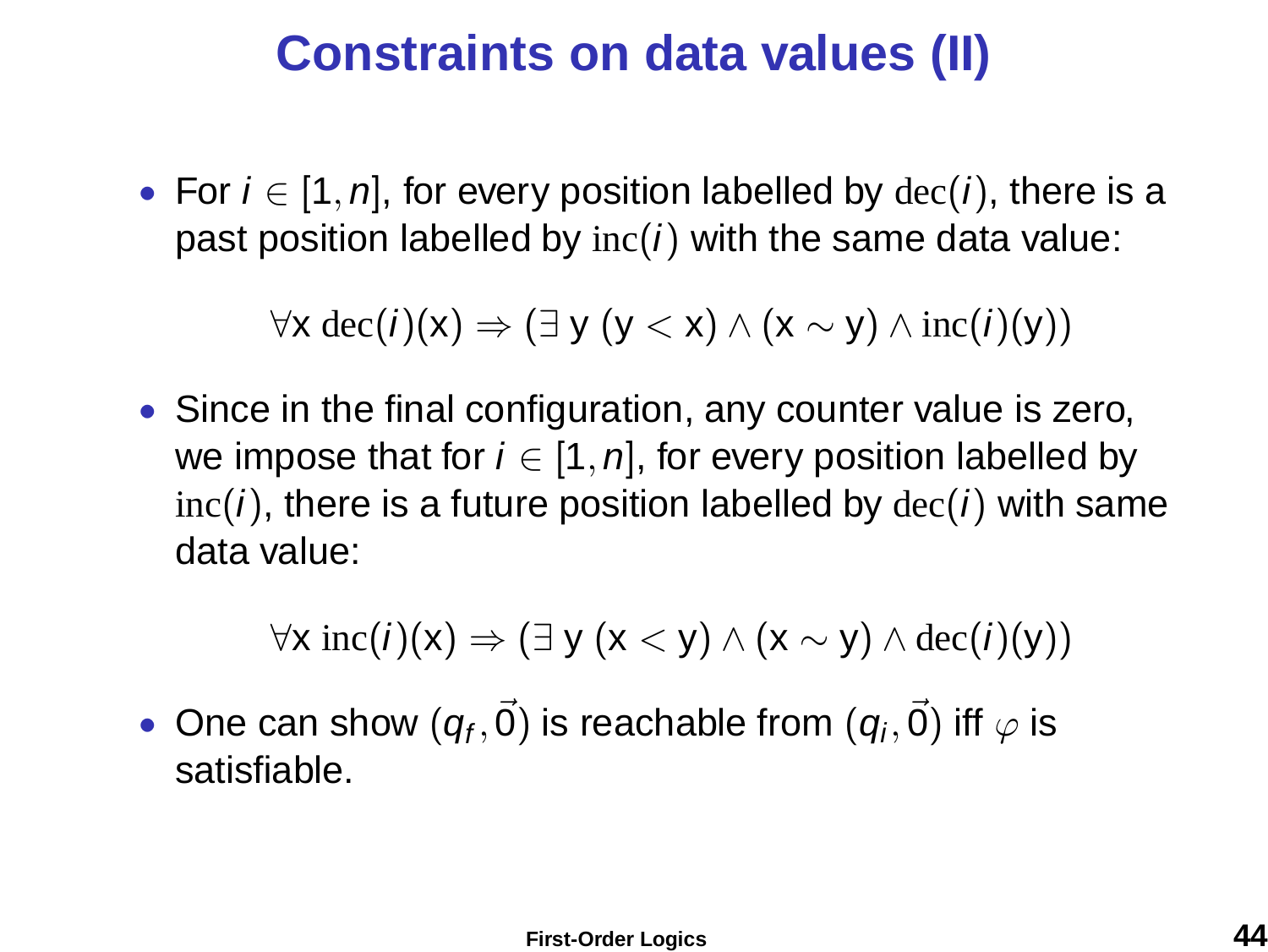# FO3(∼, <, +1) **is undecidable [Bojanczyk et al., LICS 06] ´**

- Extend VASS with zero-tests.
- Nonemptiness problem (or equivalent control state reachability) is undecidable.
- Use the third variable to encode zero-tests:

 $\forall$ x zero $(i)(x) \Rightarrow$ 

 $(\forall y (y < x \land inc(i)(y)) \Rightarrow \exists z ((y < z < x) \land dec(i)(y) \land (y \sim z)))$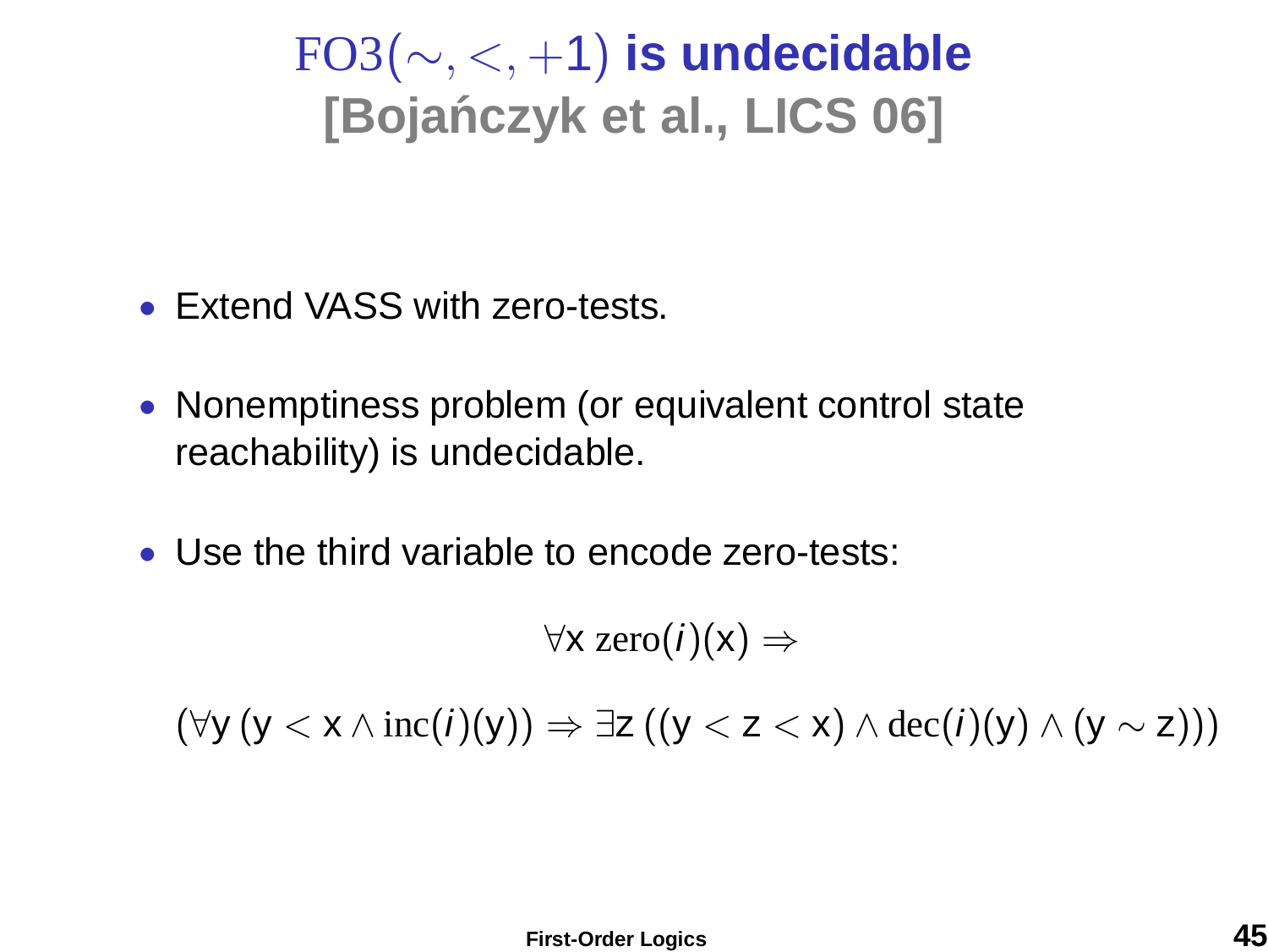# <span id="page-45-0"></span>**Formalisms for Data Words – Automata**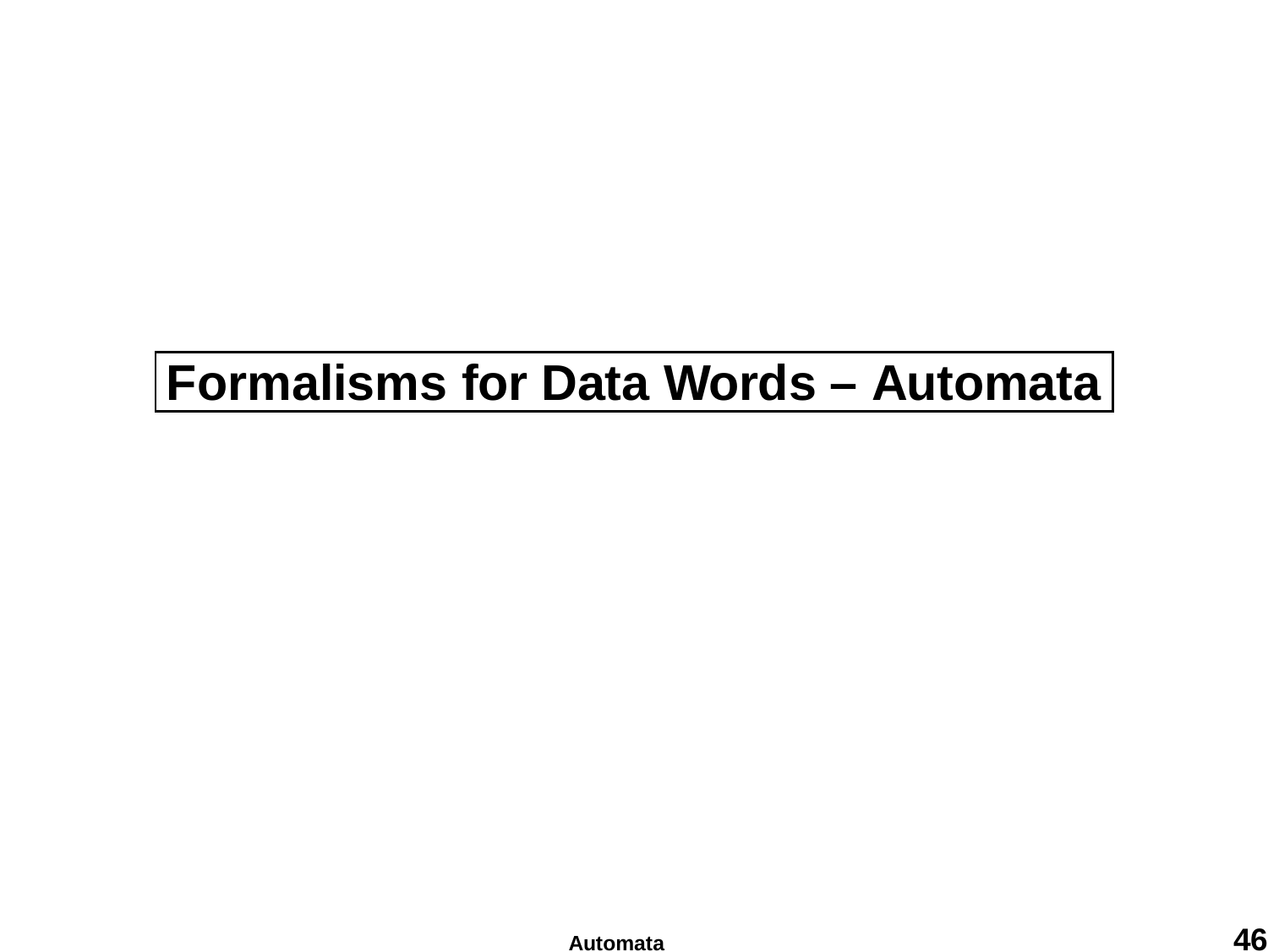# **Specifying classes of data words**

- Register automata
	- Register automata [Kaminski & Francez, TCS 94]
	- Data automata **[Bouyer & Petit & Thérien, IC 03]**
	- Machines for strings over infinite alphabets.

[Neven & Schwentick & Vianu, TOCL 04] • See the survey **but all in the survey** and segoufin, CSL'06]

- 
- Many new classes
	- Class automata [Bojańzcyk & Lasota, LICS'10].
	- Variable automata.

[Grumberg & Kupferman & Sheinval, LATA'10]

- etc.
- Many other formalisms
	- Rewriting systems with data [Bouajjani et al., FCT'07]
	- Hybrid logics **[Schwentick & Weber, STACS'07]**
	- XPath on data trees.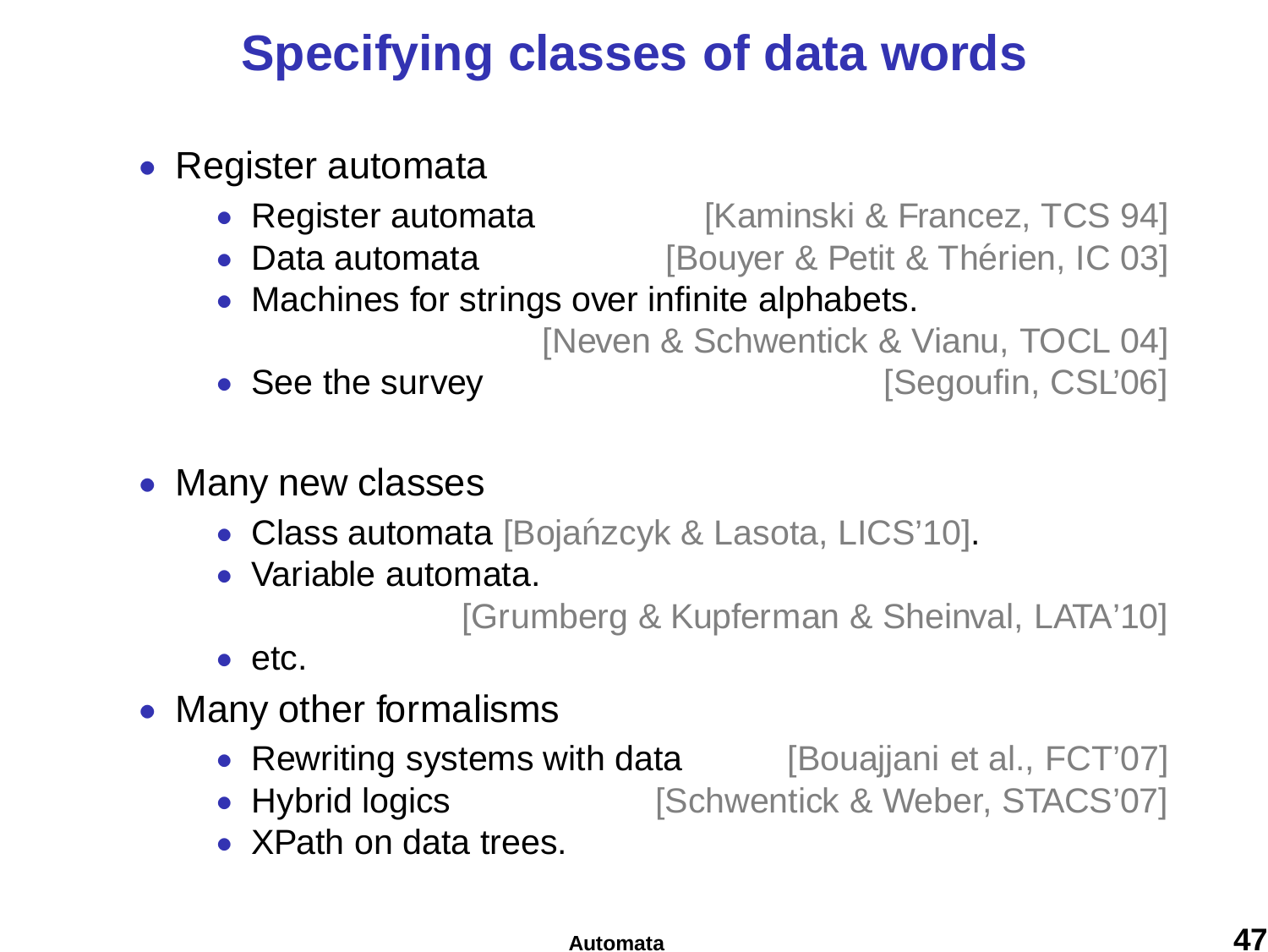# **Other relationships with counter automata**

- Class counting automata counts the number of data values along a word. [Manuel & Ramanujan, RP'09]
	- Comparisons to constant values.
	- Nonemptiness reduces to the covering problem for VASS.
	- EXPSPACE upper bound with integers in unary.
- Automata for bounded-depth data trees:
	- Decidability of nonemptiness problem by reduction into priority CA. **[Björklund & Bojańczyk, ICALP'07]**
	- Nonemptiness for priority CA shown decidable in [Reinhardt, Hab. thesis 05].
- Safety fragment of LTL<sup>↓</sup> with one register on infinite data words. The contract of the contract of the contract of the contract of the contract of the contract of the contract of the contract of the contract of the contract of the contract of the contract of the contract of the con
	- No **U-subformulae** with positive polarity.
	- EXPSPACE upper bound by introducing a subclass of gainy counter automata.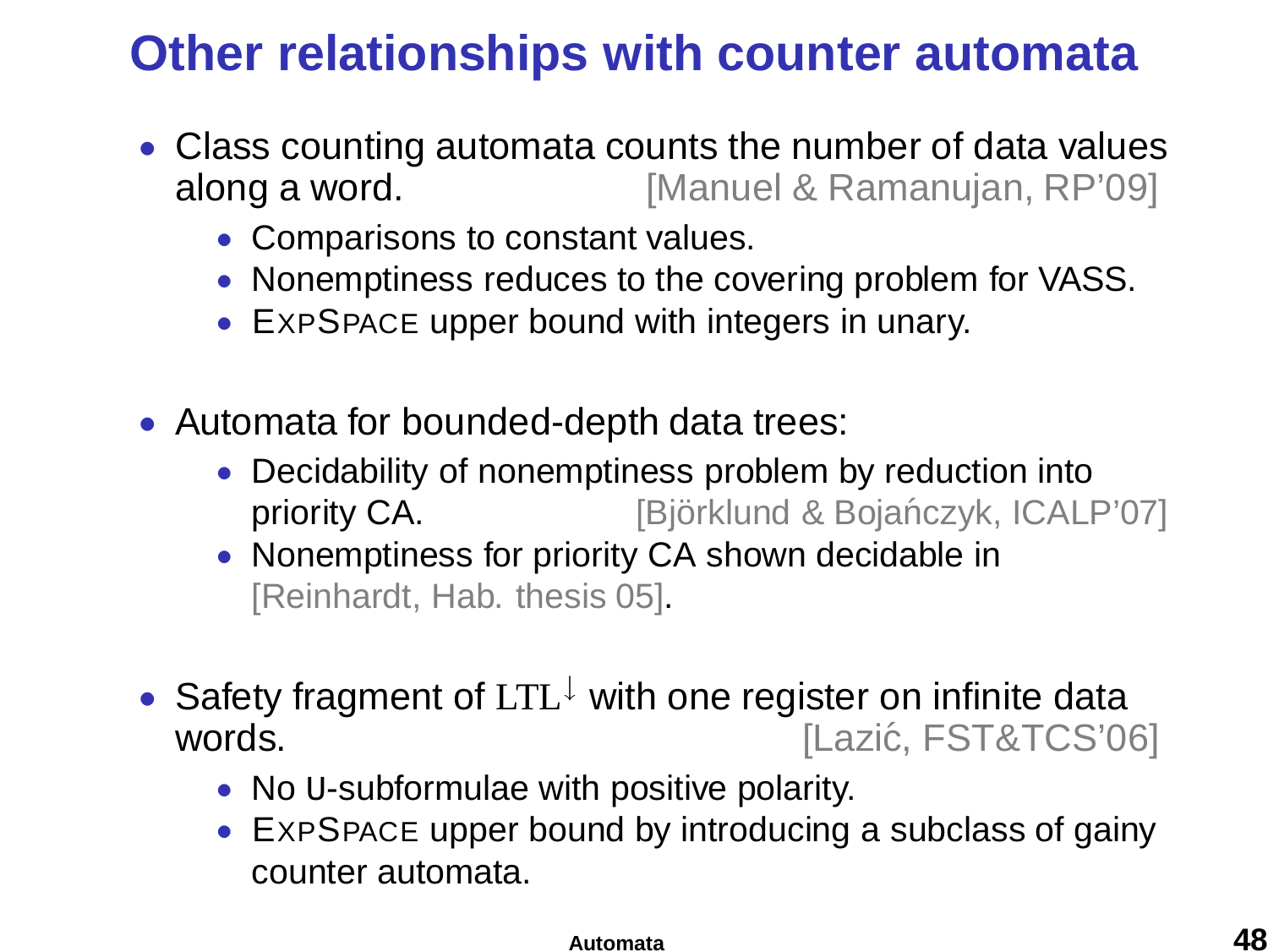# **What about languages?**

- Each formula defines a class of data words (those satisfied by the formula) and a class of words over a finite alphabet obtained by projection.
- Each data logic defines a class of languages made of words over a finite alphabet.
- Each counter automaton (with alphabet and augmented with initial and final control states) defines a class of languages made of words over a finite alphabet.
- LTL<sup>↓</sup> with a unique register is equivalent to gainy counter automata. **International Contract Contract Contract Contract Contract Contract Contract Contract Contract Contract Contract Contract Contract Contract Contract Contract Contract Contract Contract Contract Contract Contract**
- FO2( $\sim$ , <, +1) is equivalent to VASS.

**IBojańczyk et al., LICS'061** 

• See new relationships in [Bojańczyk & Lasota, LICS'10].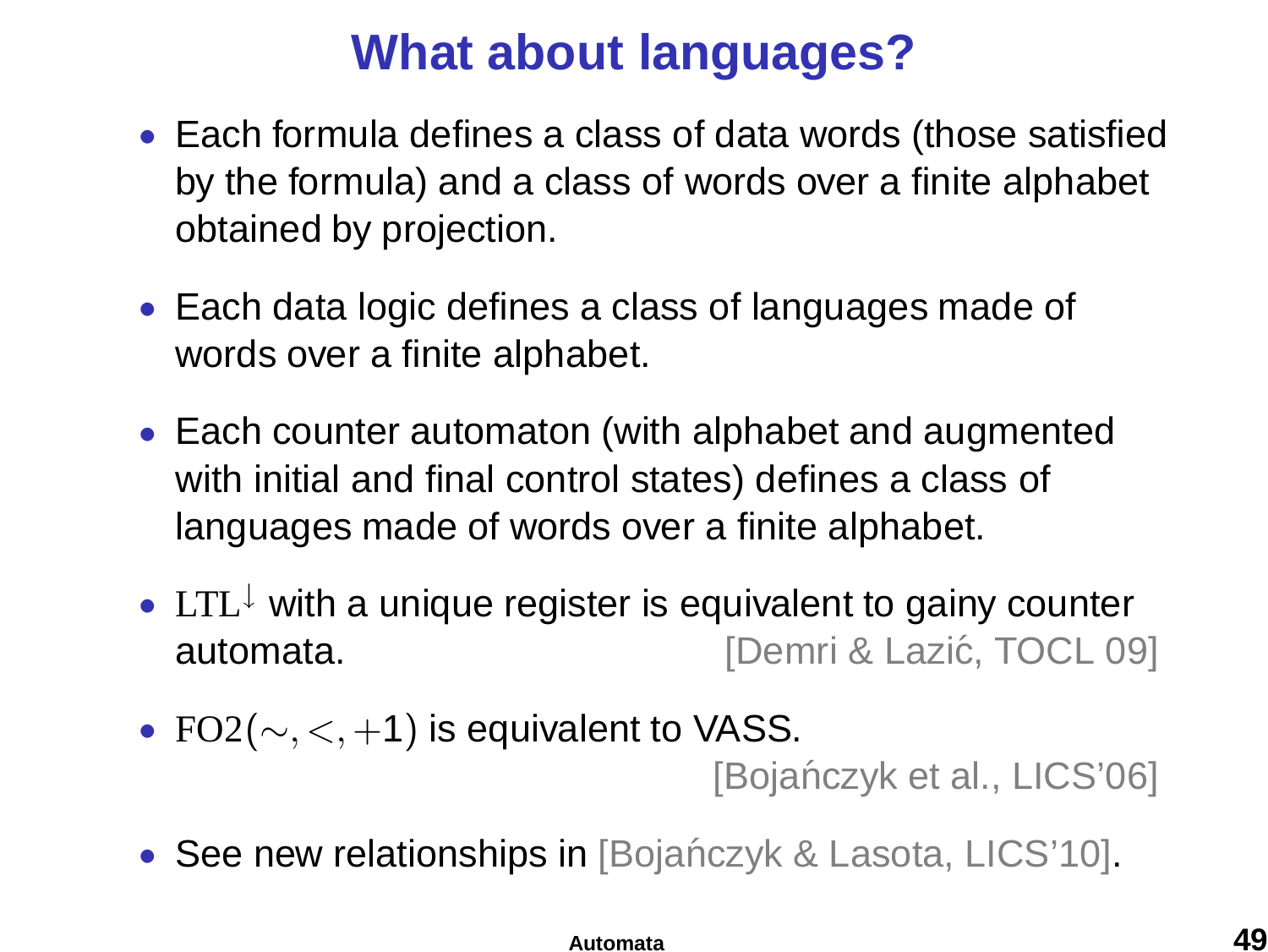# <span id="page-49-0"></span>**Perspectives**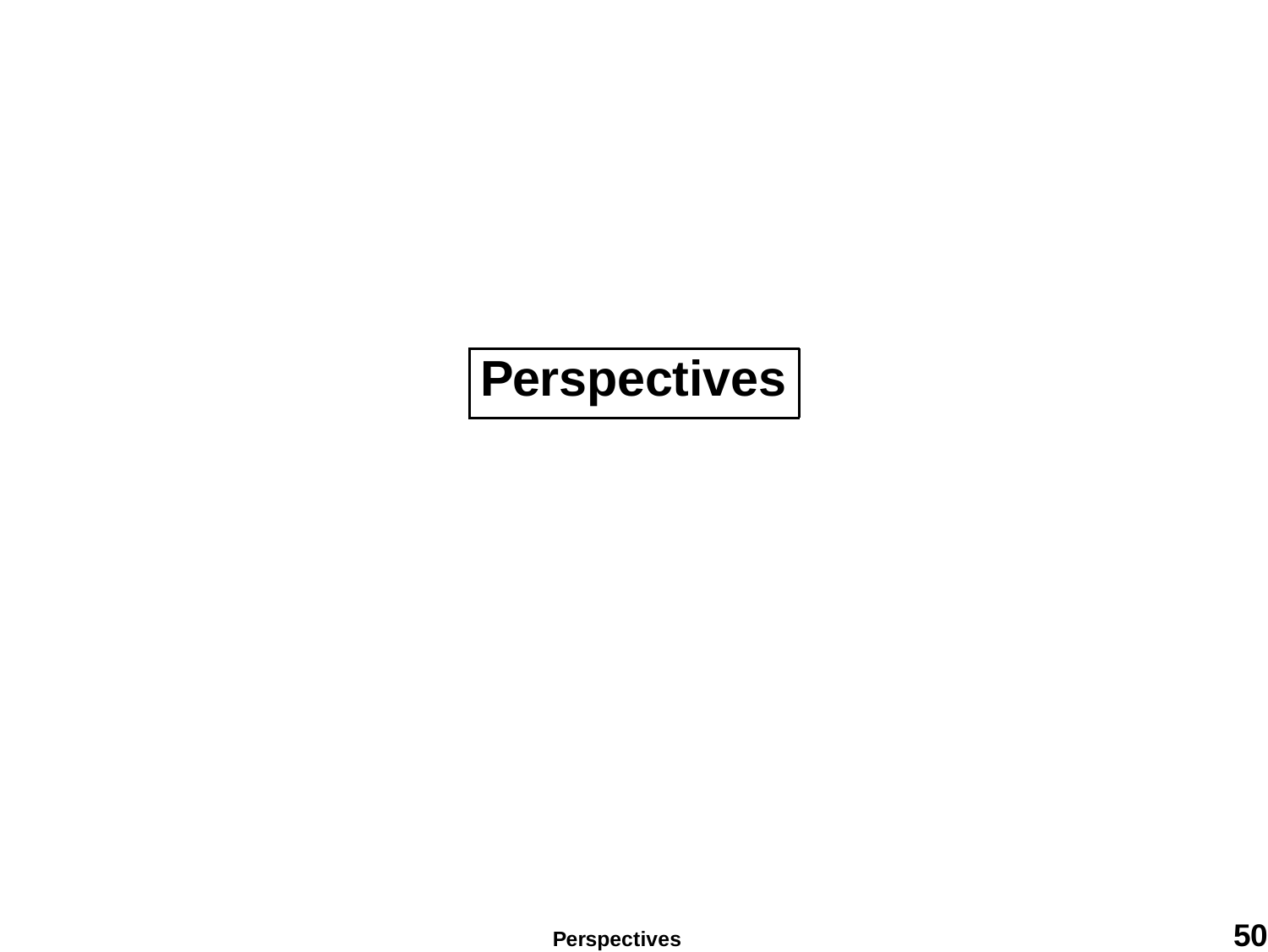# **Branching extensions**

- Data trees
	- See e.g., register automata for data trees in [Jurdzińsky & Lazić, LICS'07; Figueira, PODS'09]
- Branching VASS: computations are finite trees instead linear structures. [Verma & Goubault-Larrecq, DTMCS 05]
	- Reachability problem for BVASS can be reduced to satisfiability for FO2 over data trees.

[Bojańczyk et al., PODS'06]

- Decidability status of the reachability problem is open.
- Covering problem and boundedness problem are 2EXPTIME-complete. [Demri et al., FST&TCS'09]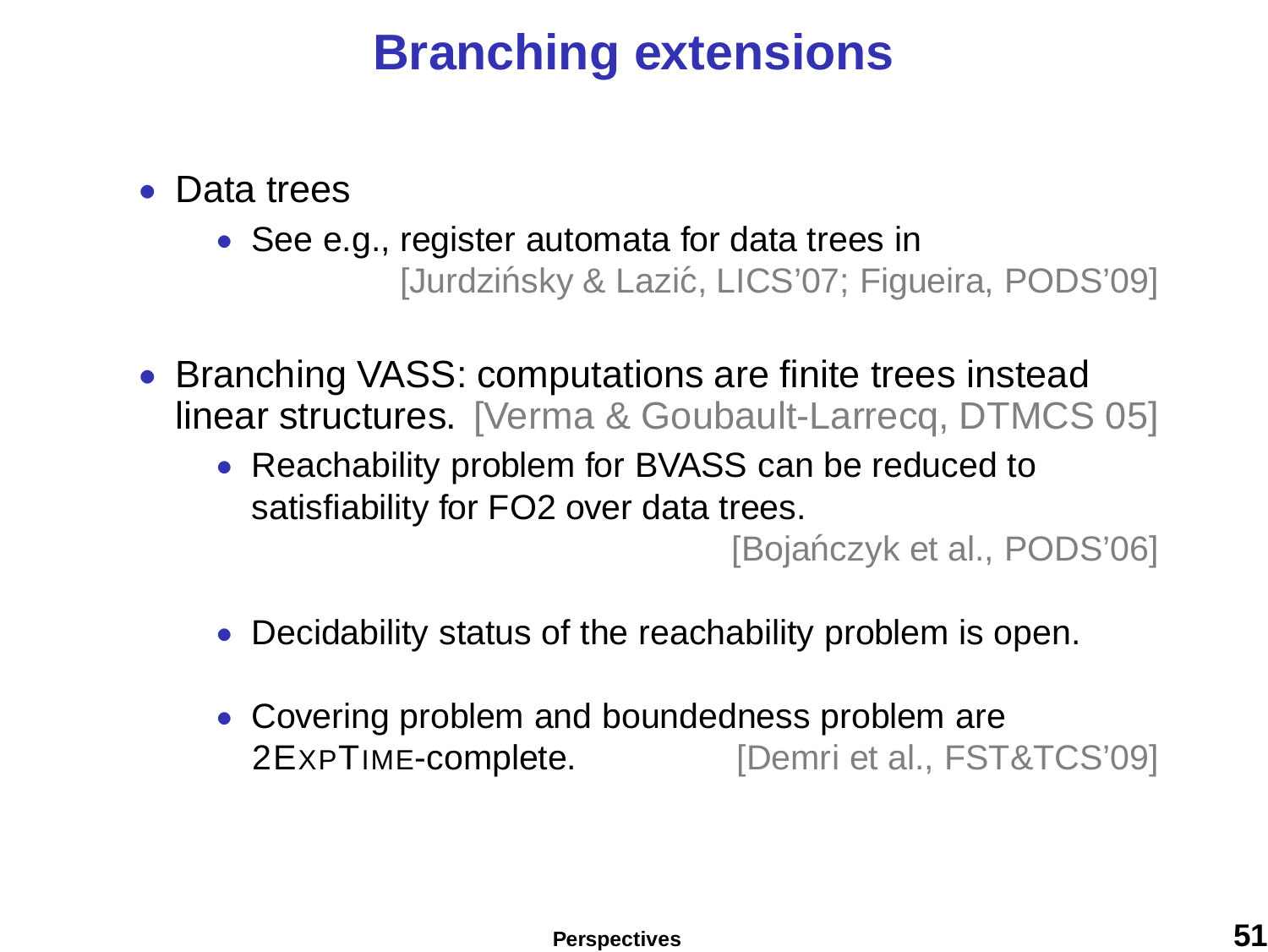# **Well-structured transition systems**

- Well-structured transition system  $(S, \rightarrow, \leq)$ [Finkel & Schnoebelen, TCS 01]
	- $\bullet \leq$  is a well-quasi-ordering: for any infinite sequence  $\vec{\mathsf{x}_0}, \vec{\mathsf{x}_1}, \dots$  in S, there are  $i < j$  such that  $\vec{\mathsf{x}_i} \leq \vec{\mathsf{x}_j}.$
	- $\bullet \rightarrow$  and  $\leq$  are upward compatible:



- Most decidability proofs uses the well-structuredness of underlying transition systems.
- This is made explicit in [Figueira, ICDT'10].
- How far can we use well-structured transition systems to show decidability? What about computational complexity?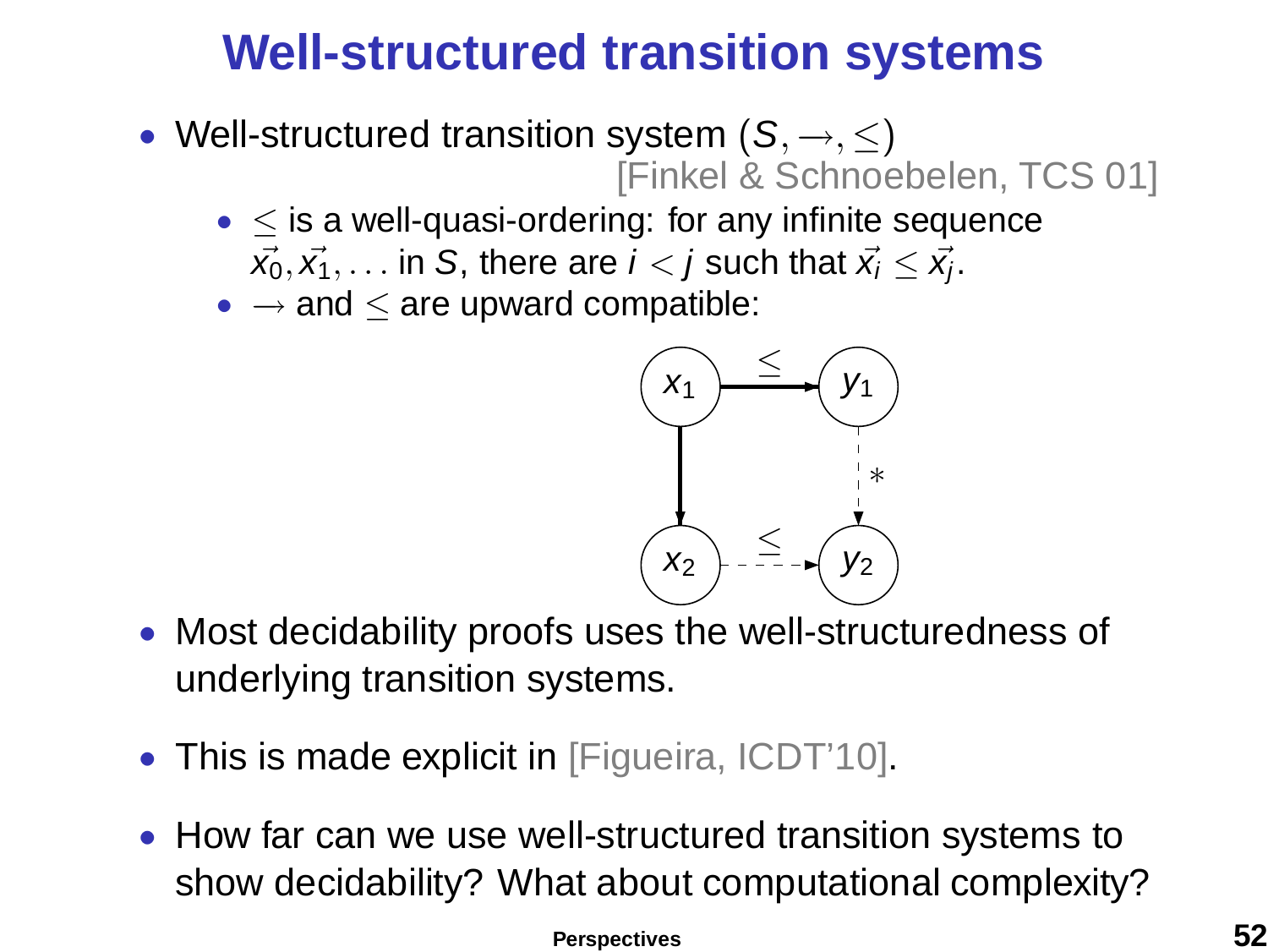# **Conclusion**

- Data logics/automata can benefit from counter systems.
- Verification of counter systems need data logics as specification languages.
- Relationships with other nonclassical logics: product of modal logics, relevance logics, memoryful temporal logics, hybrid logics, memory logics . . .
- Many open problems in decidability, complexity, expressive power of data logics.

See e.g., recent [David & Libkin & Tan, LPAR'10]

- Study of new automata models:
	- Variable automata.

[Grumberg & Kupferman & Sheinvald, LATA'10]

• Register automata with guess and spread.

[Figueira, ICDT'10]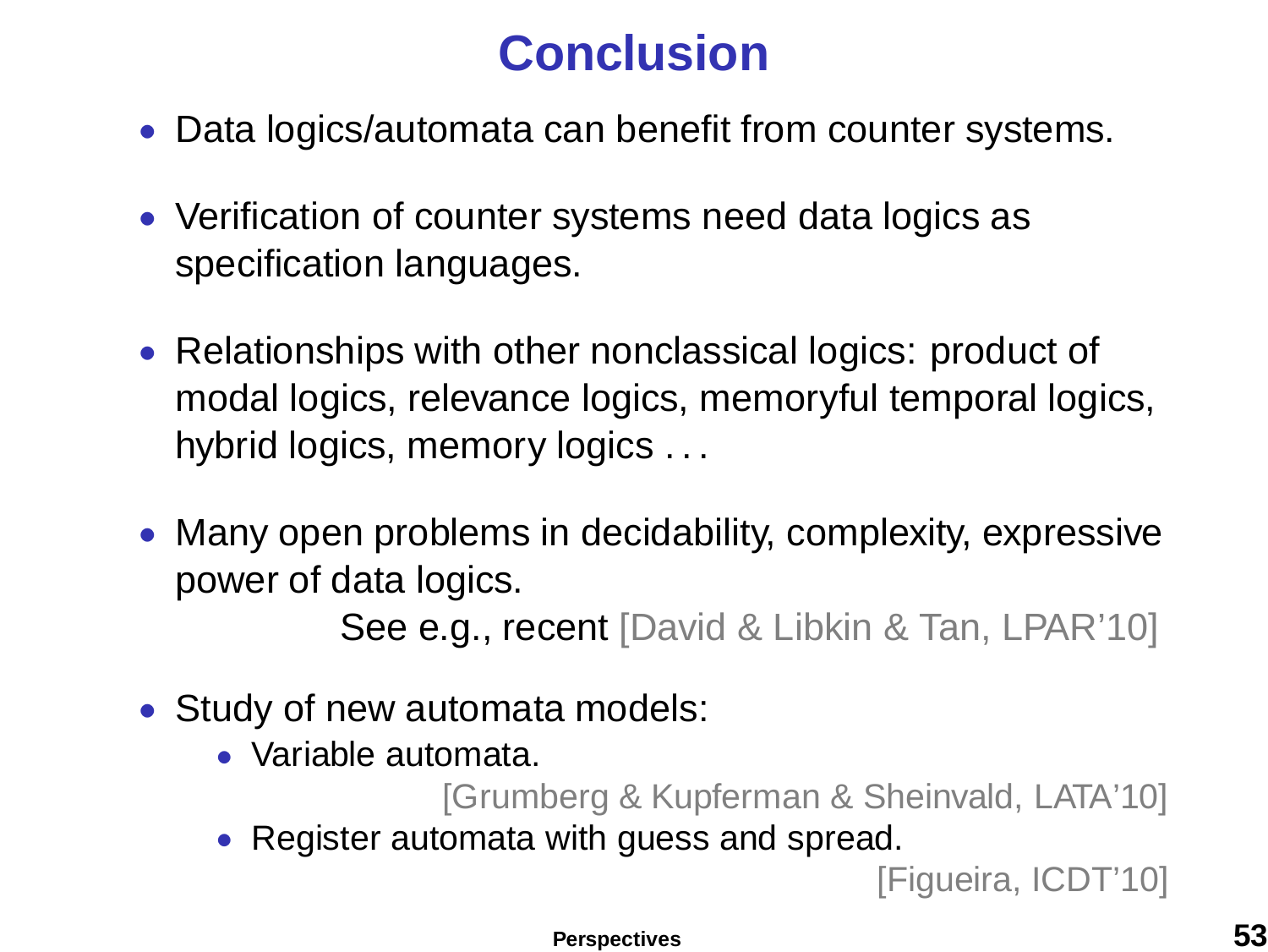# **References**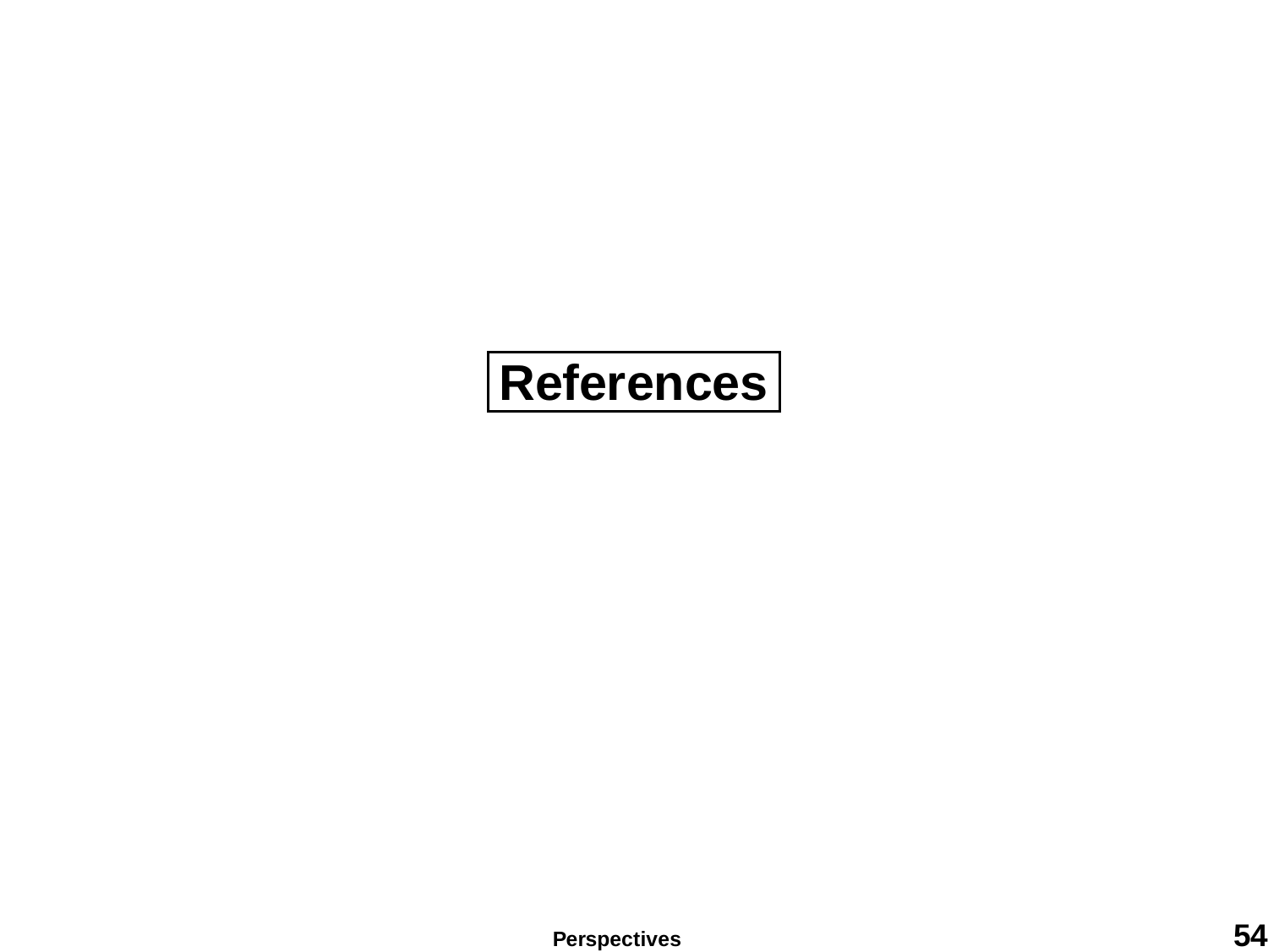

### R. Alur and D. Dill.

### A theory of timed automata.

Theoretical Computer Science, 126:183–235, 1994.



### R. Alur and Th. Henzinger.

A really temporal logic.

Journal of the Association for Computing Machinery, 41(1):181–204, 1994.



### P. Abdulla and B. Jonsson.

Verifying programs with unreliable channels. Information and Computation, 127(2):91–101, 1996.



### H. Björklund and M. Bojańczyk.

#### Bounded depth data trees.

In ICALP'07, volume 4596 of Lecture Notes in Computer Science, pages 862–874. Springer, 2007.



M. Bojańczyk, C. David, A. Muscholl, Th. Schwentick, and L. Segoufin.

Two-variable logic on data trees and XML reasoning. In PODS'06, pages 10–19. ACM, 2006.



### F. Baader and P. Hanschke.

A scheme for integrating concrete domains into concept languages. In IJCAI'91, pages 452–457, 1991.

A. Bouajiani, P. Habermehl, Y. Jurski, and M. Sighireanu.

### Rewriting systems with data.

In FCT'07, volume 4639 of Lecture Notes in Computer Science, pages 1–22. Springer, 2007.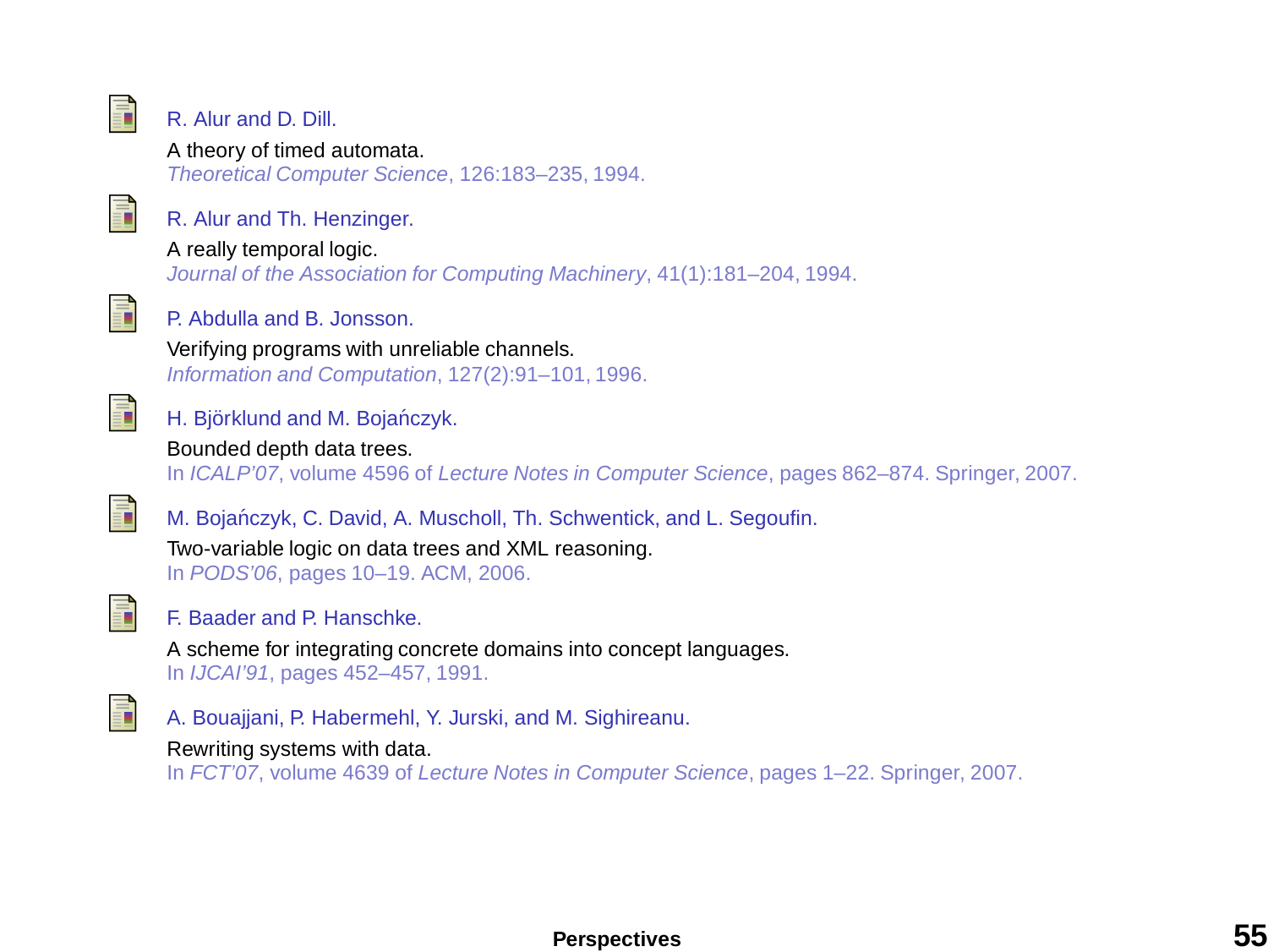

### P. Bouyer.

A logical characterization of data languages. Information Processing Letters, 84(2):75–85, 2002.



### P. Bouyer, A. Petit, and D. Thérien.

An algebraic approach to data languages and timed languages. Information and Computation, 182(2):137–162, 2003.



P. Blackburn and J. Seligman.

### Hybrid languages.

Journal of Logic, Language, and Information, 4:251–272, 1995.



螶

### C. David.

Analyse de XML avec données non-bornées. PhD thesis, LIAFA, Université Paris VII, 2009.



The effects of bounding syntactic resources on presburger LTL (extended abstract). In TIME'07, pages 94–104. IEEE, 2007.



### Z. Dang, O. Ibarra, and P. San Pietro.

Liveness verification of reversal-bounded multicounter machines with a free counter. In FSTTCS'01, volume 2245 of Lecture Notes in Computer Science, pages 132–143. Springer, 2001.

螶

### S. Demri, M. Jurdziński, O. Lachish, and R. Lazić.

The covering and boundedness problems for branching vector addition systems. In FST&TCS'09, Kanpur. LZI, 2009.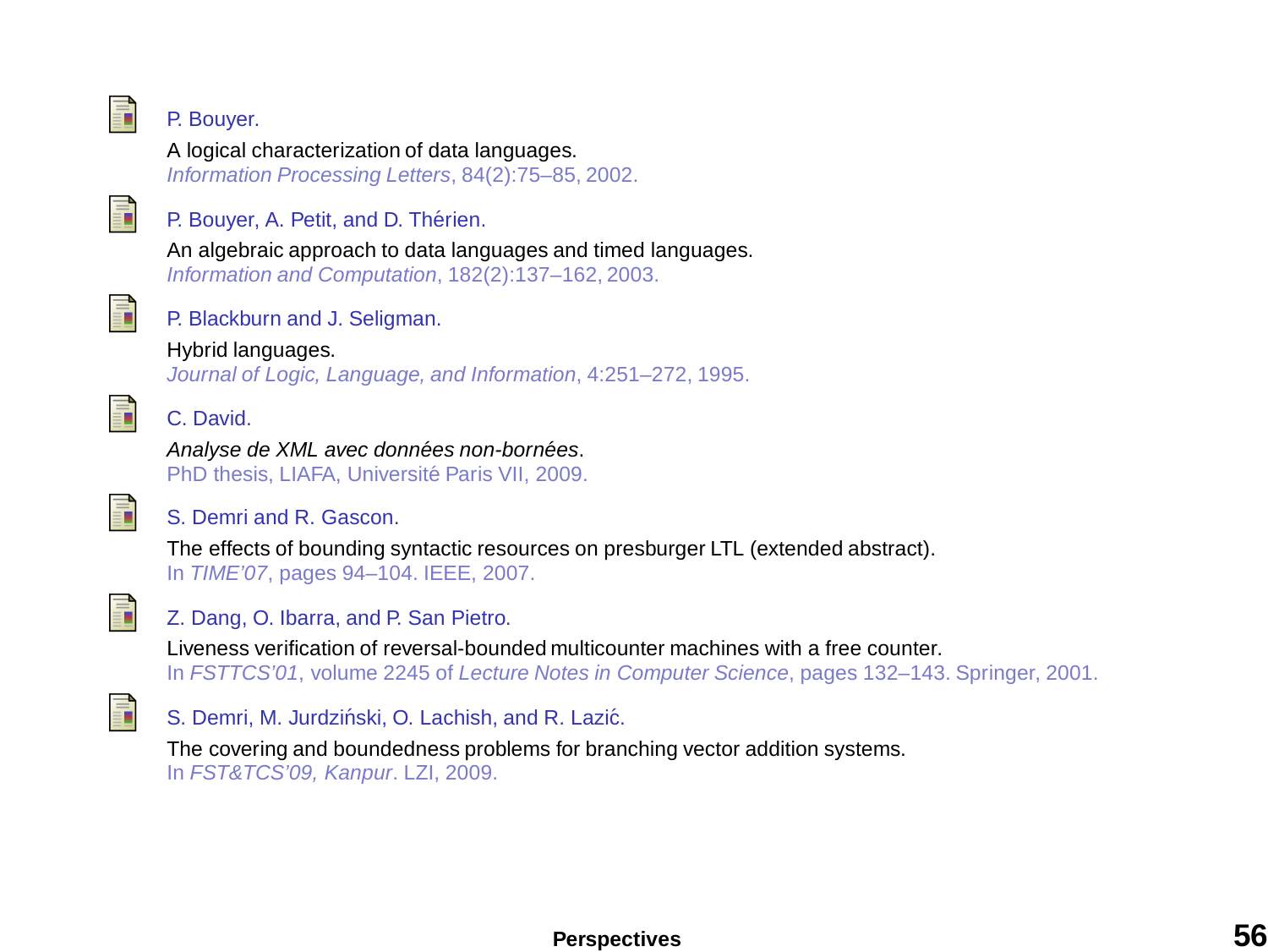

### S. Demri and R. Lazić.

LTL with the freeze quantifier and register automata. ACM Transactions on Computational Logic, 10(3), 2009.



### S. Demri, R. Lazić, and D. Nowak.

On the freeze quantifier in constraint LTL: decidability and complexity. In TIME'05, pages 113–121. IEEE, 2005.



### S. Demri, R. Lazić, and A. Sangnier.

Model checking freeze LTL over one-counter automata. In FOSSACS'08, volume 4962 of Lecture Notes in Computer Science, pages 490–504. Springer, 2008.



### C. David, L. Libkin, and T. Tan.

On the satisfiability of two-variable logic over data words. In LPAR'10, Lecture Notes in Computer Science, pages ??–?? Springer, 2010. to appear.



D. Figueira.

Satisfiability of downward XPath with data equality tests. In PODS'09, pages 197–206. ACM Press, 2009.



### D. Figueira.

Forward-XPath and extended register automata on data-trees. In ICDT'10, pages 231–241. ACM Press, 2010.



### M. Fitting.

Modal logic between propositional and first-order. Journal of Logic and Computation, 12(6):1017–1026, 2002.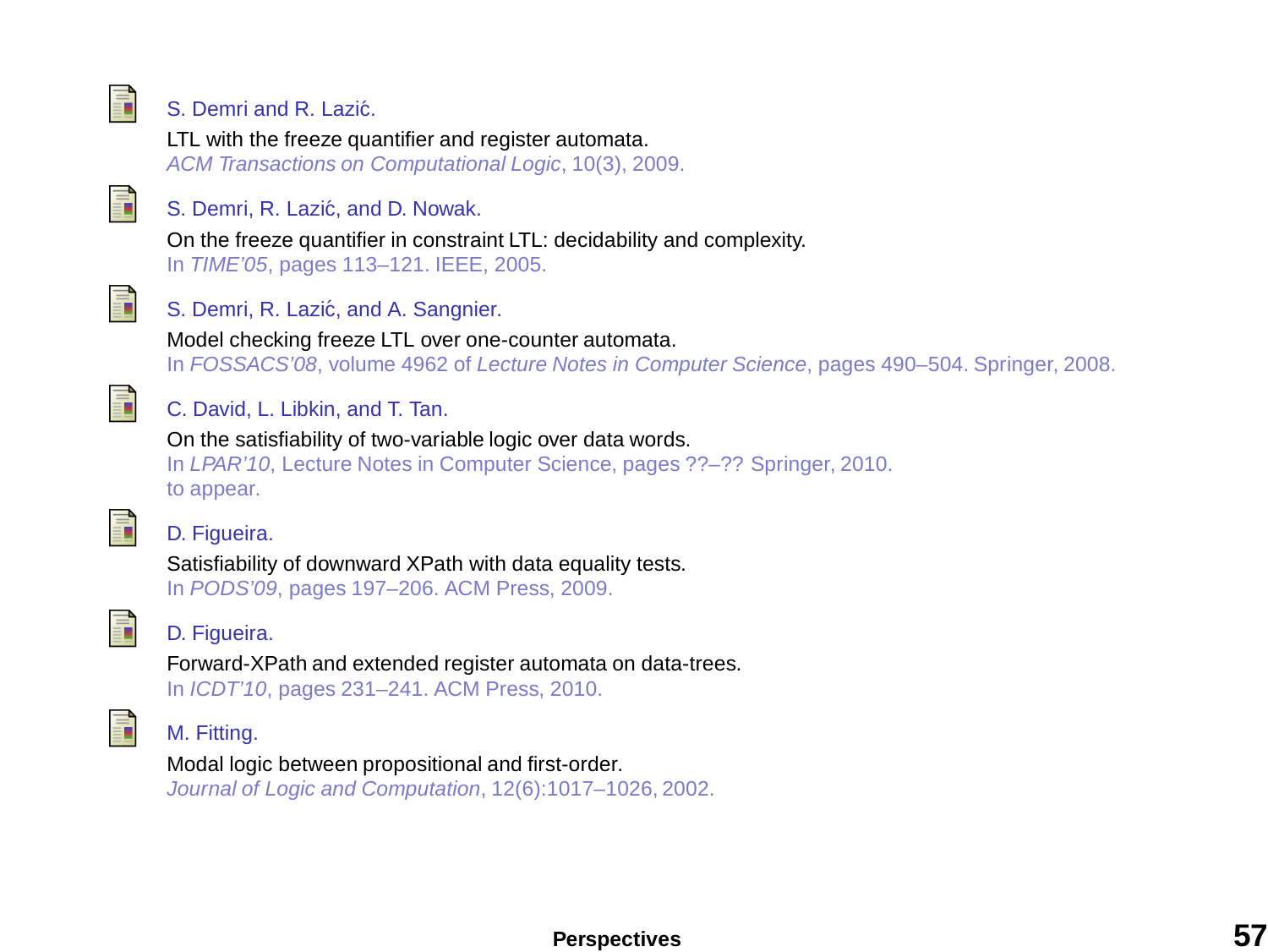

### A. Finkel and Ph. Schnoebelen.

Well-structured transitions systems everywhere! Theoretical Computer Science, 256(1–2):63–92, 2001.



D. Figueira and L. Segoufin.

Future-looking logics on data words and trees.

In MFCS'09, volume 5734 of Lecture Notes in Computer Science, pages 331–343. Springer, 2009.



D. Gabelaia, A. Kurucz, and M. Zakharyaschev F. Wolter.

Non-primitive recursive decidability of products of modal logics with expanding domains. Annals of Pure and Applied Logic, 142(1–3):245–268, 2006.



O. Grumberg, O. Kupferman, and S. Sheinvald.

Variable automata over infinite alphabets.

In LATA'10, volume 6031 of Lecture Notes in Computer Science, pages 561–572. Springer, 2010.



### V. Goranko.

### Temporal logic with reference pointers.

In D. Gabbay and H. J. Ohlbach, editors, 1st International Conference on Temporal Logic, pages 133–148. Lecture Notes in Artificial Intelligence, Vol. 827. Springer, Berlin, 1994.



### P. Habermehl.

On the complexity of the linear-time mu-calculus for Petri nets. In ICATPN'97, volume 1248 of Lecture Notes in Computer Science, pages 102–116. Springer, 1997.



### P. Habermehl, R. Iosif, and T. Vojnar.

What else is decidable about integer arrays?

In FOSSACS'08, volume 4962 of Lecture Notes in Computer Science, pages 474–489. Springer, 2008.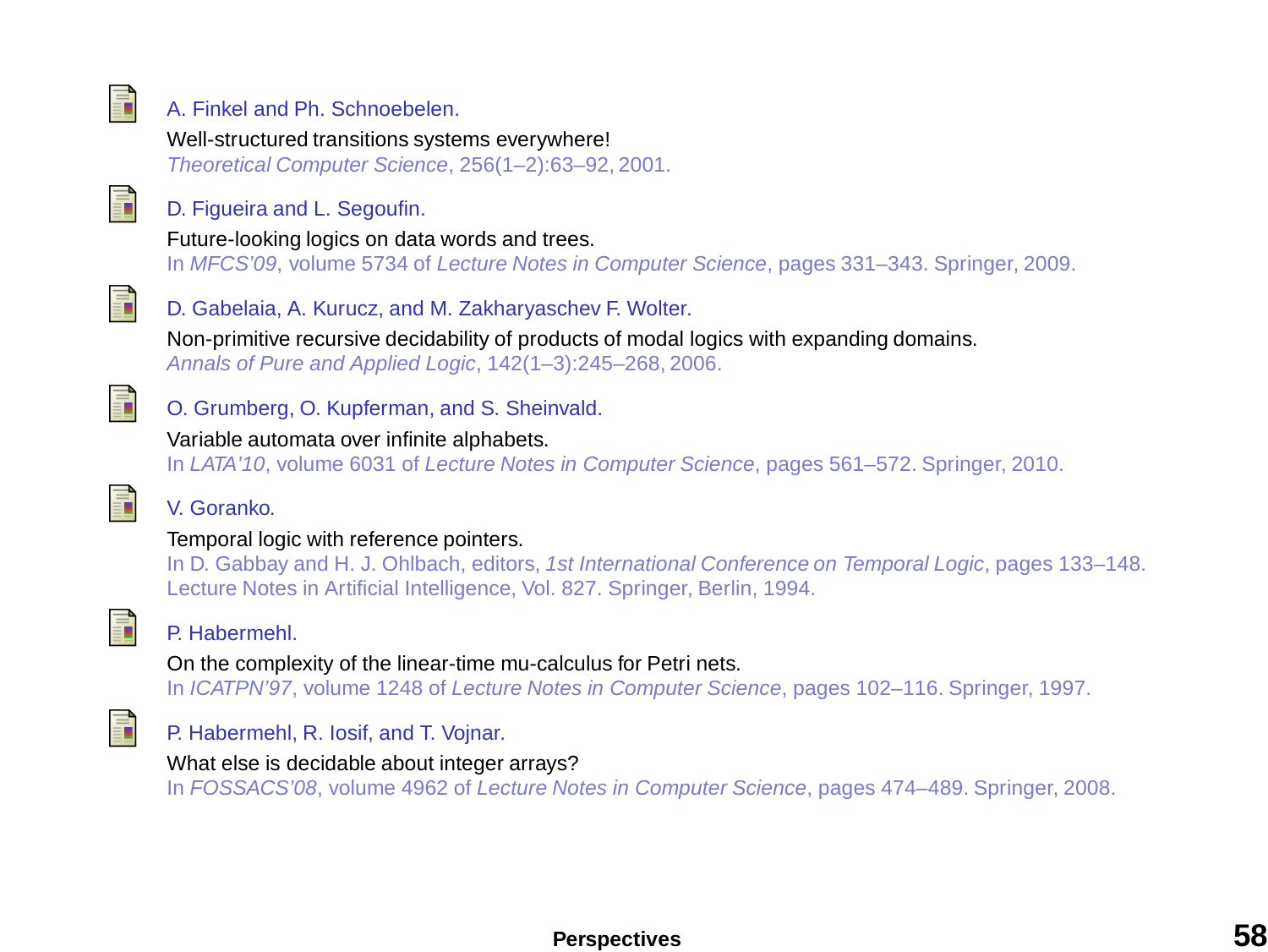

#### O. Ibarra.

Reversal-bounded multicounter machines and their decision problems. Journal of the Association for Computing Machinery, 25(1):116–133, 1978.



### O. Ibarra.

Restricted one-counter machines with undecidable universe problems. Mathematical Systems Theory, 13(181):181–186, 1979.



O. Ibarra, J. Su, Z. Dang, T. Bultan, and R. Kemmerer. Counter machines and verification problems.

Theoretical Computer Science, 289(1):165–189, 2002.



M. Jurdzinski and R. Lazić.

Alternation-free modal mu-calculus for data trees. In LICS'07, pages 131–140. IEEE, 2007.



### M. Kaminski and N. Francez.

Finite-memory automata. Theoretical Computer Science, 134(2):329–363, 1994.



R. Kosaraju.

Decidability of reachability in vector addition systems. In STOC'82, pages 267–281, 1982.



### R. Lazic.´

Safely freezing LTL. In FSTTCS'06, volume 4337, pages 381–392. LNCS, 2006.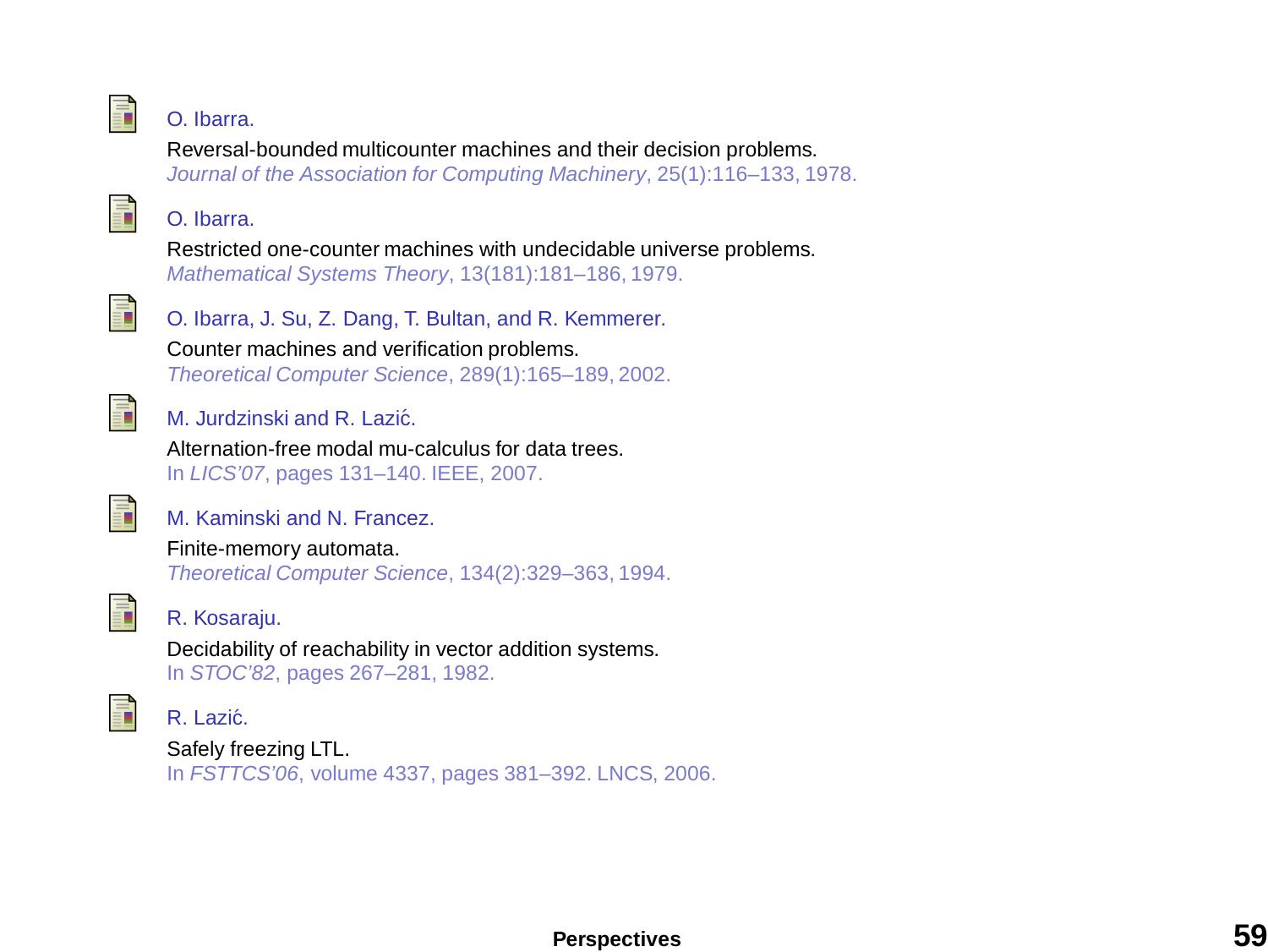

A. Lisitsa and I. Potapov.

Temporal logic with predicate  $\lambda$ -abstraction. In TIME'05, pages 147–155. IEEE, 2005.



C. Lutz.

NEXPTIME-complete description logics with concrete domains.

ACM Transactions on Computational Logic, 5(4):669–705, 2004.



E.W. Mayr.

An algorithm for the general petri net reachability problem. SIAM Journal of Computing, 13(3):441–460, 1984.



### S. Mera.

Modal Memory Logics.

PhD thesis, LORIA & U. of Buenos Aires, 2009.



M. Minsky.

Computation: Finite and Infinite Machines. Prentice Hall, Englewood Cliffs, NJ, 1967.



A. Manuel and R. Ramanujan.

Counting multiplicity over infinite alphabets.

In RP'09, volume 5797 of Lecture Notes in Computer Science, pages 141–153. Springer, 2009.



F. Neven, T. Schwentick, and V. Vianu.

Finite state machines for strings over infinite alphabets.

ACM Transactions on Computational Logic, 5(3):403–435, 2004.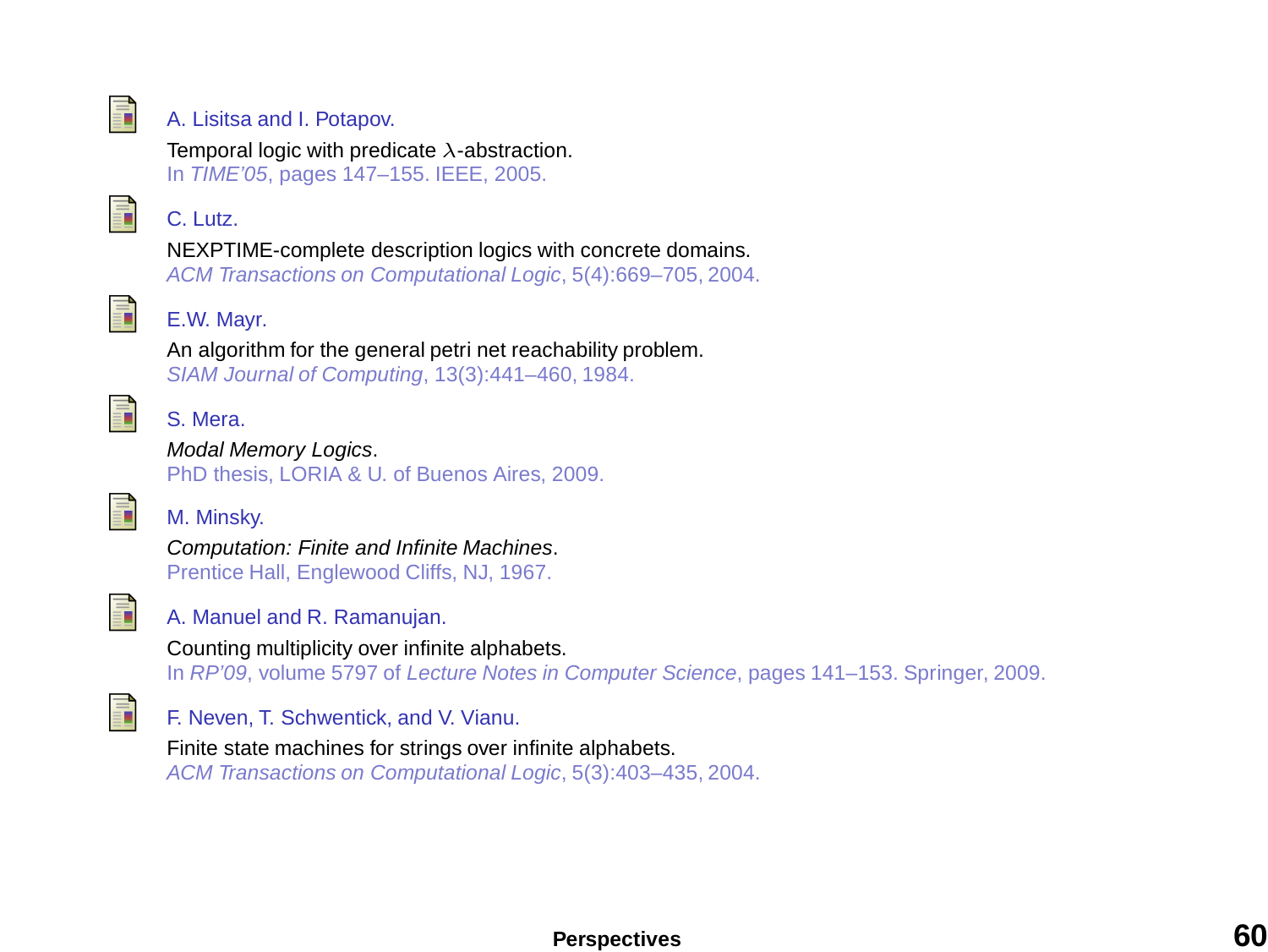

### J. Ouaknine and J. Worrell.

On the decidability of metric temporal logic. In LICS'05, pages 188–197. IEEE, 2005.



### J. Ouaknine and J. Worrell.

### On Metric temporal logic and faulty Turing machines.

In FOSSACS, volume 3921 of Lecture Notes in Computer Science, pages 217–230. Springer, 2006.



### K. Reinhardt.

Counting as method, model and task in theoretical computer science. Habilitation thesis, 2005.



### P. Sistla and E. M. Clarke.

The complexity of propositional linear temporal logics. Journal of the Association for Computing Machinery, 32(3):733–749, 1985.



### Ph. Schnoebelen.

Verifying lossy channel systems has nonprimitive recursive complexity. Information Processing Letters, 83(5):251–261, 2002.



### Ph. Schnoebelen.

Revisiting Ackermann-hardness for lossy counter machines and reset Petri nets. In MFCS'10, Lecture Notes in Computer Science. Springer, 2010. To appear.



### L. Segoufin.

Automata and logics for words and trees over an infinite alphabet.

In CSL'06, volume 4207 of Lecture Notes in Computer Science, pages 41–57. Springer, 2006.